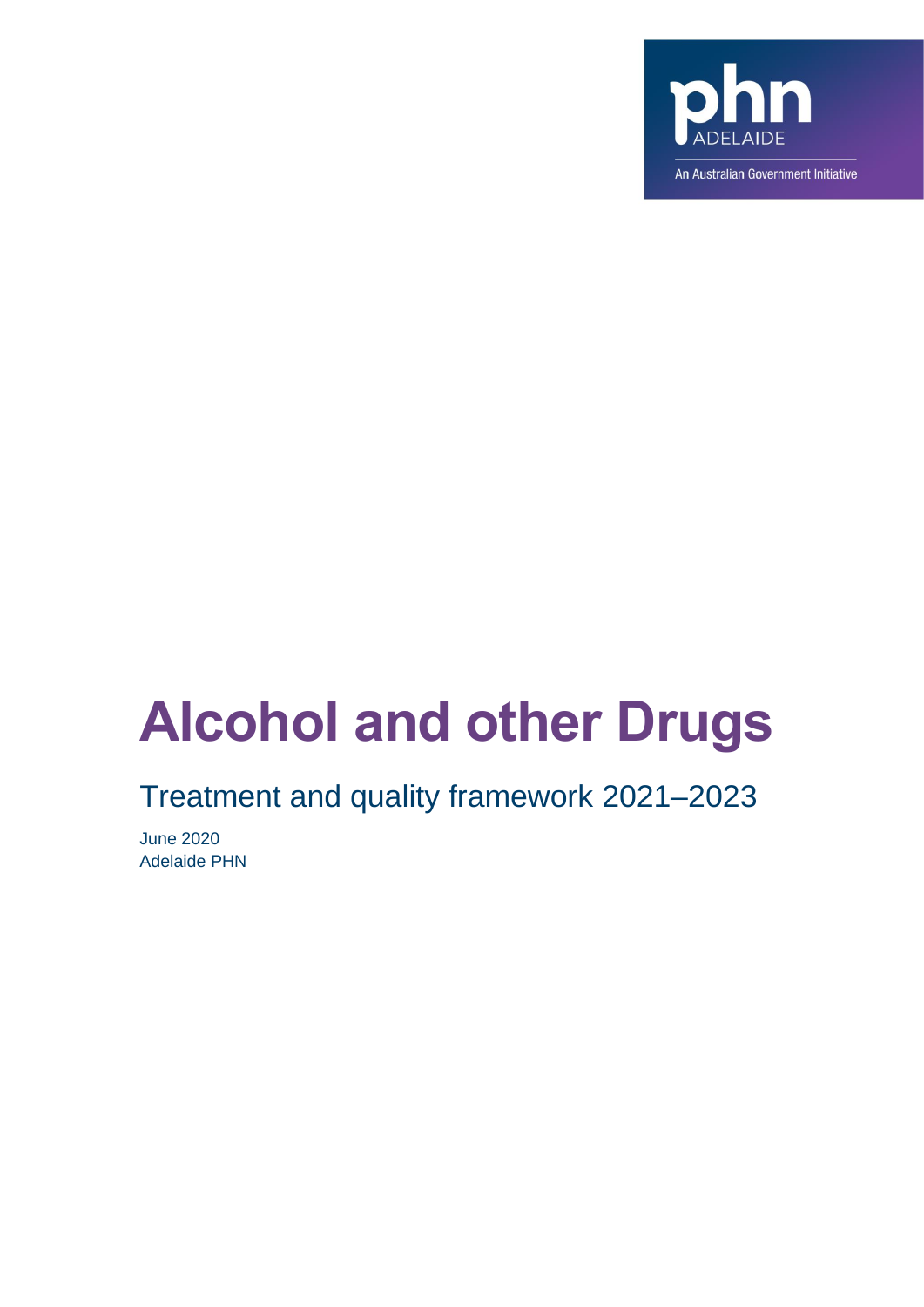# <span id="page-1-0"></span>**Contents**

| 1.          |       |                                                                    |  |
|-------------|-------|--------------------------------------------------------------------|--|
|             | 1.1   |                                                                    |  |
|             | 1.2   |                                                                    |  |
| 2.          |       |                                                                    |  |
| 3.          |       |                                                                    |  |
| 3.1         |       |                                                                    |  |
|             | 3.2   |                                                                    |  |
|             | 3.3   |                                                                    |  |
| $4_{\cdot}$ |       |                                                                    |  |
|             | 4.1   |                                                                    |  |
|             | 4.1.1 |                                                                    |  |
|             | 4.1.2 |                                                                    |  |
|             | 4.2   |                                                                    |  |
|             | 4.2.1 |                                                                    |  |
|             | 4.3   |                                                                    |  |
|             | 4.4   |                                                                    |  |
|             | 4.5   |                                                                    |  |
|             | 4.5.1 |                                                                    |  |
|             | 4.5.2 |                                                                    |  |
|             | 4.5.3 |                                                                    |  |
|             | 4.5.4 |                                                                    |  |
| 5.          |       |                                                                    |  |
| 6.          |       |                                                                    |  |
| 6.1         |       |                                                                    |  |
|             | 6.2   |                                                                    |  |
| 7.          |       |                                                                    |  |
| 7.1         |       |                                                                    |  |
|             | 7.2   |                                                                    |  |
|             | 7.3   |                                                                    |  |
|             | 7.3.1 | Aboriginal and Torres Strait Islander AOD workforce development 18 |  |
|             | 7.3.2 |                                                                    |  |
| 8.          |       |                                                                    |  |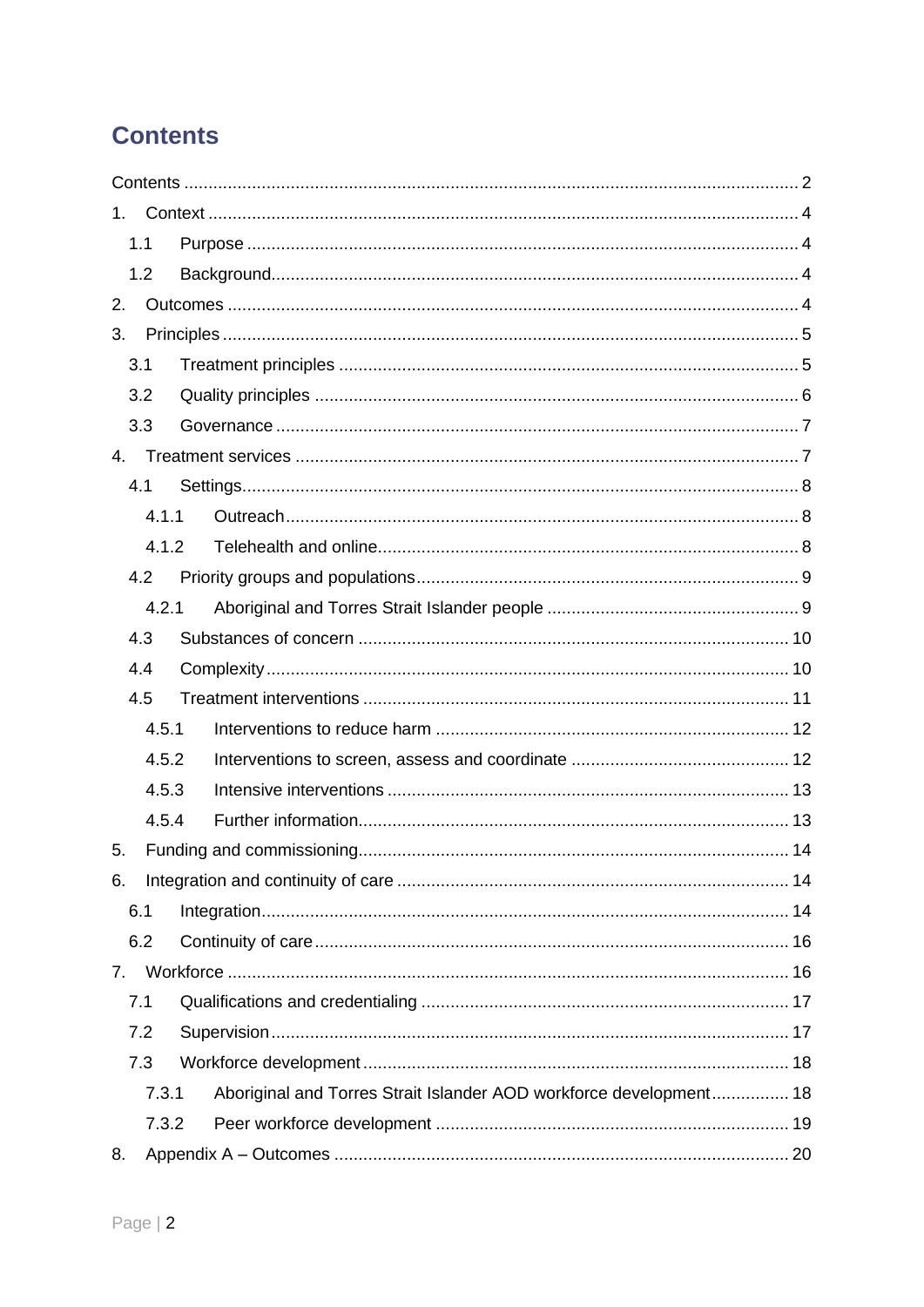

| 9.     | Appendix B - Actions under the National Aboriginal and Torres Strait Islander Peoples' |  |
|--------|----------------------------------------------------------------------------------------|--|
| 10.    |                                                                                        |  |
| 10.1.1 |                                                                                        |  |
| 10.2   |                                                                                        |  |
| 10.2.1 |                                                                                        |  |
| 10.2.2 |                                                                                        |  |
| 10.2.3 |                                                                                        |  |
| 10.2.4 |                                                                                        |  |
| 10.3   |                                                                                        |  |
| 10.3.1 |                                                                                        |  |
| 10.3.2 |                                                                                        |  |
| 10.3.3 |                                                                                        |  |
| 10.3.4 |                                                                                        |  |
| 10.3.5 |                                                                                        |  |
| 10.3.6 |                                                                                        |  |
| 10.4   |                                                                                        |  |
| 10.4.1 |                                                                                        |  |
| 10.4.2 |                                                                                        |  |
| 10.4.3 |                                                                                        |  |
| 10.4.4 |                                                                                        |  |
| 11.    |                                                                                        |  |

# **Version History**

| Date       | Version | Author/Reviewer                   | Reason for Change               |
|------------|---------|-----------------------------------|---------------------------------|
| 09/11/2020 | 1.0     | Jane Goode / AOD Project Team     | New Document                    |
| 09/11/2020 | 2.0     | Jane Goode / AOD Project Team     | <b>Clarifications for RFP</b>   |
| 31/08/2021 | 2.1     | <b>Communications Coordinator</b> | Updated to new APHN<br>template |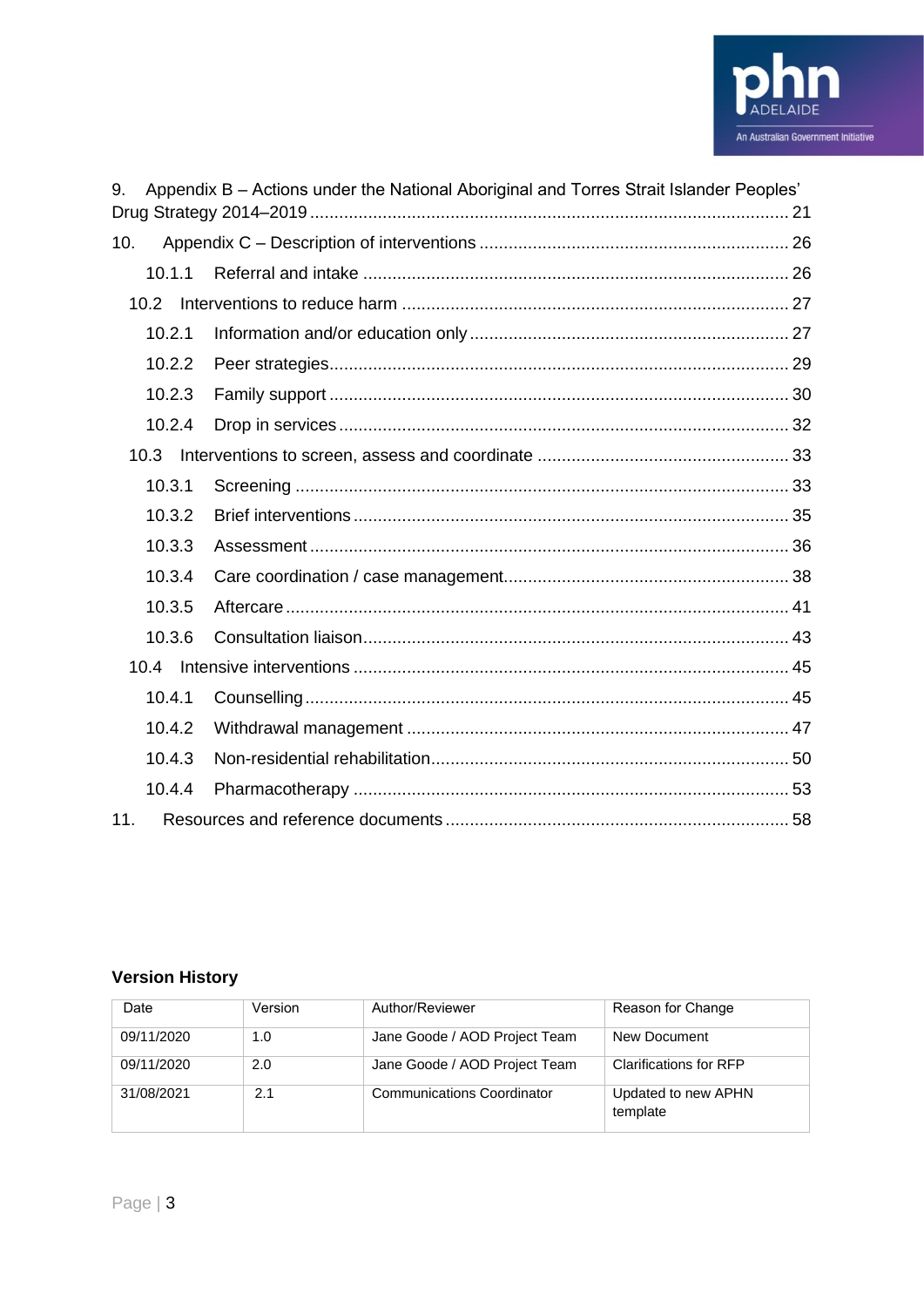# <span id="page-3-0"></span>**1. Context**



# <span id="page-3-1"></span>**1.1 Purpose**

This document provides information and guidance around the required structure for the delivery of alcohol and other drugs (AOD) treatment services commissioned by Adelaide Primary Health Network (PHN) during 2021–2023. It is intended that organisations delivering, or seeking to deliver, services with funding provided by Adelaide PHN will use this document to guide the development of any applications for proposals, as well as to inform ongoing service delivery.

# <span id="page-3-2"></span>**1.2 Background**

Adelaide PHN is one of 31 Primary Health Networks who, on behalf of the Department of Health, distribute Commonwealth funding for the provision of the Drug and Alcohol Program. This Program aims to achieve improved health and social outcomes for individuals, families, and communities at risk of, or currently affected by, substance use in Australia.

Through this program, Adelaide PHN is responsible for the planning and commissioning of high quality, locally relevant and effective AOD treatment services in the Adelaide metropolitan region, ensuring contestability, transparency and value for money outcomes. Adelaide PHN is also required to ensure that commissioned treatment services address specific cohorts or areas with a lack of, or inequitable access to, AOD treatment services.

# <span id="page-3-3"></span>**2. Outcomes**

Adelaide PHN is required to demonstrate achievement towards the following outcomes as set out in the PHN Program Performance and Quality Framework<sup>1</sup>:

Long term:

• People in the Adelaide PHN region are at a decreased risk of harm associated with drug and alcohol misuse

Intermediate:

- People in the Adelaide PHN region are able to access appropriate drug and alcohol treatment services
- Local health care providers provide culturally appropriate services to Aboriginal and Torres Strait Islander people
- Local workforce has suitable cultural and clinical skills to address health needs of the Adelaide PHN region
- Health care providers in the Adelaide PHN region have an integrated approach to drug and alcohol treatment services.

To assist in measuring progress towards these outcomes, Adelaide PHN has developed a program logic which identifies short-term outcomes. These short-term outcomes underpin the contracts provided to commissioned service providers and link to the Adelaide PHN Outcome and Performance Framework (in development), which sets out the appropriate

<sup>1</sup> Department of Health PHN Program Performance and Quality Framework.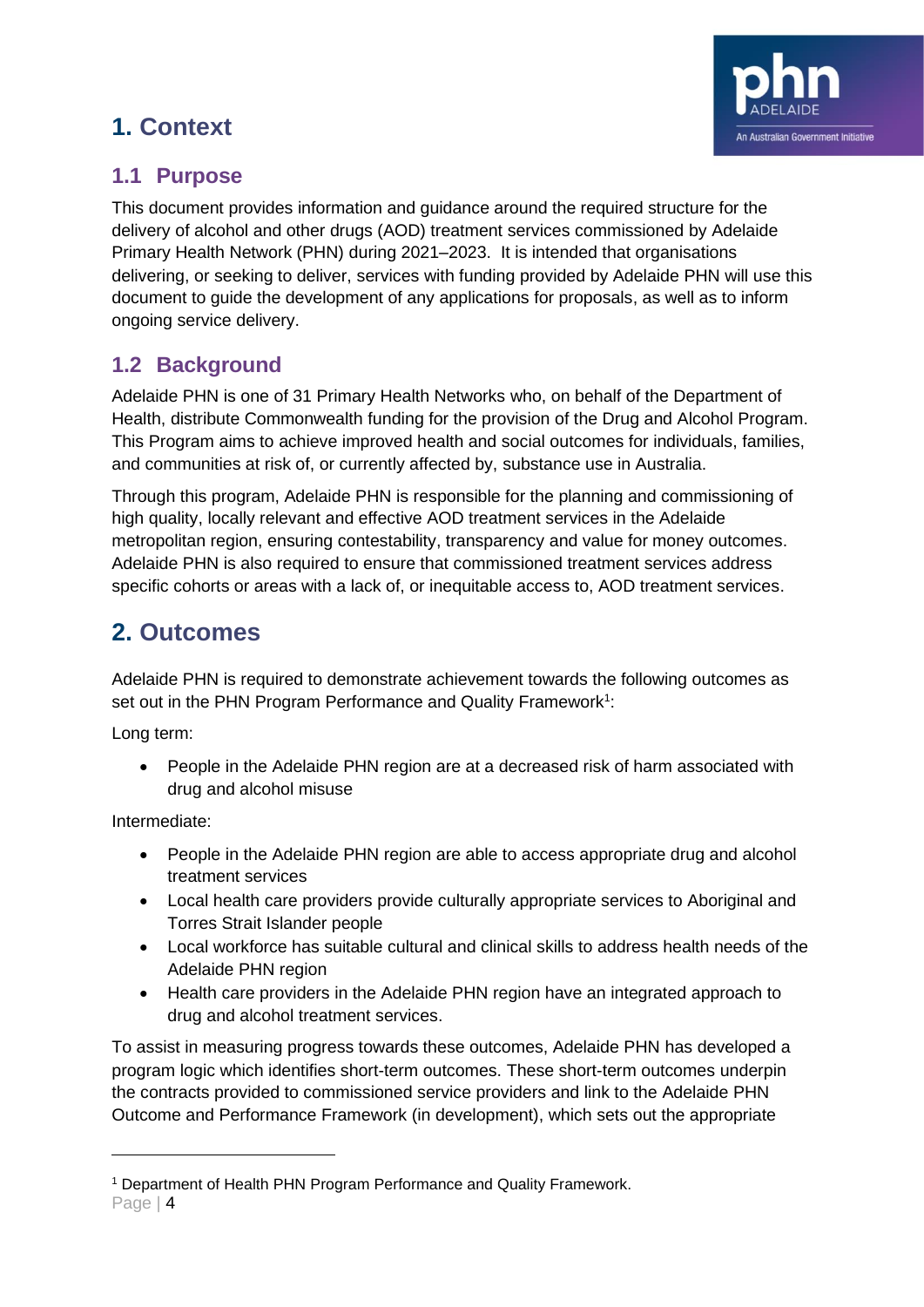

tools and methods for providers to determine if they are achieving progress towards the desired outcomes. Appendix  $A$  shows the short-term outcomes and how they link to the intermediate and long-term outcomes.

# <span id="page-4-0"></span>**3. Principles**

Adelaide PHN supports an AOD sector and system that is of consistently high quality to ensure communities receive best-practice, evidence-based care appropriate to their individual needs wherever in the region they are seeking treatment and from whichever service they contact.

The following principles – treatment, quality and clinical governance – apply to all organisations delivering Adelaide PHN commissioned AOD treatment services.

# <span id="page-4-1"></span>**3.1 Treatment principles**

The National Framework for Alcohol, Tobacco and other Drug Treatment outlines six treatment principles for organisations delivering AOD treatment services. As these principles underpin the delivery of high quality AOD interventions, Adelaide PHN expects organisations delivering funded AOD treatment services to adhere to these principles when designing, implementing and evaluating all aspects of treatment.



*Figure 1. Six treatment principles1*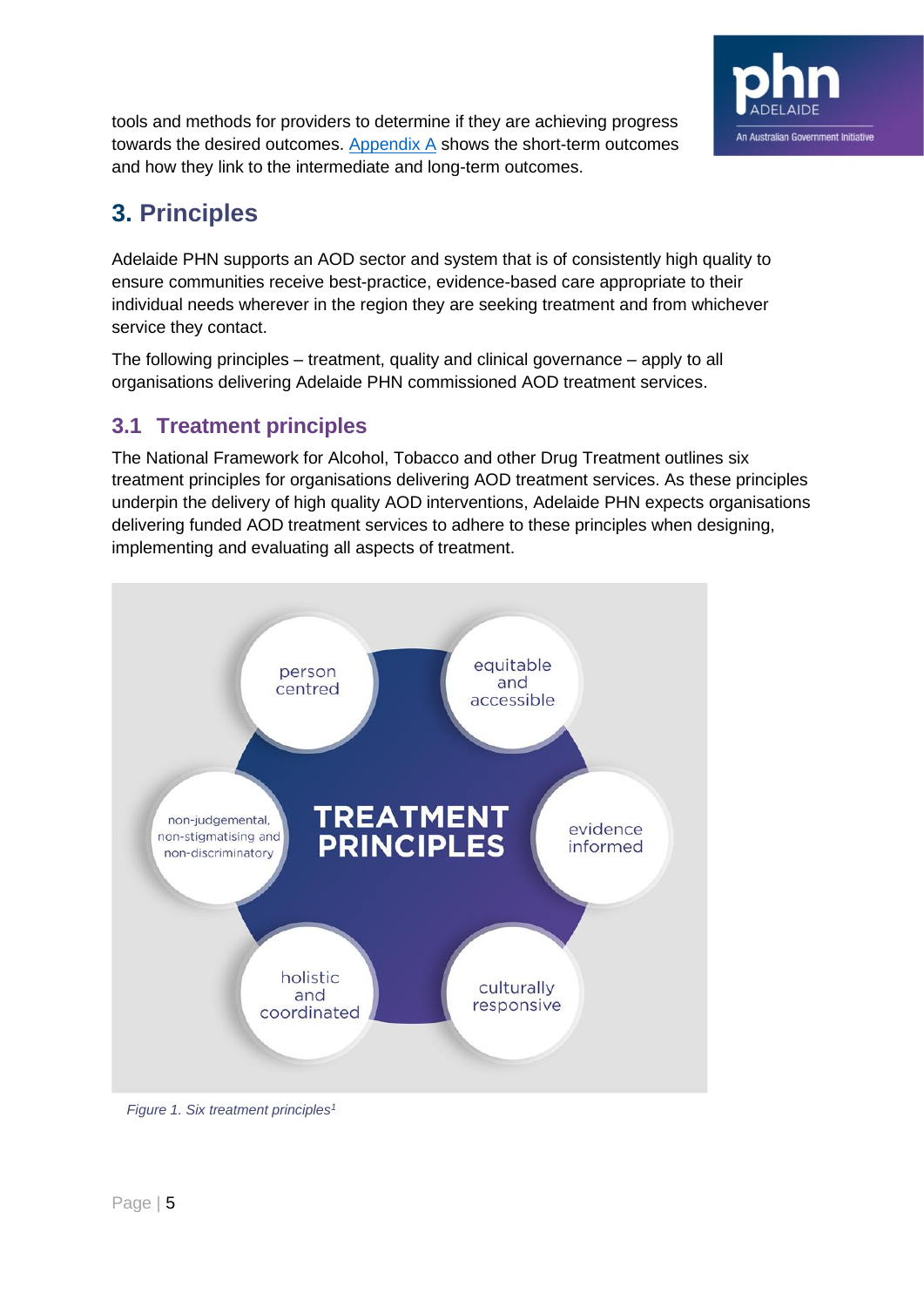

Please refer to the National Framework for further information on the principles including examples of how they inform AOD treatment service delivery.

Suggested resources to assist in the implementation of work practices that address these principles are listed in [Section 11.](#page-57-0)

# <span id="page-5-0"></span>**3.2 Quality principles**

High quality health care is care that is person-centred as well as being effective, safe and delivered by professionals who are respectful, communicate clearly, and involve patients in decision-making. For the AOD specialist treatment sector, the National Quality Framework (NQF) for Drug and Alcohol Treatment Services<sup>2</sup> outlines nine guiding quality principles.

Adelaide PHN utilises six dimensions of quality based on the Australian Health Performance Framework<sup>3</sup> for reporting and governance purposes across all funded programs, including those delivering primary care and mental health services. Organisations delivering AOD treatment services with funding provided by Adelaide PHN will also need to use these quality principles for reporting and governance purposes, particularly when partnering with primary health care and mental health organisations.

The two are matrixed below to demonstrate the links between them and ensure that where necessary, organisations can meet the requirements of both.



*Figure 2. Quality matrix*

The NQF also set outs a timetable for providers to meet accreditation requirements. Transitional arrangements are in place until 28 November 2022, with all AOD treatment services being required to hold accreditation with a listed accreditation standard from 29 November 2022. Adelaide PHN expects all commissioned service providers receiving

<sup>2</sup> Commonwealth of Australia. National Quality Framework for Drug and Alcohol Treatment Services. <sup>3</sup> The National Health Information and Performance Principal Committee. The Australian Health Performance Framework.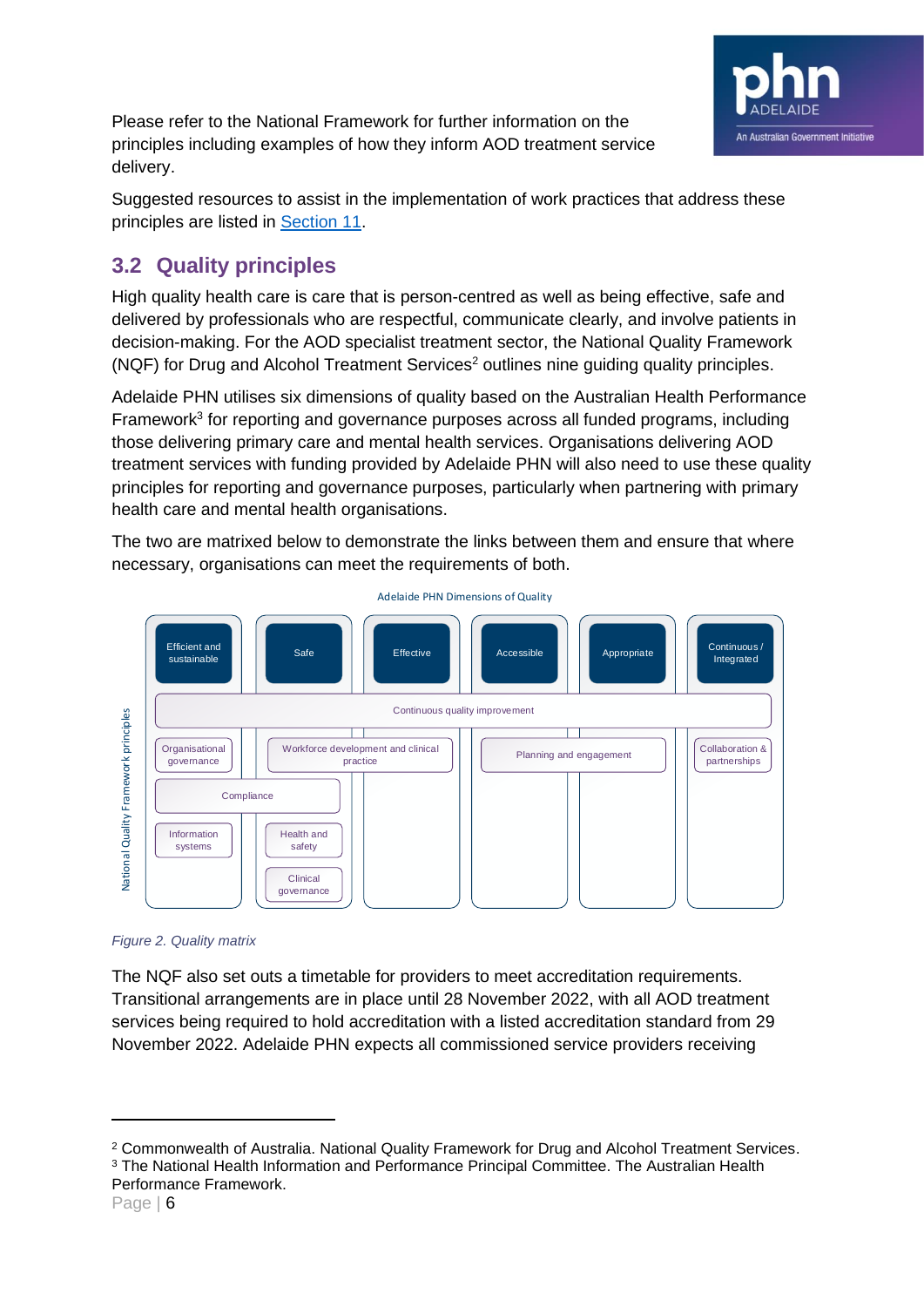

funding from Adelaide PHN to hold or be actively working towards one of these accreditation standards.

## <span id="page-6-0"></span>**3.3 Governance**

All organisations delivering AOD treatment services with funding provided by Adelaide PHN are expected to have service and clinical governance systems in place. High quality clinical governance ensures the delivery of safe care, and to continuously improve service delivery. Key documents include:

- National Model Clinical Governance Framework $4 -$  written by the Australian Commission on Safety and Quality in Health Care, describes the key components of clinical governance and outlines roles and responsibilities for the implementation of effective clinical governance.
- Adelaide PHN Service and Clinical Governance Framework<sup>5</sup> outlines the expected relationship between Adelaide PHN and any commissioned service providers.

# <span id="page-6-1"></span>**4. Treatment services**

This section describes the scope for services commissioned by Adelaide PHN. With limited funds available, it is important to establish parameters around what service types and programs can attract funding. These parameters include defining populations, delivery settings, and substances of concern.

To ensure that Adelaide PHN meets Commonwealth requirements to commission services that address health inequities, a population health approach is used. Population health refers to the creation of a collective sense of responsibility across organisations and individuals to reduce inequities in health, as well as improving health overall.<sup>6</sup> With regards to substance use issues, this means that Adelaide PHN funds services in a way that aims to cause the maximum impact on harms experienced by the population of the Adelaide metropolitan region. Adelaide PHN does this by nominating specific priority populations, treatment settings, and substances of concern. These areas have been determined through examination of the local health and services needs and aligned with State and Commonwealth strategies, guidelines and frameworks. Further information on the health and service needs of the Adelaide metropolitan region can be found in the annual Needs Assessment<sup>7</sup>.

Commissioning of Adelaide PHN funded AOD treatment services must align with and not duplicate the range of services commissioned and provided by the Drug and Alcohol Services South Australia (DASSA). Adelaide PHN commissioned services can be services that address broader needs of the general population, or specific programs addressing needs of priority populations, particularly where a population is underserviced. This supports a primary care based AOD treatment system that delivers equitable care to the Adelaide community. Alignment with State based AOD treatment funding is key for maximum impact

<sup>7</sup> Adelaide PHN Needs Assessment

<sup>4</sup> Australian Commission on Safety and Quality in Health Care - National Model Clinical Governance.

<sup>5</sup> Adelaide PHN Service and Clinical Governance Framework

<sup>&</sup>lt;sup>6</sup> The Kings Fund. What does population health really mean? March 2019.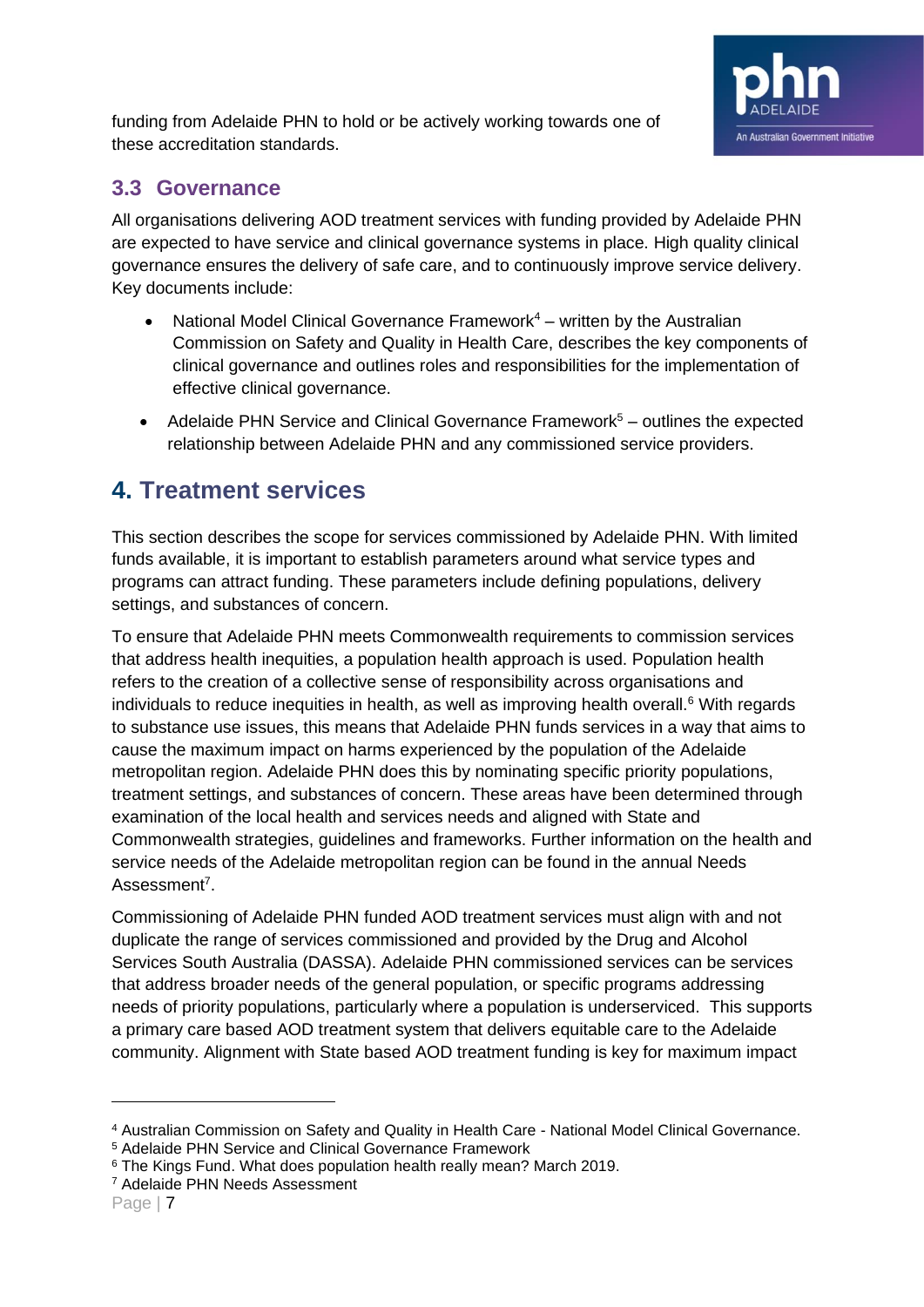

and value for money in achieving a reduction in harmful substance use in the Adelaide metropolitan community.

# <span id="page-7-0"></span>**4.1 Settings**

Treatment services can be delivered in a variety of settings. Adelaide PHN is committed to funding treatment services within or connected to the primary care sector, such as:

Specialist AOD treatment services providing care in:

- Non-residential settings
- Outreach / in-reach (including links with tertiary settings)
- Home-based
- Telehealth and online

Primary healthcare services:

- General practices
- Aboriginal Community Controlled Health Organisations
- Community pharmacies (excluding the provision of medication assisted therapy for opioid dependence)
- Allied health services, including mental health services
- Youth services

Adelaide PHN is unable to fund services delivered only in tertiary settings.

#### <span id="page-7-1"></span>*4.1.1 Outreach*

Outreach refers to treatment provided in a person's preferred setting, outside of a traditional shopfront health service. Outreach is important for people whose treatment needs cannot be met in traditional health settings. Out of office settings for outreach include streets, homes and parks, or may occur within other organisations or agencies. It can also be an effective intervention to coordinate activities across related services centres, e.g. education, mental health, and youth justice.

AOD treatment service models inclusive of outreach require careful consideration of the extra resourcing required to deliver treatment in these settings.

### <span id="page-7-2"></span>*4.1.2 Telehealth and online*

Telehealth and online settings are increasingly being used in innovative ways to deliver AOD treatment services, offering more flexibility and supporting more timely and accessible services. Organisations using telehealth and other online services to support people with substance use issues will need to ensure that safety needs are met – including back up communication modalities and establishment of key details for risk management<sup>8</sup>, privacy concerns, digital poverty and relationship building<sup>9</sup>.

<sup>8</sup> Mental Health Online. A Practical Guide to Video Mental Health Consultation

Page | 8 <sup>9</sup> Victorian Alcohol & Drug Association. COVID-19 supplementary pre budget submission 2020-21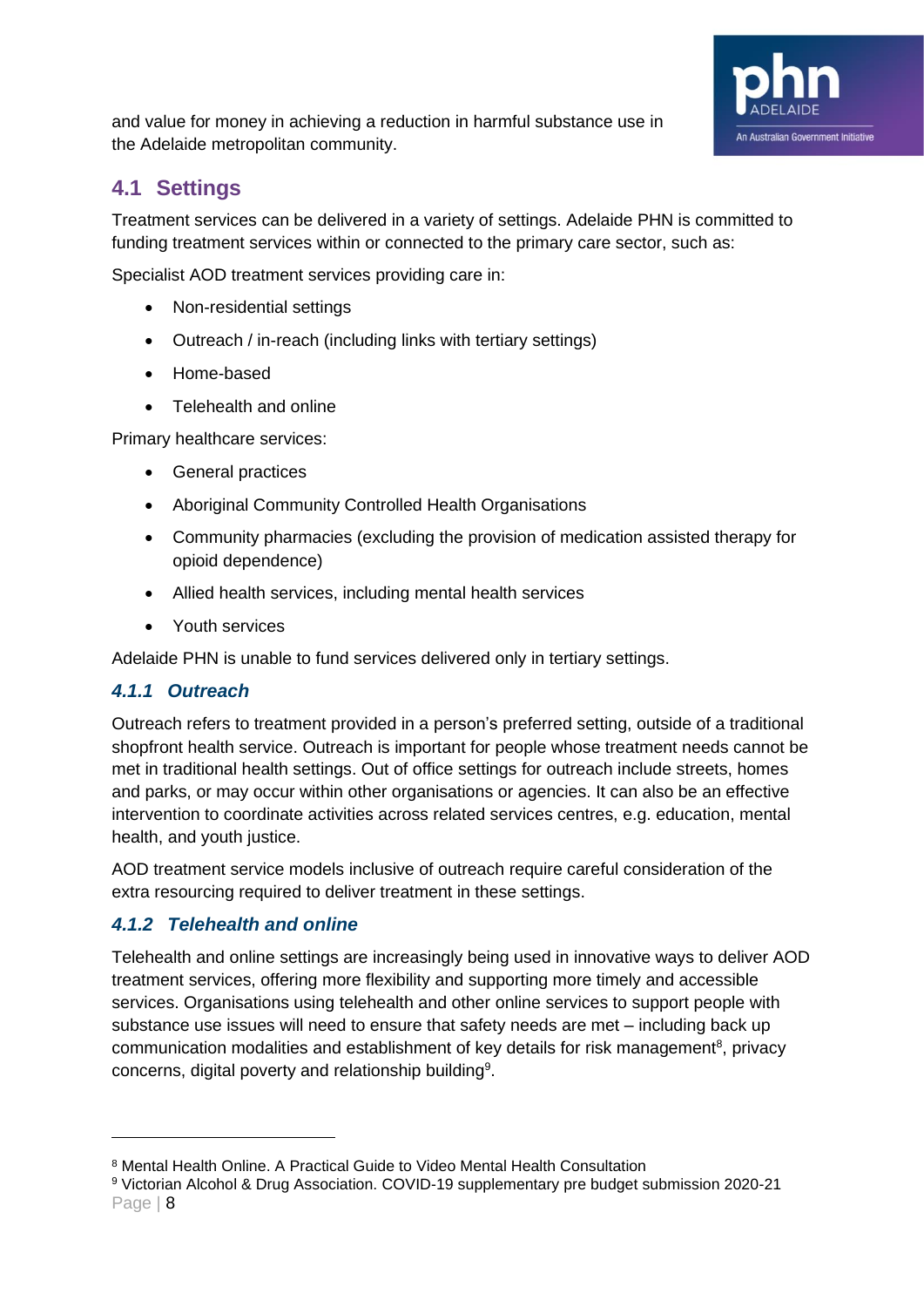

Adelaide PHN supports innovative models which utilise telehealth but notes several limitations around their use and highlights that they are not a substitute for face-to-face services.

# <span id="page-8-0"></span>**4.2 Priority groups and populations**

Adelaide PHN funded treatment services for alcohol and other drugs should be targeted at people seeking help and requiring assistance with problematic or dependent substance use. All have varying needs and complexity; however, evidence<sup>10</sup> suggests that some groups of people are more vulnerable or at-risk and require targeted and considered interventions. As part of the population health approach, Adelaide PHN targets the delivery of treatments services to priority populations and groups who are at greater disadvantage when seeking to access support for substance use issues.

Adelaide PHN is committed to improving the quality of AOD treatment services for the following priority populations and groups:

- Aboriginal and Torres Strait Islander people
- Children and young people
- Culturally and linguistically diverse communities
- Lesbian, gay, bisexual, transgender, intersex and queer/questioning (LGBTIQ) communities
- Older people
- People in contact with the criminal justice system

Other priority groups and populations are not out of scope, however organisations requesting funding from Adelaide PHN should clearly demonstrate the need of the population, the impact (health, social and economic) and how they have identified this population / group.

People with co-occurring mental health conditions and substance use issues are also a significant group of people requiring treatments services. However, rather than identifying this group as a specific priority population, Adelaide PHN expects all commissioned service providers delivering AOD treatment services to ensure all people are screened to identify any comorbidities and that they are provided with a person-centred service as a result. This could include integration of mental health services within the treatment interventions and / or clear referral and navigation pathways. This includes the utilisation of the [Comorbidity](https://comorbidityguidelines.org.au/)  [Guidelines,](https://comorbidityguidelines.org.au/) which is a contractual requirement from the Adelaide PHN.

### <span id="page-8-1"></span>*4.2.1 Aboriginal and Torres Strait Islander people*

Evidence is clear that Aboriginal and Torres Strait Islander people are at risk of and experience greater harm from substance use than the general population. Adelaide PHN has a specific mandate from the Commonwealth to increase access to and appropriateness of AOD treatment services for Aboriginal and Torres Strait Islander people.

<sup>10</sup> Adelaide PHN Needs Assessment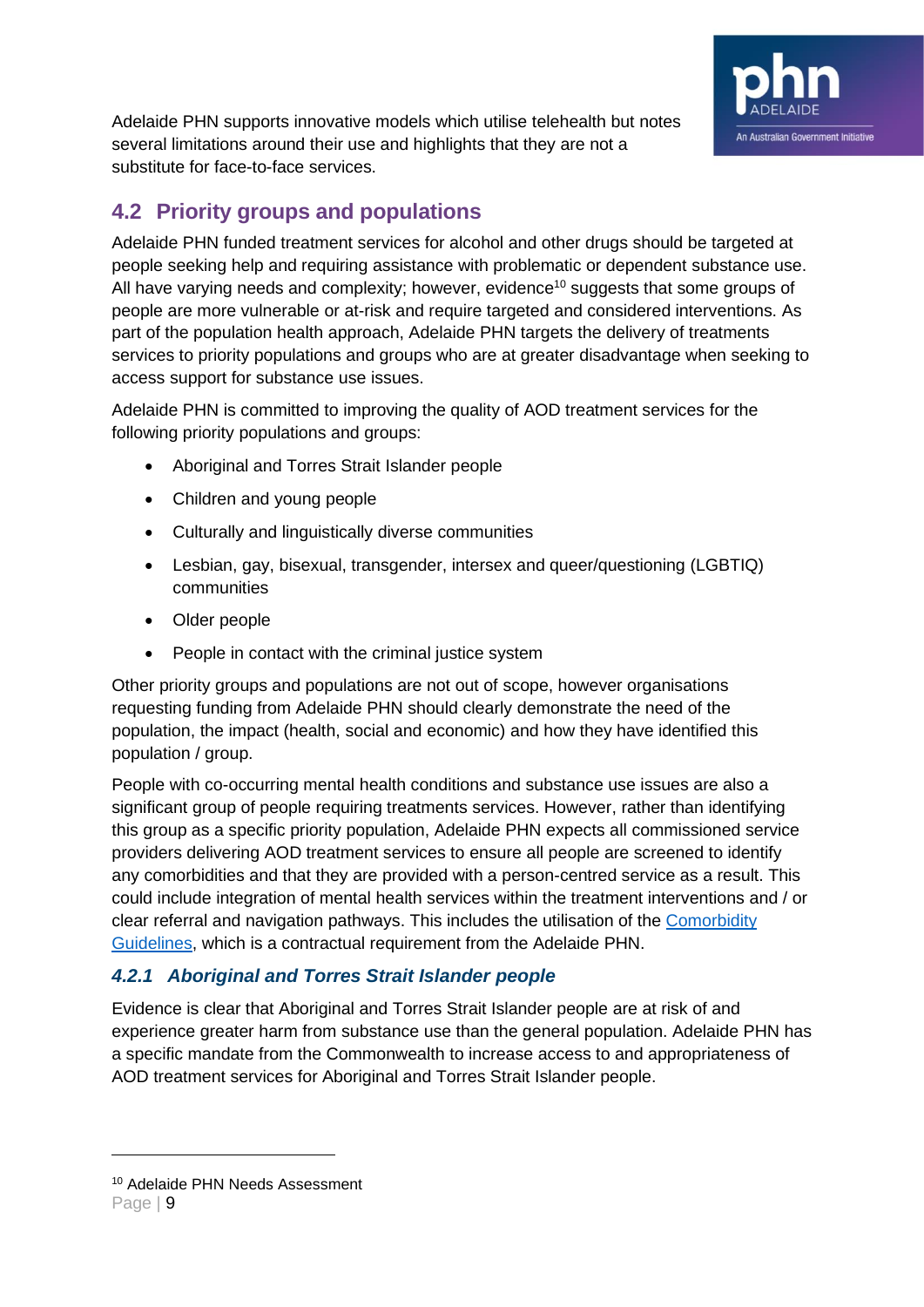The National Aboriginal and Torres Strait Islander Peoples' Drug Strategy 2014-2019 still forms a part of the National Drug Strategy 2017-2026 until replaced by an updated version. This document sets out four priority areas for action, with associated outcomes. Adelaide PHN endeavours to work towards these



priorities in the absence of updated guidance and this information is available in Appendix B.

# <span id="page-9-0"></span>**4.3 Substances of concern**

The National Drug Strategy<sup>11</sup> outlines the priority substances of concern in Australia and Adelaide PHN notes that all these substances, plus others not listed, are in scope for AOD treatment services funded by Adelaide PHN. However, using a population health approach, Adelaide PHN acknowledges that the following substance cause the greatest harm in the Adelaide PHN region:

- Alcohol
- Methamphetamine / amphetamines
- Non-medical use of pharmaceuticals including opioids and benzodiazepines

Programs being funded through Adelaide PHN should deliver interventions aimed at reducing the impact of all substance use, but consideration should be given to aligning targeted priority populations with substances causing greater amounts of harm in those populations.

Polysubstance use increases the risk of harm with substance use<sup>12</sup> and therefore is in scope.

Adelaide PHN expects organisations providing AOD treatment services to maintain an understanding of current trends in substance use and encourages organisations to be flexible where possible and adapt to these trends if required.

Adelaide PHN also acknowledges the significant health and economic harm caused by tobacco use and notes that other substance use issues often co-occur in current smokers<sup>13</sup>. For this reason, tobacco is considered in scope as it relates to polysubstance use and comorbidity.

# <span id="page-9-1"></span>**4.4 Complexity**

Complexity refers to the needs experienced by a person due to co-occurring issues<sup>14</sup>. Adelaide PHN recognises that people with higher complexity will require AOD treatment interventions which support them to achieve their goals across many life domains. AOD treatment service models targeted at people with complex needs require careful consideration of the resourcing required to support successful outcomes with this client group.

<sup>11</sup> National Drug Strategy 2017-2026

<sup>12</sup> Pennington Institute. Australia's Annual Overdose Report 2020

<sup>&</sup>lt;sup>13</sup> National Drug and Alcohol Research Centre. The relationship between tobacco use, substance use disorders and mental disorders: results from the National Survey of Mental Health and Wellbeing. 1999.

<sup>14</sup> SANDAS. The South Australian specialist alcohol and other drug treatment service delivery framework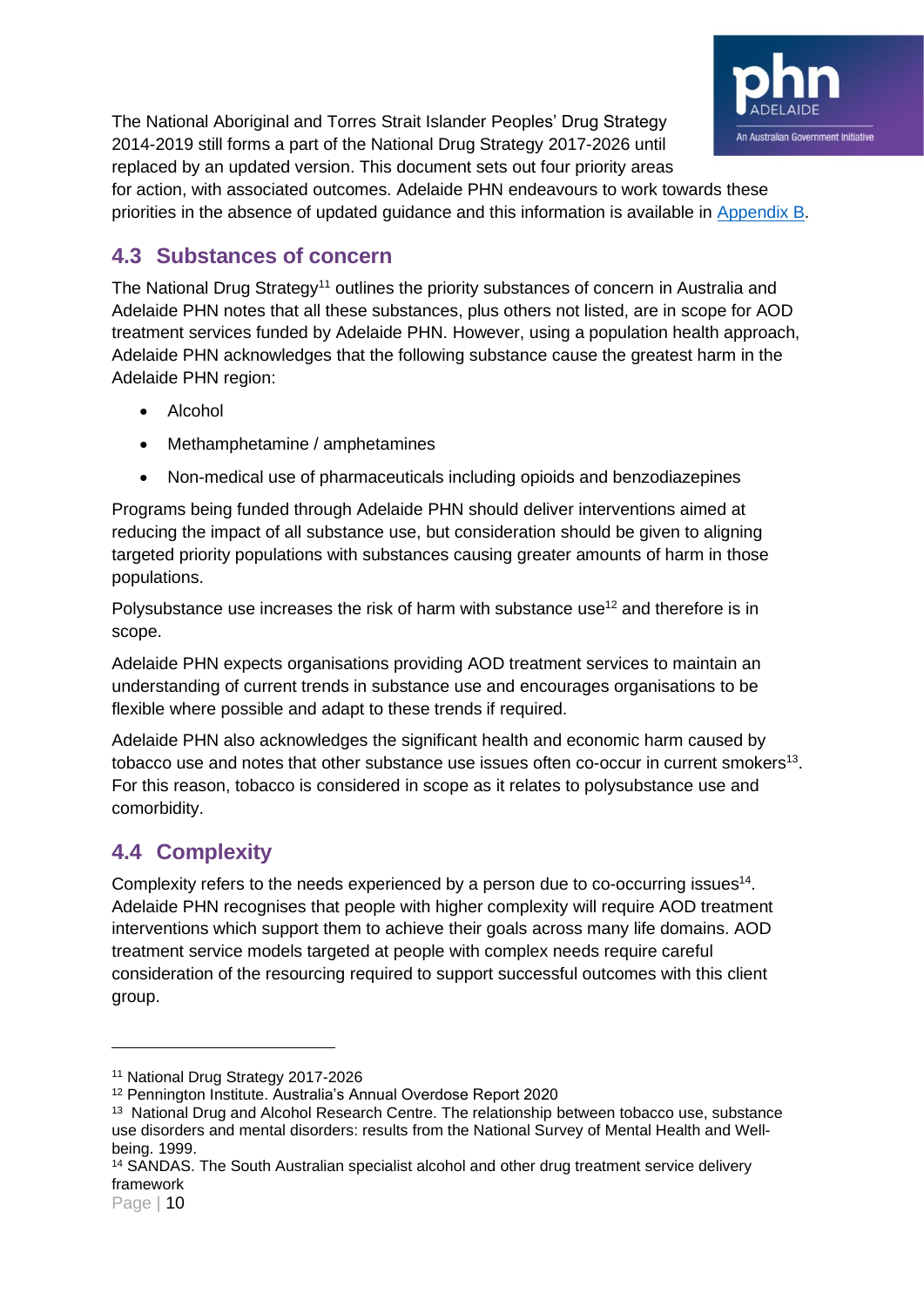Complexity issues<sup>15</sup> may include:



- Poor mental health (e.g. K10≥ 30)
- Poor physical health
- Lack of meaningful activities (i.e. employment or training)
- Housing insecurity
- Pregnancy
- Gambling concerns
- Legal problems
- Domestic and family violence or dysfunction

| Low risk           | People at low risk of developing dependence                                                 |                                               |                                                                                                                                                                                                                                       |  |
|--------------------|---------------------------------------------------------------------------------------------|-----------------------------------------------|---------------------------------------------------------------------------------------------------------------------------------------------------------------------------------------------------------------------------------------|--|
| <b>Problematic</b> | People at increased risk of developing dependence, potentially due to a<br>complexity issue |                                               |                                                                                                                                                                                                                                       |  |
| <b>Standard</b>    | People with<br>an identified<br>substance                                                   | 75% of<br>dependent<br>people                 | Dependence and 1-2 complexity issues                                                                                                                                                                                                  |  |
| <b>Complex</b>     | dependence                                                                                  | $25%$ of<br>dependent<br>people <sup>16</sup> | Dependence and more than 2 complexity<br>issues,<br>OR.<br>Anyone with severe / complex mental<br>health conditions (e.g. schizophrenia,<br>bipolar disorder)<br>OR.<br>Anyone with an extensive history of<br>previous AOD treatment |  |

## <span id="page-10-0"></span>**4.5 Treatment interventions**

Adelaide PHN is responsible for funding AOD treatment services across primary care. These interventions are further described in Appendix C.

Treatment is defined by the National Framework as:

*Structured health interventions delivered to individuals (by themselves, with their families, and/or in groups) to reduce the harms from alcohol, tobacco, prescribed medications or other drugs and improve health, social and emotional wellbeing*

As per the National Framework the following describe the three key elements that make up the Australian AOD treatment system. Adelaide PHN has a role in commissioning services across these three elements.

<sup>15</sup> Turning Point. Informing alcohol and other drug service planning in Victoria 2017

Page | 11 <sup>16</sup> Turning Point. Informing alcohol and other drug service planning in Victoria 2017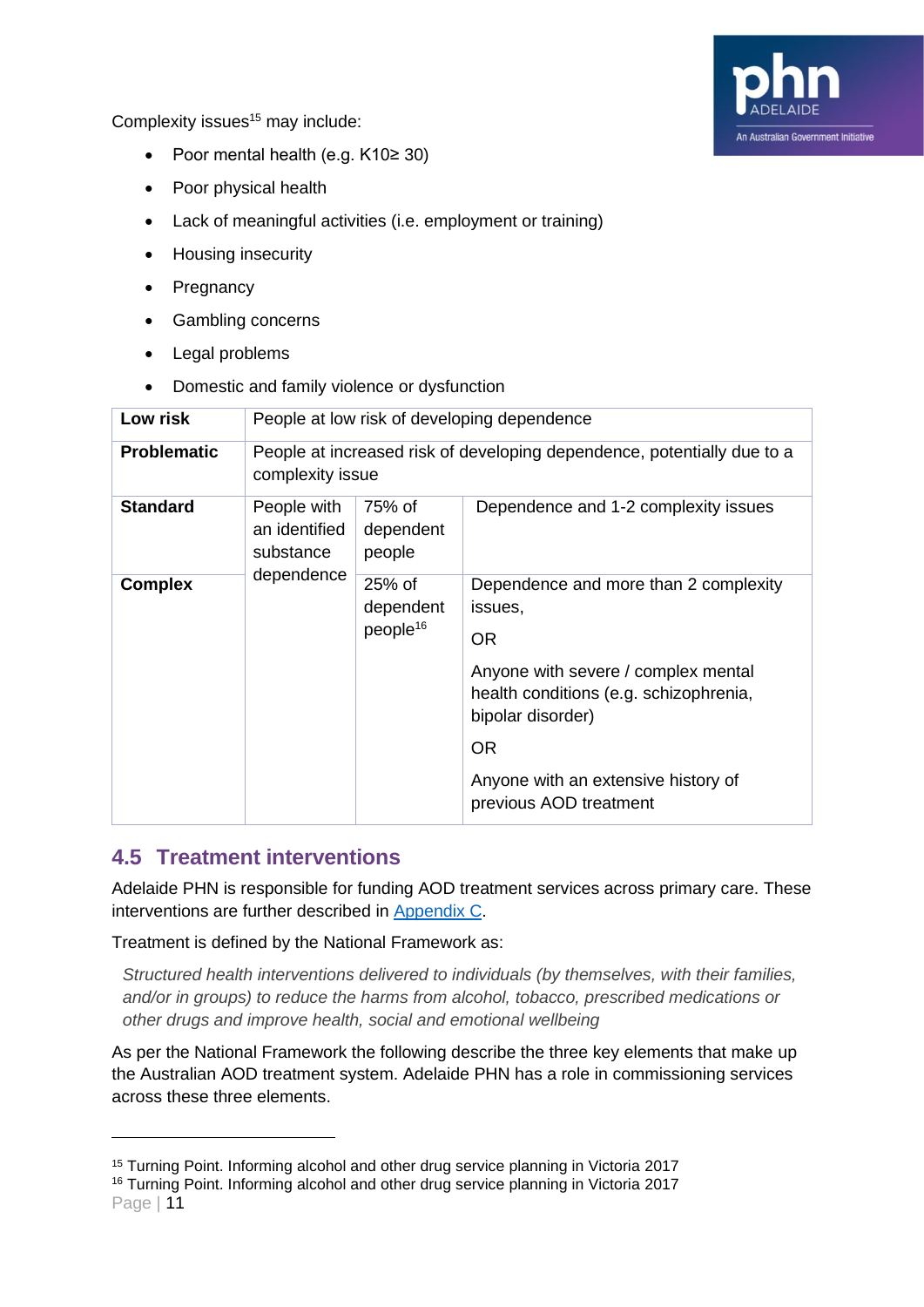

All treatment interventions must be considered effective, appropriate and be based in evidence and best practice.

### <span id="page-11-0"></span>*4.5.1 Interventions to reduce harm*

Treatment interventions falling under this category aim to reduce the harm associated with substance use. Harm can be to health; it can be social; or it can be economic. Most interventions falling into this category aim to reduce the harm associated with social and health impacts.

Types of harm reduction interventions that Adelaide PHN would consider for funding are:

- Peer support
- Family support
- Drop-in services
- Information and education

Out of scope for funding are interventions such as sobering up shelters, mobile assistance patrols, needle and syringe programs and supervised consumption centres.

Adelaide PHN also expects all funded services to engage with the DASSA operated trial of take-home naloxone<sup>17</sup> when in operation, and be active in promoting other harm reduction interventions, such as needle and syringe programs.

### <span id="page-11-1"></span>*4.5.2 Interventions to screen, assess and coordinate*

All health care providers have a responsibility to screen and assess for problematic and / or harmful substance use. Traditionally, the AOD specialist treatment sector has provided a range of these interventions. Within scope for receiving funding from Adelaide PHN are the following types of interventions:

- Screening
- Brief interventions
- Assessment
- Care (and recovery) coordination and case management
- Consultation liaison for inpatients admitted to hospital

Many of these interventions can occur in settings other than the AOD specialist treatment services and Adelaide PHN are interested in considering interventions of this type which occur in atypical settings / organisations and with innovative methods. Examples of settings that could be considered:

- Emergency Departments (in-reach)
- Primary healthcare programs (general practice, pharmacies) including shared care arrangements
- Community programs and events

Page | 12 <sup>17</sup> SA Health. Preventing and responding to adverse effects of opioids: naloxone.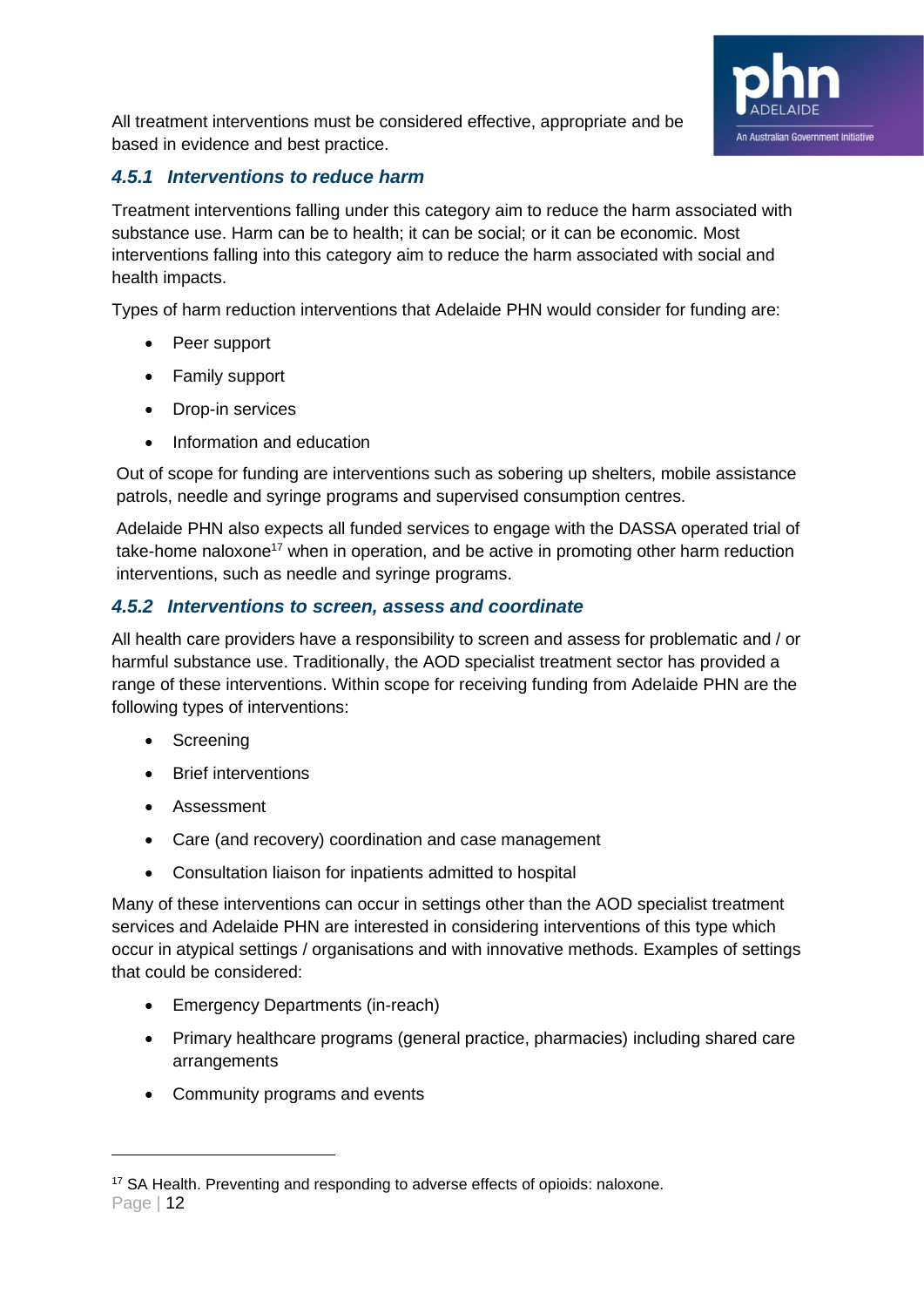- Housing services
- Co-location
- Clinical outreach

### <span id="page-12-0"></span>*4.5.3 Intensive interventions*

Intensive interventions are important to changing behaviours and Adelaide PHN funds the following types of intensive interventions:

An Australian Government Initiative

- Counselling
- Withdrawal management
- Non-residential rehabilitation (day programs)
- Pharmacotherapy (limited) including shared care and supporting interventions

Counselling is the main form of intensive intervention funded by Adelaide PHN. There are many types of counselling and within scope for Adelaide PHN funding are evidence-based therapeutic modalities including but not limited to:

- Motivational interviewing
- Relapse prevention strategies
- Narrative therapy
- Cognitive Behavioural Therapy
- Dialectical Behaviour Therapy
- Mindfulness based therapy including Acceptance and Commitment Therapy
- Psychoeducation and harm minimisation strategies

Intensive interventions which are out of scope for Adelaide PHN funding are residential rehabilitation and components of opioid pharmacotherapy (MATOD) as funded elsewhere (prescribing and dispensing).

### <span id="page-12-1"></span>*4.5.4 Further information*

Adelaide PHN's AOD Program does not support treatment types or activities that are:

- Non-evidence-based treatment models
- Unapproved pharmacotherapy treatments
- Court diversion programs
- Duplicative activity already funded by the Commonwealth, state and territory governments, and any other organisations

All Adelaide PHN funded services need to demonstrate system navigation and clear referral pathways between their interventions and further services required by the individual. This includes linkages and referrals to a range of services which include not only AOD specialist treatment services, but also mental health services, general health services such as general practices and social services. Ideally, funded services demonstrate partnerships and ongoing relationships with linked services.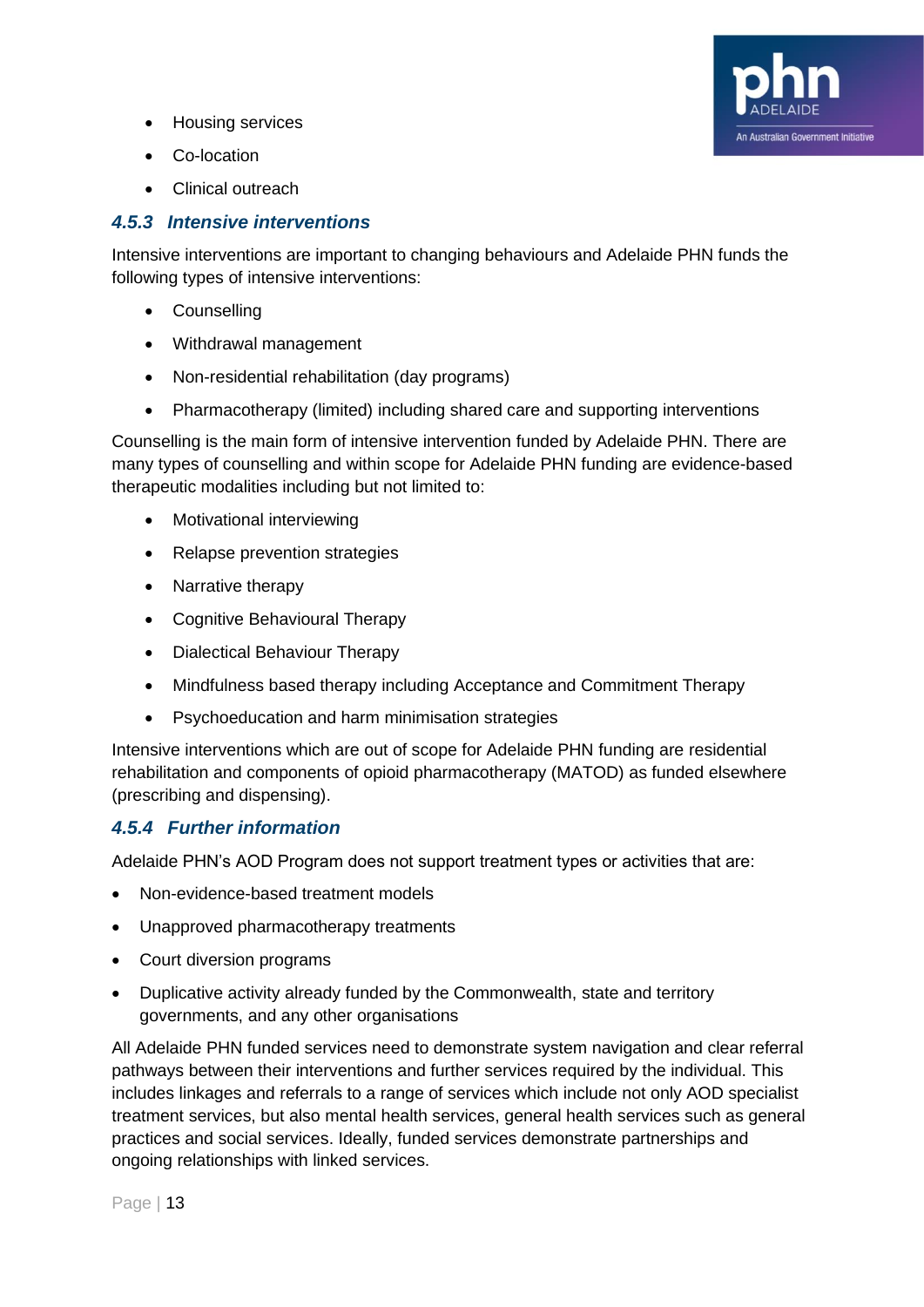

# <span id="page-13-0"></span>**5. Funding and commissioning**

Adelaide PHN provides funding to organisations to deliver AOD treatment services through an evidence-informed commissioning model. Organisations seeking to provide AOD treatment services utilising funding from Adelaide PHN are invited to submit applications during an Approach to Market period. Adelaide PHN then undertakes a review and assessment of the applications to identify one or more organisations with the capability and capacity to deliver value-for-money AOD treatment services in line with this Framework. Successful applicants are then offered contracts and linked with a Capacity Building Coordinator who supports them to meet the contractual arrangements.

Providers delivering AOD treatment services aligned with this Framework and matrix, should articulate the following in any service delivery planning:

- Target populations
- Settings for delivery
- Substances of concern
- Complexity level
- Treatment interventions to be delivered
- Proposed service activity including targets
- Proposed outcomes and outcomes tools
- Expected costs and value of service activity

Further information about Adelaide PHN's commissioning processes can be found on the Adelaide PHN website.<sup>18</sup>

# <span id="page-13-1"></span>**6. Integration and continuity of care**

The National Drug Strategy 2017–2026 and the National Alcohol Strategy 2019–2028 both outline the research linking substance use with mental health problems. This is consistent with information provided to Adelaide PHN during consultations for the Needs Assessment. The consultations also highlighted the need for services to focus on the whole person and their circumstances, including social factors and physical comorbidities. Adelaide PHN expects all commissioned service providers to actively integrate with other organisations and services identified to meet the range of needs of people accessing their services.

# <span id="page-13-2"></span>**6.1 Integration**

The process of working towards coordinated and seamless person-centred care through a range of planned and considered actions is known as integration. Adelaide PHN has developed an [Integrated Care Framework](https://adelaidephn.com.au/resources-2/Framework_Integrated_Care_V1_Oct_2019_Final_Web.pdf) to describe the types and other dimensions of integration and integrated care.

Page | 14 <sup>18</sup> Adelaide PHN Commissioning Handbook: The Service Provider's Guide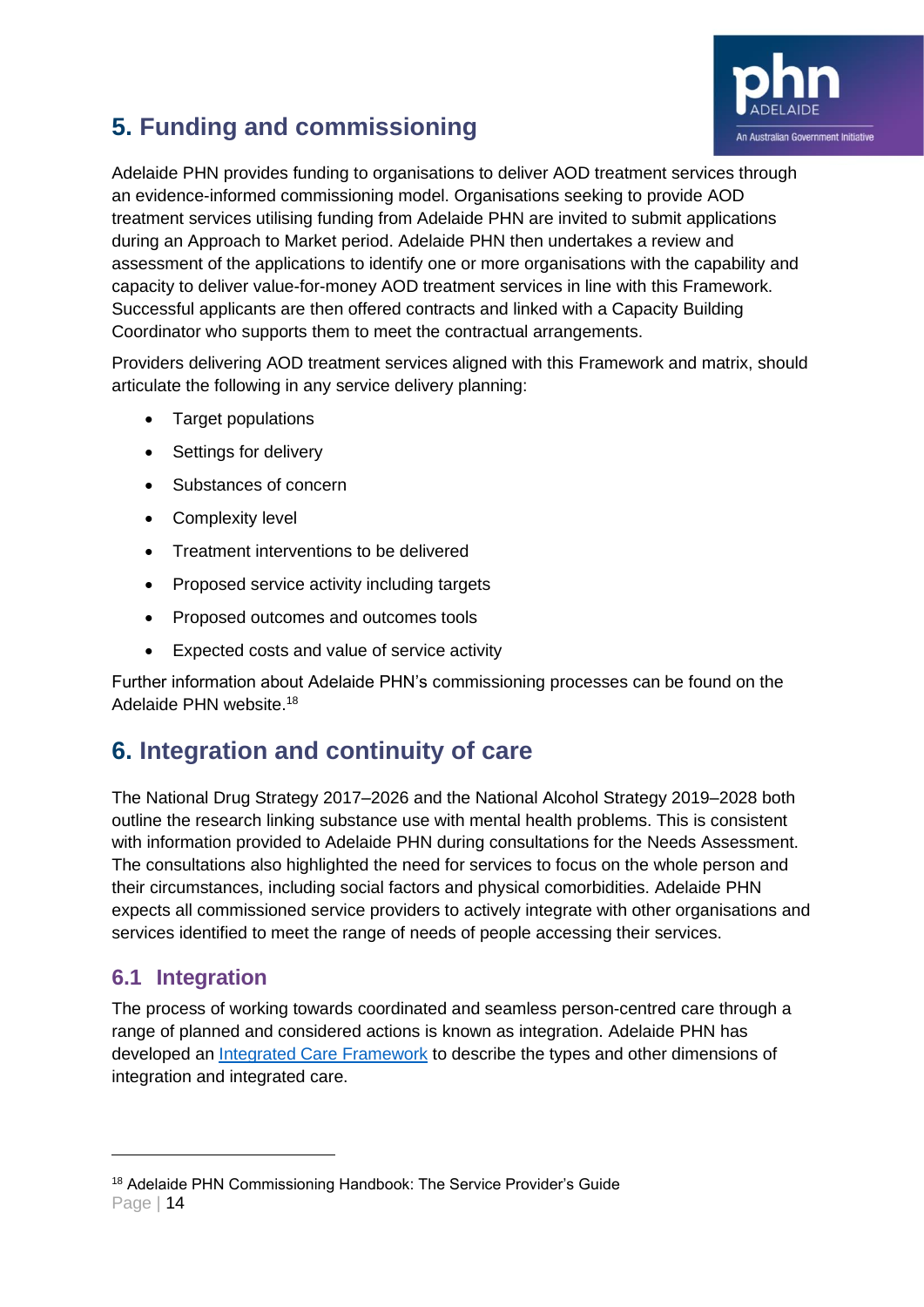Integration is the responsibility of all involved organisations and must be done as a collaborative effort. It can be horizontal or vertical, where vertical integration describes the process of coordination between different levels of

care (i.e. primary, secondary and tertiary) and horizontal integration describes collaboration and cooperation between services operating in the same part of the healthcare system. For the AOD treatment sector, both are important, however Adelaide PHN requires AOD treatment services providers to demonstrate horizontal integration with the following:

An Australian Government Initiative

- Other AOD treatment services
- Prevention and early intervention services and programs for substance use
- Mental health care services
- Primary health care, including general practice
- Allied health and community pharmacy

Actions to improve and achieve integration can be led at different levels. Some actions taken to improve integration are led by Adelaide PHN. These include:

- Central Referral Unit
- Client information management system
- Communities of practice / shared learning opportunities e.g. cultural learning program
- A collaborative workspace available to all commissioned service providers (Confluence)

Other actions to improve integration should be led by the commissioned service providers. Providers are expected to actively facilitate integration to support their clients to receive care which meets their needs. These actions may fall into any dimension of integration and should be developed with consideration for how they achieve integrated care.

The following table outlines some examples of integration activities that commissioned service providers may utilise to improve their provision of integrated care.

| <b>Action</b>                                                      | <b>Type</b>  | Level            | <b>Mechanism</b>                 |
|--------------------------------------------------------------------|--------------|------------------|----------------------------------|
| <b>Consortia application</b>                                       | Service      | Service provider | Commissioning<br>for integration |
| Service level agreement                                            | Service      | Service provider | Commissioning<br>for integration |
| <b>Sub-contractor</b><br>arrangements                              | Service      | Service provider | Commissioning<br>for integration |
| <b>Memorandum of</b><br>understanding between<br>service providers | Service      | Service provider | Partnering for<br>integration    |
| <b>Collaborative practice</b><br>networks                          | Professional | Local            | Partnering for<br>integration    |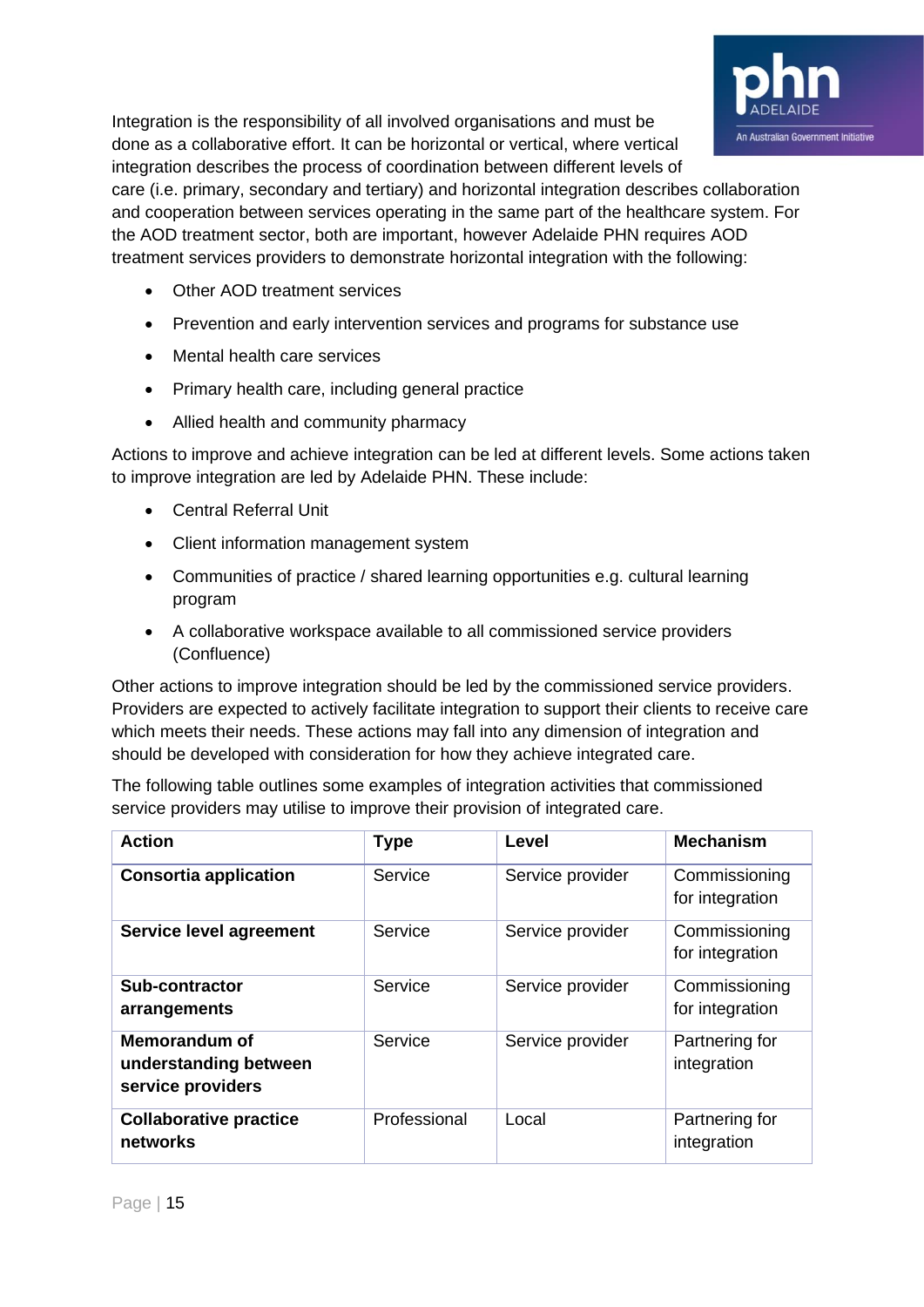

| <b>Cross disciplinary</b><br>mentoring             | Professional | Individual clinician | Partnering for<br>integration |
|----------------------------------------------------|--------------|----------------------|-------------------------------|
| <b>Shared care with GPs</b>                        | Clinical     | Individual clinician | Partnering for<br>integration |
| <b>Supported transfer of care</b>                  | Clinical     | Individual clinician | Partnering for<br>integration |
| Invited speakers at group<br>counselling (in kind) | Clinical     | Individual clinician | Partnering for<br>integration |
| <b>Multi-disciplinary</b><br>assessments           | Clinical     | Individual clinician | Partnering for<br>integration |

# <span id="page-15-0"></span>**6.2 Continuity of care**

Adelaide PHN expects organisations funded to provide AOD treatment services to have considered and described processes for continuity of care. Continuity of care refers to a package of AOD treatments that occur sequentially or simultaneously. This also includes plans for follow-up and post-treatment support that addresses the needs of people who have substance use issues.

Substance use issues have previously been treated in an acute care model rather than a chronic relapsing condition<sup>19</sup>, particularly in the health system. The interface between the traditional primary healthcare sector and the specialist AOD treatment sector has proved a barrier to true continuity of care for many people with substance use issues.

Continuity of care is supported by integration activities but is also a key responsibility of every provider. System navigation support is often seen to be key to continuity of care, however other activities which may be useful include, but are not limited to:

- Weekly group counselling
- Telephone support
- Regular GP appointments

# <span id="page-15-1"></span>**7. Workforce**

The NQF outlines a principle on workforce, development and clinical practice that requests AOD treatment services to engage and maintain a workforce that has the appropriate qualifications, skills, knowledge, and supervision. Organisations are asked to implement merit-based recruitment and selection processes. They are also required to support ongoing workforce development through management and clinical supervision as well as supporting access to professional development.

<sup>19</sup> Turning Point. Service Planning Report, 2017

Page | 16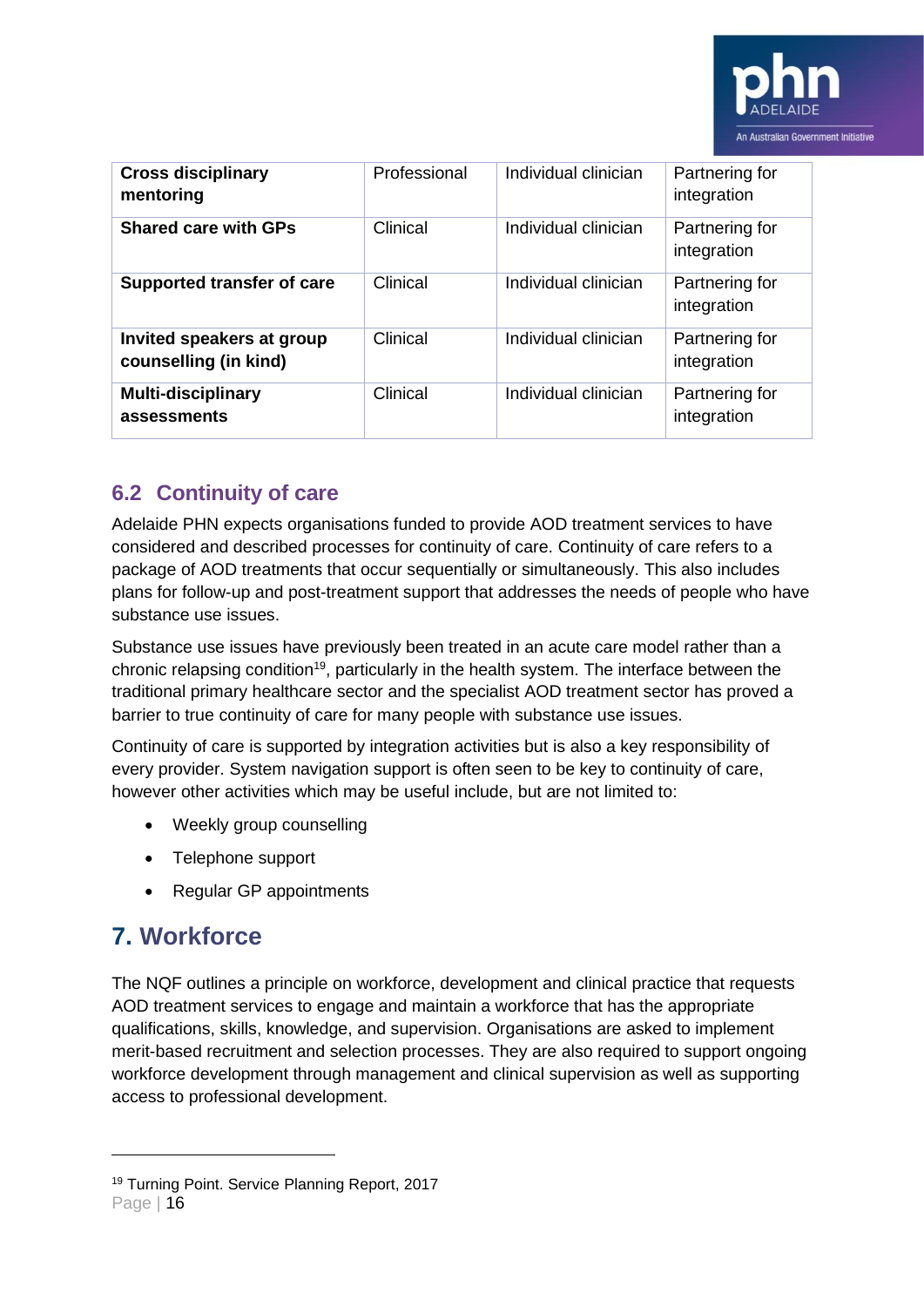

# <span id="page-16-0"></span>**7.1 Qualifications and credentialing**

Adelaide PHN recognises that the AOD workforce is comprised of a variety of roles and professions as set out in the South Australian Specialist Alcohol and Other Drug Treatment Service Delivery Framework. The qualifications of the workforce will vary depending on programs and interventions being delivered. The National Alcohol and other Drug Workforce Development Strategy 2015–2018 acknowledges that the AOD workforce is comprised of two major components

- Specialist<sup>20</sup> AOD workers
- Generalist workers

South Australia does not have a minimum qualification strategy for the specialist AOD workforce, but Adelaide PHN does set out the requirements of commissioned service providers in the Adelaide PHN Credentialing Guidelines. This includes:

- Guidance on documentation and reporting
- Verification process
- Review and re-credentialing
- Qualification criteria

Adelaide PHN Credentialing Guidelines are available to commissioned service providers. At a minimum, all persons employed to deliver AOD treatment interventions must meet or exceed (via demonstrated extensive advanced practice experience or further qualifications) the following core competencies from the CHCSS00093 Alcohol and Other Drugs Skill Set.

| CHCAOD001 | Work in an alcohol and other drugs context                           |
|-----------|----------------------------------------------------------------------|
| CHCAOD004 | Assess needs of clients with alcohol and other drugs issues          |
| CHCAOD006 | Provide interventions for people with alcohol and other drugs issues |
| CHCAOD009 | Develop and review individual alcohol and other drug treatment plans |

# <span id="page-16-1"></span>**7.2 Supervision**

Clinical supervision is required of all persons providing interventions in AOD treatment services. Organisations should ensure that all employees are provided with access to clinical supervision as a part of their organisation's Service and Clinical Governance Framework.

The intent of clinical supervision is to ensure employees providing AOD interventions are reflecting on their practice and undertaking planned, systematic, and thorough reviews on their work with clients. It is different from managerial or administrative supervision and so should not be undertaken by an employee's direct or line manager, where possible. Clinical supervision is generally provided by a more experienced employee to one with less experience and so clinical supervisors should have relevant formal qualifications and / or extensive experience in the area in which clinical supervision is required.

Page | 17 <sup>20</sup> This is not the equivalent of a medical specialist. In this context 'specialist' means that their main work role focuses on specific substance use issues within a specific AOD service (NCETA).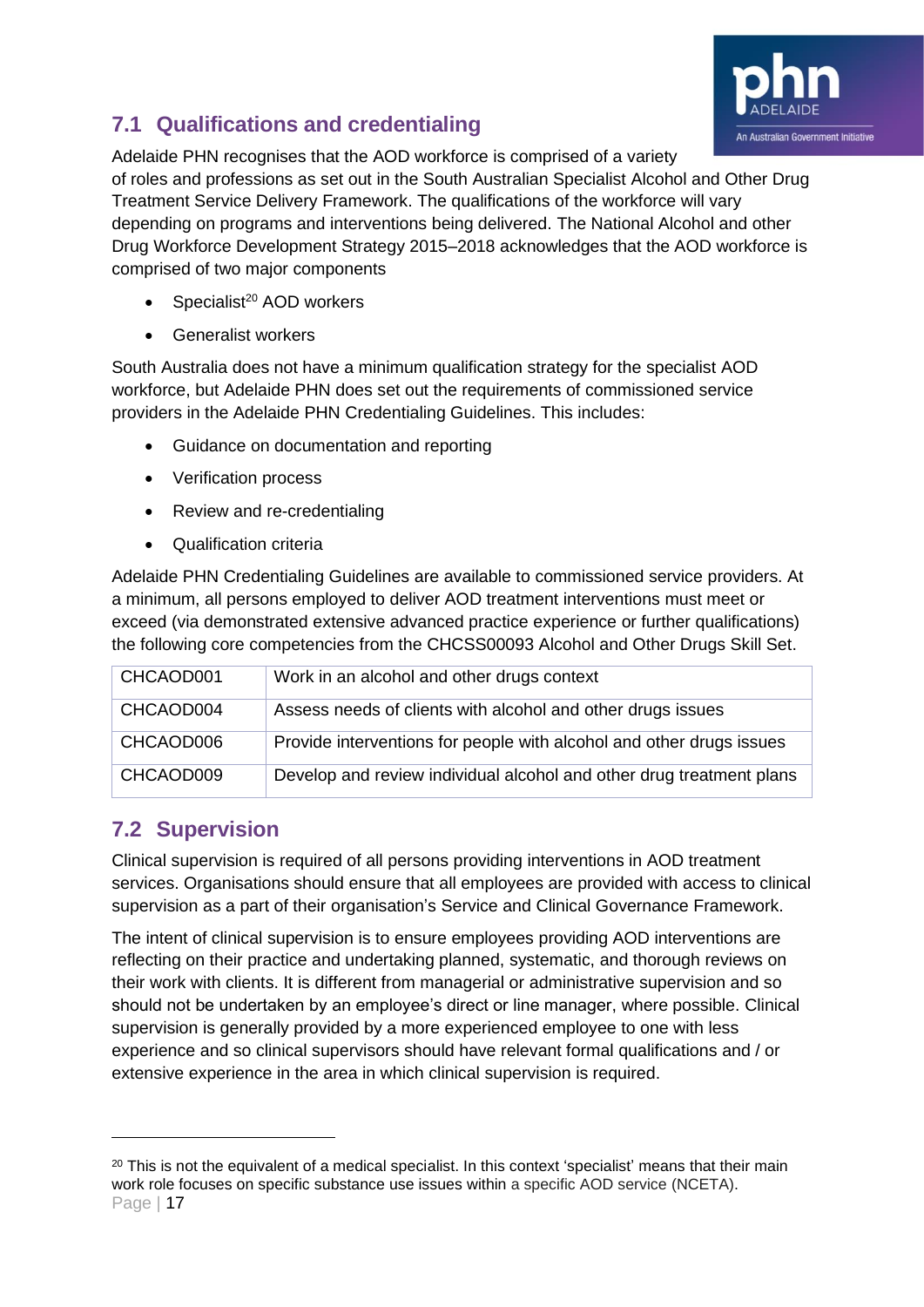

Organisations should ensure that experienced or senior employees are also able to access clinical supervision, through an internal peer with equivalent seniority and experience. Utilising the skills of people external to the

organisation who are highly skilled in AOD treatment services such as senior AOD clinicians and workers, addiction medicine specialists, or drug and alcohol nurses may also be considered.

Privacy and confidentiality must always be maintained during clinical supervision.

Further information on clinical supervision is available through the following resources:

- NCETA [Clinical Supervision Kit](http://nceta.flinders.edu.au/workforce/publications_and_resources/nceta-workforce-development-resources/csk/)
- [Clinical Supervision in the Alcohol and Other Drugs and Community](http://www.clinicalsupervisionguidelines.com.au/) Managed [Mental Health Sectors](http://www.clinicalsupervisionguidelines.com.au/)

# <span id="page-17-0"></span>**7.3 Workforce development**

People delivering interventions as part of an AOD treatment service, both employed or volunteer, should be provided with opportunities to progress their skills and knowledge through workforce development. From a system perspective, workforce development builds the capacity and sustainability of the workforce and ensures that a range of organisations play a significant role in this, supporting the separate efforts of the individual worker.

Adelaide PHN asks that commissioned AOD treatment services demonstrate their commitment to workforce development in service and activity planning processes and reports.

## <span id="page-17-1"></span>*7.3.1 Aboriginal and Torres Strait Islander AOD workforce development*

Organisations providing AOD treatment services should maintain a workforce that is appropriately skilled, supported and resourced to influence and provide accessible, culturally responsive and safe services for Aboriginal and Torres Strait Islander people and communities<sup>21</sup>. This includes the employment of Aboriginal and Torres Strait Islander people in roles such as Aboriginal AOD workers.

AOD treatment services that employ Aboriginal and Torres Strait Islander people in these roles have a responsibility to ensure they are supported with workforce development opportunities that address their specific needs. They also have a responsibility to work towards a culturally appropriate, supportive and safe workplaces, and must include the targeting of organisational issues so that cultural needs and knowledge are built into workplace policies and practices.

Adelaide PHN requests that all organisations follow the guidance set out in the Cultural Respect Framework for Aboriginal and Torres Strait Islander Health 2016-2026. This document sets out six domains which underpin culturally accessible, responsive and safe health service delivery, including Domain 3: Workforce development and training. Actions described within this domain are considered important to informing core business practices in supporting a culturally appropriate and culturally respectful and safe working environment.

Alongside this, Adelaide PHN also requires funded AOD treatment services to work towards achieving the six actions set out in the National Safety and Quality Health Service Standards

Page | 18 <sup>21</sup> Cultural Respect Framework for Aboriginal and Torres Strait Islander Health 2016-2026.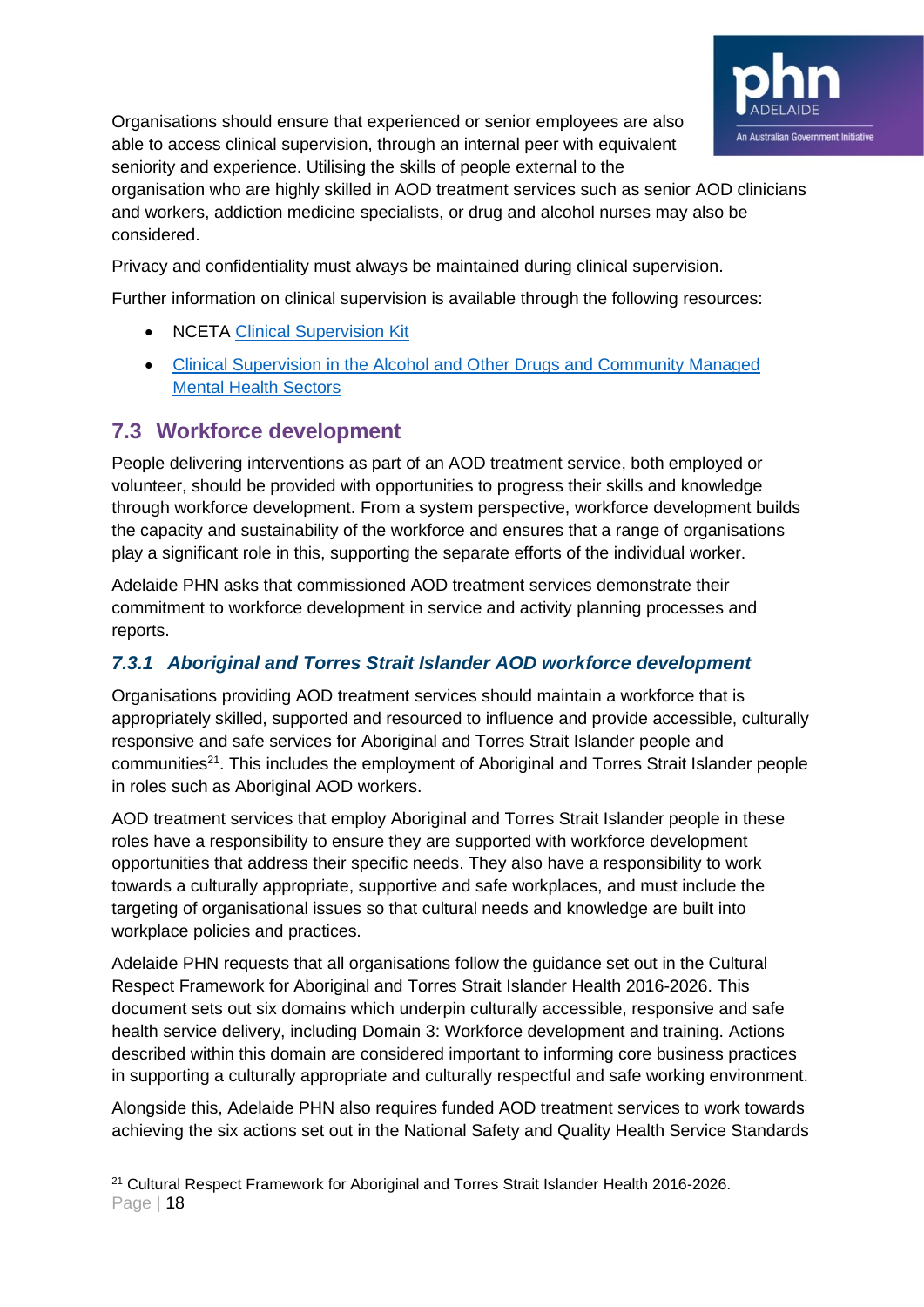

which have been identified as focussing specifically on meeting the needs of Aboriginal and Torres Strait Islander people<sup>22</sup>. These actions ask providers to undertake activities which will strengthen the current Aboriginal and Torres Strait Islander workforce and to support them to achieve their potential.

Further information about workforce development for Aboriginal and Torres Strait Islander AOD workers are available from NCETA: [Indigenous AOD Worker Publications](http://nceta.flinders.edu.au/workforce/indigenous-aod-workforce/indigenous-aod-workers/)

### <span id="page-18-0"></span>*7.3.2 Peer workforce development*

Adelaide PHN acknowledges the peer / lived experience workforce play a key role in AOD treatment. The utilisation of dedicated peer / lived experience workers to provide non-clinical input to treatment interventions, by utilising their personal experiences, assists to build connections and trust. These roles have been shown to be effective, good value for money and a valuable component of AOD service delivery that contributes positively to people's treatment outcomes and experience<sup>23</sup>.

Organisations delivering AOD treatment services on behalf of Adelaide PHN can utilise peer workers in an employed or voluntary capacity and must ensure that they meet the appropriate guidelines for supervision and oversight. Support and further development options may also need to be considered, particularly with regards to personal issues with health and stress, maintaining appropriate boundaries with clients, and workload management.

Adelaide PHN also acknowledges that many AOD support workers and AOD clinicians bring their own lived experience to their roles already. This can be integral to delivering personcentred interventions that are appropriate for the needs of people participating in treatment.

<sup>&</sup>lt;sup>22</sup> National Safety and Quality Health Service Standards: User Guide for Aboriginal and Torres Strait Islander Health.

<sup>&</sup>lt;sup>23</sup> Self Help Addiction Resource Centre. Strategy for the Alcohol and Other Drug Peer Workforce in Victoria. 2019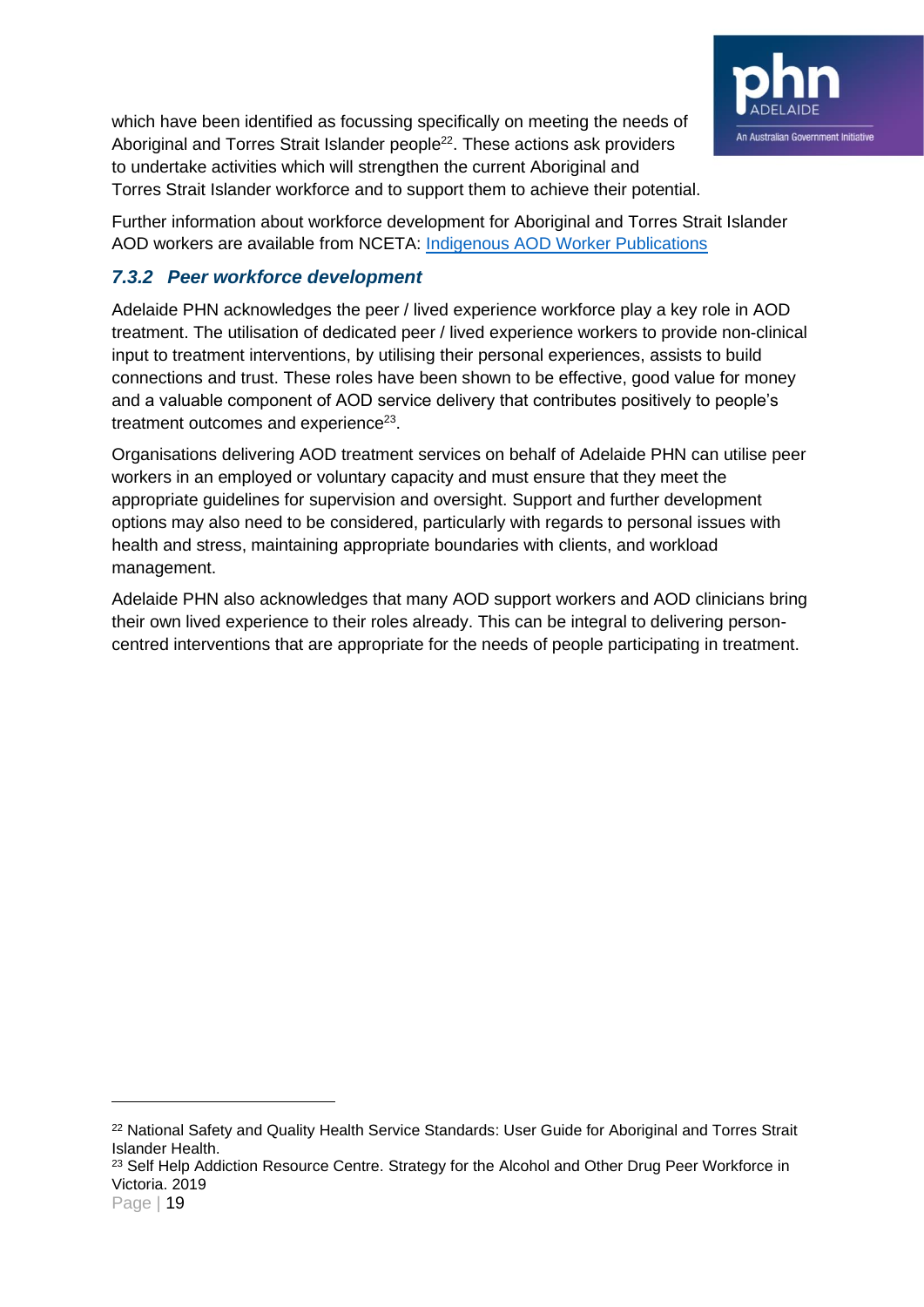<span id="page-19-0"></span>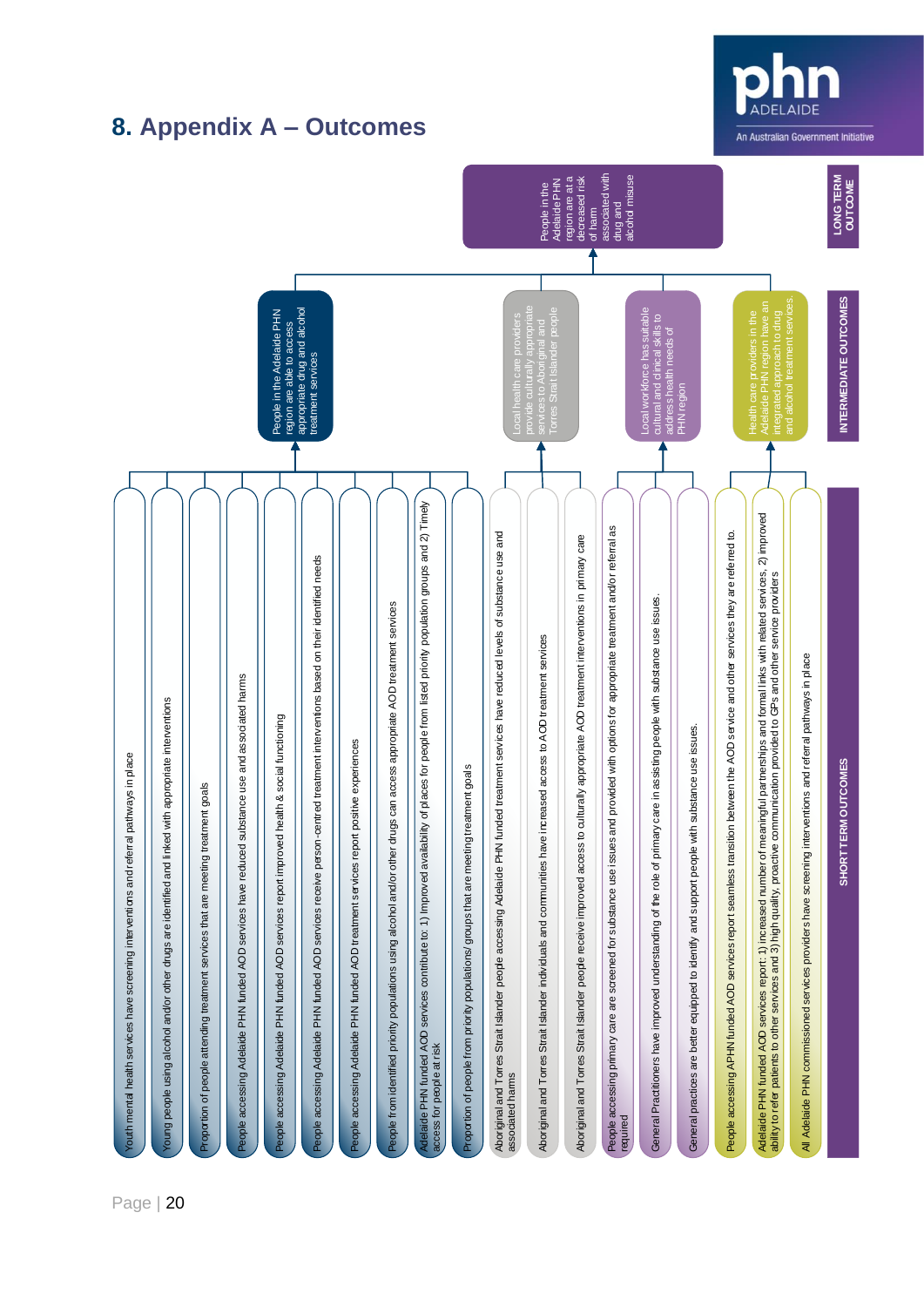

# <span id="page-20-0"></span>**9. Appendix B – Actions under the National Aboriginal and Torres Strait Islander Peoples' Drug Strategy 2014–2019**

#### **Priority area 1**

**Build capacity and capability of the AOD service system, particularly Aboriginal and Torres Strait Islander community-controlled services and its workforce, as a part of a cross-sectoral approach with the mainstream AOD services to address harmful AOD use.**

| <b>Outcomes</b>                                                                                                                                                                                                                                                                   | <b>Adelaide PHN:</b>                                                                                                                                                                                                                                                                                                                                                                                                                                                                                                                                                                                                                                                                                                                                                                                                                                             |
|-----------------------------------------------------------------------------------------------------------------------------------------------------------------------------------------------------------------------------------------------------------------------------------|------------------------------------------------------------------------------------------------------------------------------------------------------------------------------------------------------------------------------------------------------------------------------------------------------------------------------------------------------------------------------------------------------------------------------------------------------------------------------------------------------------------------------------------------------------------------------------------------------------------------------------------------------------------------------------------------------------------------------------------------------------------------------------------------------------------------------------------------------------------|
| 1.1 Community-controlled<br><b>AOD services are</b><br>supported to lead the<br>delivery of programs to<br>address harmful AOD use.<br><b>Community-controlled</b><br><b>AOD services take</b><br>leadership in design and<br>delivery of programs to<br>address harmful AOD use. | Ensures specifically committed funding is available<br>$\bullet$<br>only to community-controlled AOD services<br>Acknowledges community ownership as the guiding<br>$\bullet$<br>principle for design and delivery of services using<br>these funds<br>Supports community-controlled services to gather<br>$\bullet$<br>information on local needs and<br>Facilitates the co-design of new programs in<br>$\bullet$<br>community-controlled services                                                                                                                                                                                                                                                                                                                                                                                                             |
| 1.2 Mainstream AOD services<br>are supported to deliver<br>programs to address<br>harmful AOD use in<br><b>Aboriginal and Torres</b><br><b>Strait Islander</b><br>communities, families, and<br>individuals.                                                                      | Acknowledges access (through awareness,<br>$\bullet$<br>convenience, availability, affordability, cultural<br>safety and respect) as a guiding principle for design<br>and delivery of services<br>Mandates commissioned service providers to<br>$\bullet$<br>demonstrate the six actions towards achieving the<br>NSQHS Standards User Guide for Aboriginal and<br><b>Torres Strait Islander health</b><br>Supports commissioned service providers to meet<br>$\bullet$<br>the Cultural Respect Framework<br>Encourages services to design and deliver services<br>$\bullet$<br>based on locally identified need<br>Encourages mainstream services wishing to deliver<br>$\bullet$<br>programs specifically to Aboriginal and Torres Strait<br>Islander people with funding from Adelaide PHN to<br>work with community to plan and co-design these<br>programs |
| 1.3 Workforce initiatives are<br>developed to enhance the<br>capacity and capability of<br>community-controlled<br><b>AOD services.</b>                                                                                                                                           | Works with peak organisations such as AHCSA,<br>$\bullet$<br>ADAC and SANDAS to mobilise capacity and<br>support workforce initiatives in community-<br>controlled services<br>Supports efforts to improve the quality of data,<br>$\bullet$<br>including the national data sets and experience                                                                                                                                                                                                                                                                                                                                                                                                                                                                                                                                                                  |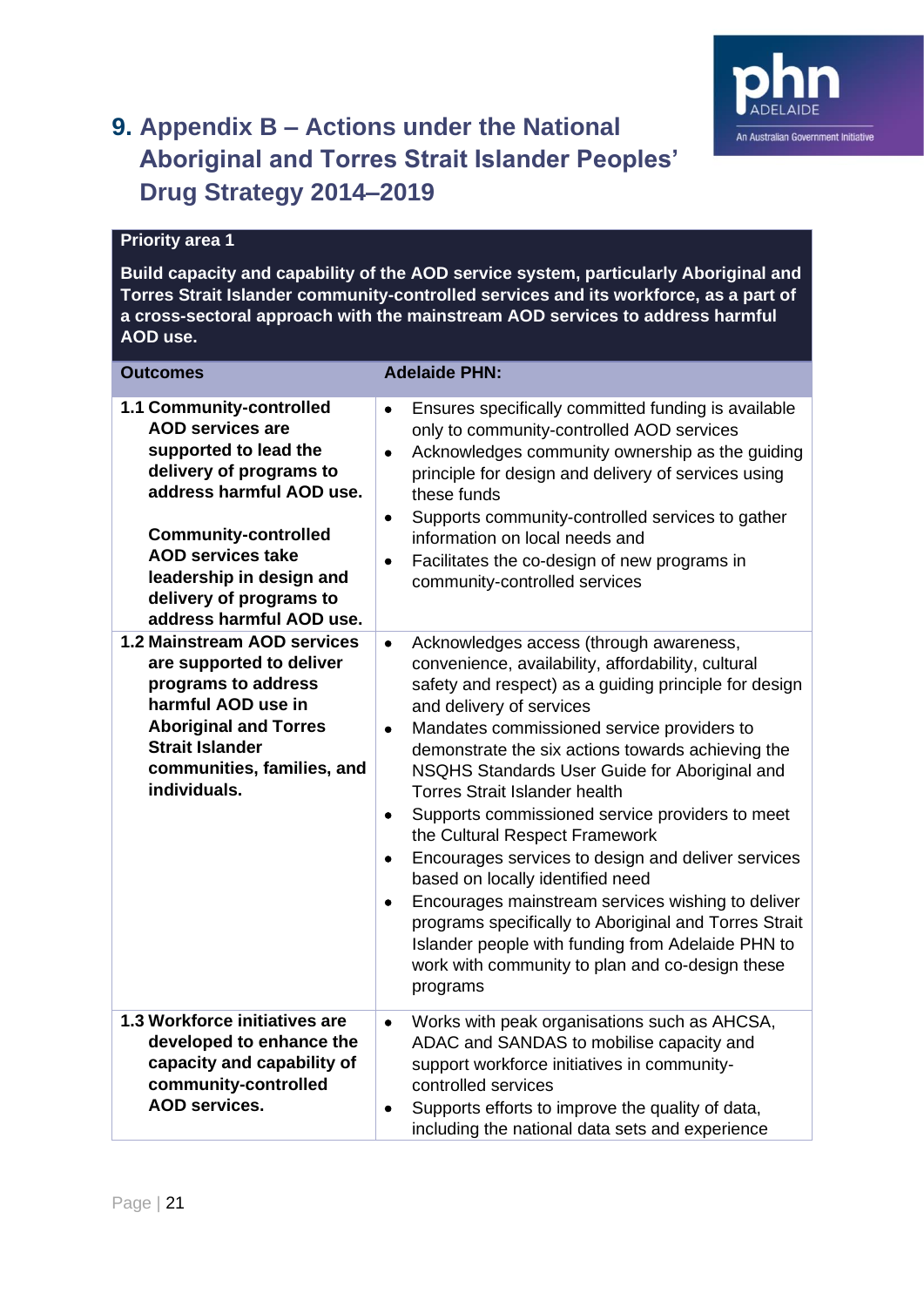

|                                                                                                | measures, to provide insight into service delivery<br>and assist with continuous quality improvement                                                                                                                                                                                                                                                                                                                                                                                                                                                                                                                                                                                                                                            |
|------------------------------------------------------------------------------------------------|-------------------------------------------------------------------------------------------------------------------------------------------------------------------------------------------------------------------------------------------------------------------------------------------------------------------------------------------------------------------------------------------------------------------------------------------------------------------------------------------------------------------------------------------------------------------------------------------------------------------------------------------------------------------------------------------------------------------------------------------------|
| 1.4 Cross-sectoral effort is<br>supported and enhanced<br>to ensure an integrated<br>approach. | Ensures strategies from relevant cross-sector plans<br>$\bullet$<br>and designs are considered when panning and<br>designing for AOD sector<br>Consults with the Aboriginal and Torres Strait<br>٠<br>Islander communities in planning and co-designing<br>AOD treatment services<br>Utilises the Adelaide PHN Integrated Care<br>٠<br>Framework to inform a considered approach to<br>integration<br>Requests commissioned service providers to<br>٠<br>demonstrate processes for shared care and<br>appropriate referral pathways<br>Ensures commissioned services provide access to<br>$\bullet$<br>culturally appropriate evidence-based resources<br>and information on physical and mental health and<br>particularly suicide prevention. |

### **Priority area 2**

**Increase access to a full range of culturally appropriate programs, including prevention and interventions aimed at the local needs of individuals, families, and communities to address harmful AOD use**

| <b>Outcomes</b>                                                                                                                                                                                                                                                                              | <b>Adelaide PHN:</b>                                                                                                                                                                                                                                                                                                                                                                                                                                                                                     |
|----------------------------------------------------------------------------------------------------------------------------------------------------------------------------------------------------------------------------------------------------------------------------------------------|----------------------------------------------------------------------------------------------------------------------------------------------------------------------------------------------------------------------------------------------------------------------------------------------------------------------------------------------------------------------------------------------------------------------------------------------------------------------------------------------------------|
| 2.1 Culturally appropriate<br><b>Aboriginal and Torres</b><br><b>Strait Islander programs</b><br>and services are<br>supported that address<br>prevention programs, the<br>impact of alcohol, tobacco<br>and other drugs on<br>individuals and families,<br>and within their<br>communities. | Invests in culturally appropriate programs in both<br>$\bullet$<br>mainstream and community-controlled<br>organisations delivering AOD treatment services<br>Identifies key partners and stakeholders from non-<br>$\bullet$<br>AOD sectors to participate in planning and<br>designing culturally appropriate services<br><b>Ensures the Cultural Respect Framework</b><br>$\bullet$<br>underpins the delivery of commissioned services in<br>both mainstream and community-controlled<br>organisations |
| 2.2 Participation of Aboriginal<br>and Torres Strait Islander<br>people using AOD<br>services is improved.                                                                                                                                                                                   | Ensures, as part of the six actions, that<br>$\bullet$<br>commissioned services providers to work with<br>communities to identify barriers to participation,<br>including physical, socio-economic, gender-based,<br>intergenerational trauma and geographic.<br>Ensures and supports commissioned service<br>٠<br>providers to address identified barriers for<br>participation, including referral pathways to other                                                                                   |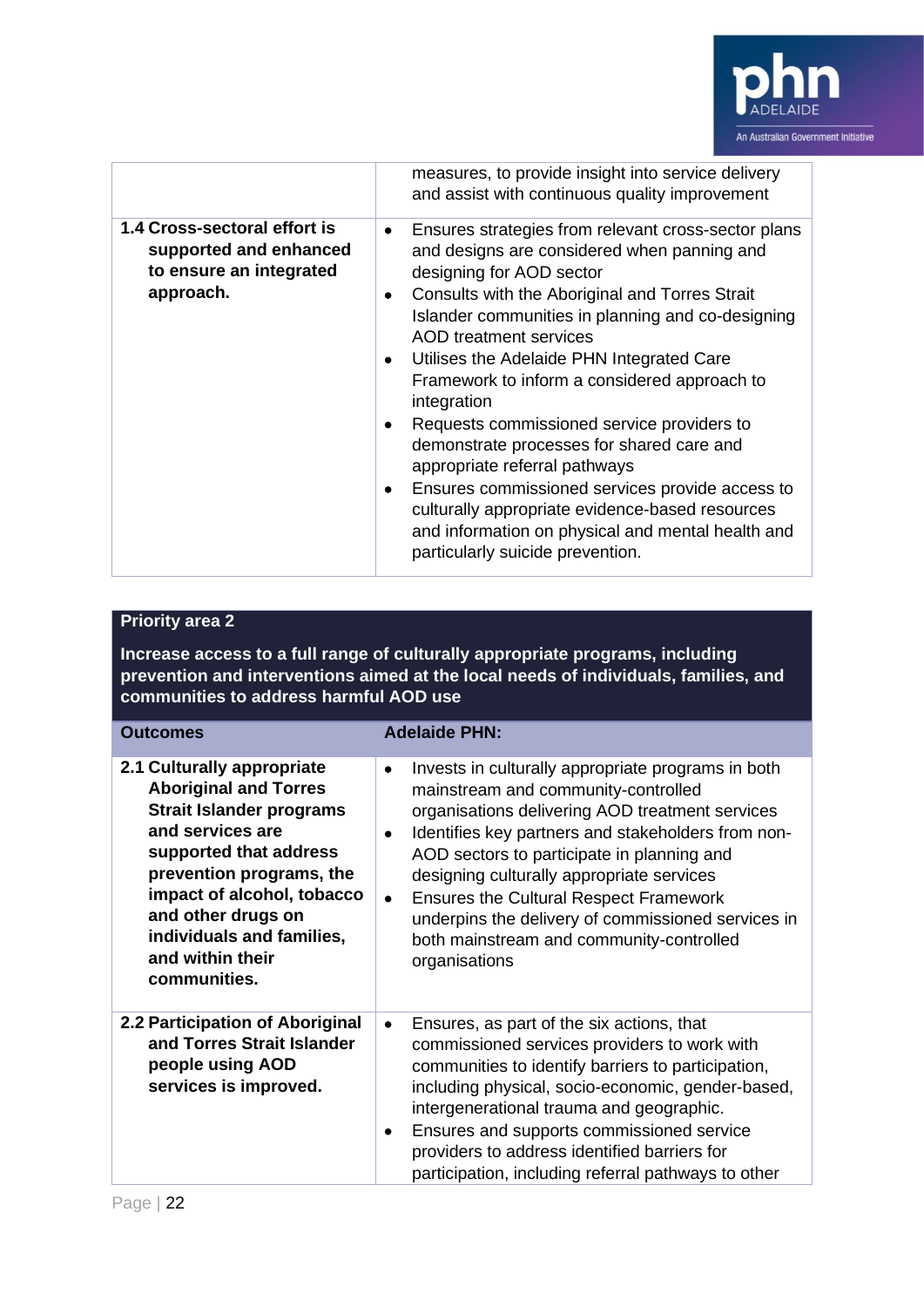

| organisations, outreach and culturally safe<br>environments                                                                                                                                                                                                                                                                                                                                                                                                                                                                                                                                                                                                                                                                                                                                                                                                                                                                                                                                                          |  |
|----------------------------------------------------------------------------------------------------------------------------------------------------------------------------------------------------------------------------------------------------------------------------------------------------------------------------------------------------------------------------------------------------------------------------------------------------------------------------------------------------------------------------------------------------------------------------------------------------------------------------------------------------------------------------------------------------------------------------------------------------------------------------------------------------------------------------------------------------------------------------------------------------------------------------------------------------------------------------------------------------------------------|--|
|                                                                                                                                                                                                                                                                                                                                                                                                                                                                                                                                                                                                                                                                                                                                                                                                                                                                                                                                                                                                                      |  |
| 2.3 A range of interventions<br>Reviews proposed service models to ensure<br>$\bullet$<br>are developed that cross<br>outcomes are linked to individual, family, and<br>the three pillars of harm<br>community needs<br>minimisation and are<br>Encourage commissioned service providers to have<br>$\bullet$<br>aimed at the individual,<br>a broad referral network to support programs to<br>family and community,<br>address all three pillars                                                                                                                                                                                                                                                                                                                                                                                                                                                                                                                                                                   |  |
| 2.4 Interventions are based on<br>Partners with DASSA to assist in the development<br>$\bullet$<br>locally identified needs<br>of a broad picture of the AOD health and service<br>and form part of an<br>needs of the state, with specific reference to<br>integrated and cross-<br>Aboriginal and Torres Strait Islander needs<br>sectoral approach at the<br>Conducts a targeted needs assessment which<br>$\bullet$<br>regional level.<br>identifies local health and service needs for the<br>Adelaide region, including emerging substances of<br>concern, access to services and navigation through<br>the health system<br>Undertakes consultation with communities to<br>$\bullet$<br>examine the local health and service footprint and<br>potential courses of action<br>Requests commissioned service providers to<br>٠<br>demonstrate how they link people with relevant<br>cross-sectoral organisations<br>Encourages commissioned service providers to<br>report cross-sectoral barriers and enablers |  |

### **Priority area 3**

**Strengthen partnerships based on respect both within and between Aboriginal and Torres Strait Islanders peoples, government, and mainstream service providers, including in law enforcement and health organisations, at all levels of planning, delivery, and evaluation**

| <b>Outcomes</b>                                                                                                                                | <b>Adelaide PHN:</b>                                                                                                                                                                                                                                                                                                    |
|------------------------------------------------------------------------------------------------------------------------------------------------|-------------------------------------------------------------------------------------------------------------------------------------------------------------------------------------------------------------------------------------------------------------------------------------------------------------------------|
| 3.1 Community driven<br>partnerships are<br>strengthened at the local<br>level to address harms<br>associated with alcohol<br>and other drugs. | Partners with AHCSA and other relevant Aboriginal<br>$\bullet$<br>organisations and peak bodies to support local<br>community leadership of solutions<br>Commissions services which support a community-<br>$\bullet$<br>led approach to treatment service delivery for<br>Aboriginal and Torres Strait Islander people |
| 3.2 Community leaders and<br><b>Elders take responsibility</b><br>and a leading role, in<br>partnership with<br>government, to design,         | Ensures community leaders and Elders have<br>$\bullet$<br>representation in Adelaide PHN governance<br>committees (Board, ACAC, NLG)                                                                                                                                                                                    |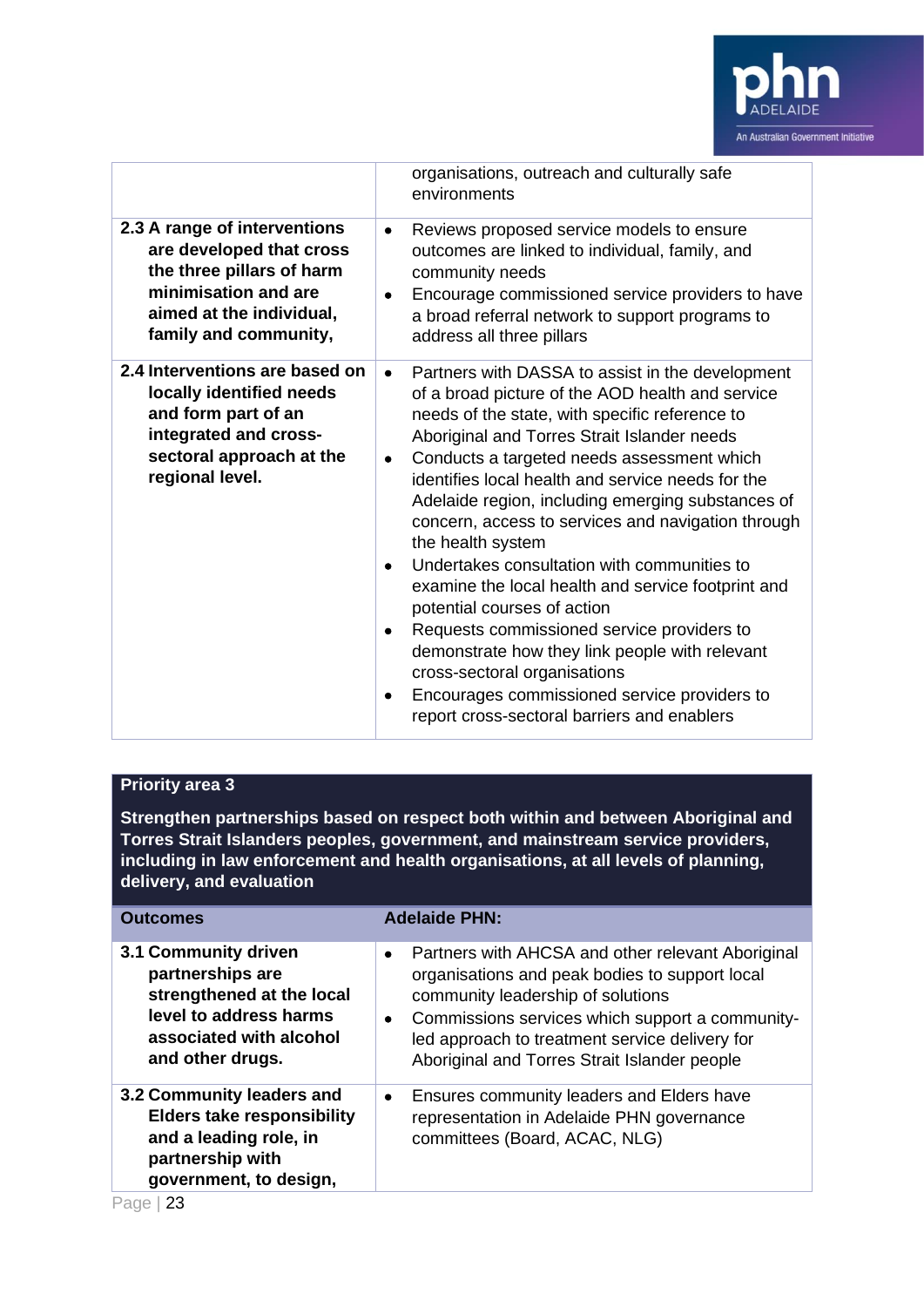

| deliver, and evaluate<br>alcohol, tobacco, and<br>other drugs programs.                                                                                                                  | Supports Aboriginal and Torres Strait Islander<br>٠<br>members of governance committees to actively<br>participate in strategic planning and design<br>Consults with communities on upcoming<br>$\bullet$<br>opportunities for design and delivery of AOD<br>treatment services                                                                                          |
|------------------------------------------------------------------------------------------------------------------------------------------------------------------------------------------|--------------------------------------------------------------------------------------------------------------------------------------------------------------------------------------------------------------------------------------------------------------------------------------------------------------------------------------------------------------------------|
| 3.3 Partnerships between<br><b>Aboriginal and Torres</b><br><b>Strait Islander community-</b><br>controlled AOD services<br>and mainstream services<br>are enhanced and<br>strengthened. | Requests mainstream service providers seeking<br>٠<br>funding for the delivery of Aboriginal and Torres<br>Strait Islander people specific program demonstrate<br>or identify strategies in working in partnership with<br>community-controlled organisations to reduce<br>barriers to access and ensure appropriate care<br>options and referral pathways are available |
| 3.4 Partnerships between<br>government and AOD<br>service providers (both<br>community-controlled and<br>mainstream services) are<br>based on mutual respect<br>and community strengths. | Facilitates community leaders and Elders in<br>$\bullet$<br>governance positions to participate in key decision-<br>making processes<br>Applies culturally respectful approaches to<br>$\bullet$<br>partnerships that support community-owned<br>solutions                                                                                                               |
| 3.5 Current and emerging<br>issues associated with<br>AOD use and the criminal<br>justice system are<br>effectively addressed.                                                           | Allocates specific funding to support Aboriginal and<br>٠<br>Torres Strait Islander people in contact with the<br>criminal justice system<br>Ensures all commissioned service providers<br>$\bullet$<br>provide staff with appropriate information and<br>education on emerging criminal justice issues                                                                  |

## **Priority area 4**

**Establish meaningful performance measures with effective data systems that support community-led monitoring and evaluation**

| <b>Outcomes</b>                                                                                                               | <b>Adelaide PHN:</b>                                                                                                                                                                                                                                                               |
|-------------------------------------------------------------------------------------------------------------------------------|------------------------------------------------------------------------------------------------------------------------------------------------------------------------------------------------------------------------------------------------------------------------------------|
| 1.1 Performance measures<br>reflect meaningful<br>outcomes aimed at the<br>individual, family, and<br>community               | Links contract performance measures to locally<br>$\bullet$<br>identified needs<br>Supports the collection of data sets that span<br>$\bullet$<br>across whole-of-life domains<br>Mandates the collection of experience measures<br>٠                                              |
| 1.2 Data systems and quality<br>assurance programs are<br>in place to inform<br>investment in sustainable<br>program delivery | Mandate the collection of data in accordance with<br>$\bullet$<br>best-practice guidelines for collecting Aboriginal<br>and Torres Strait Islander status in health data sets<br>Works with commissioned service providers to<br>$\bullet$<br>improve the quality of data received |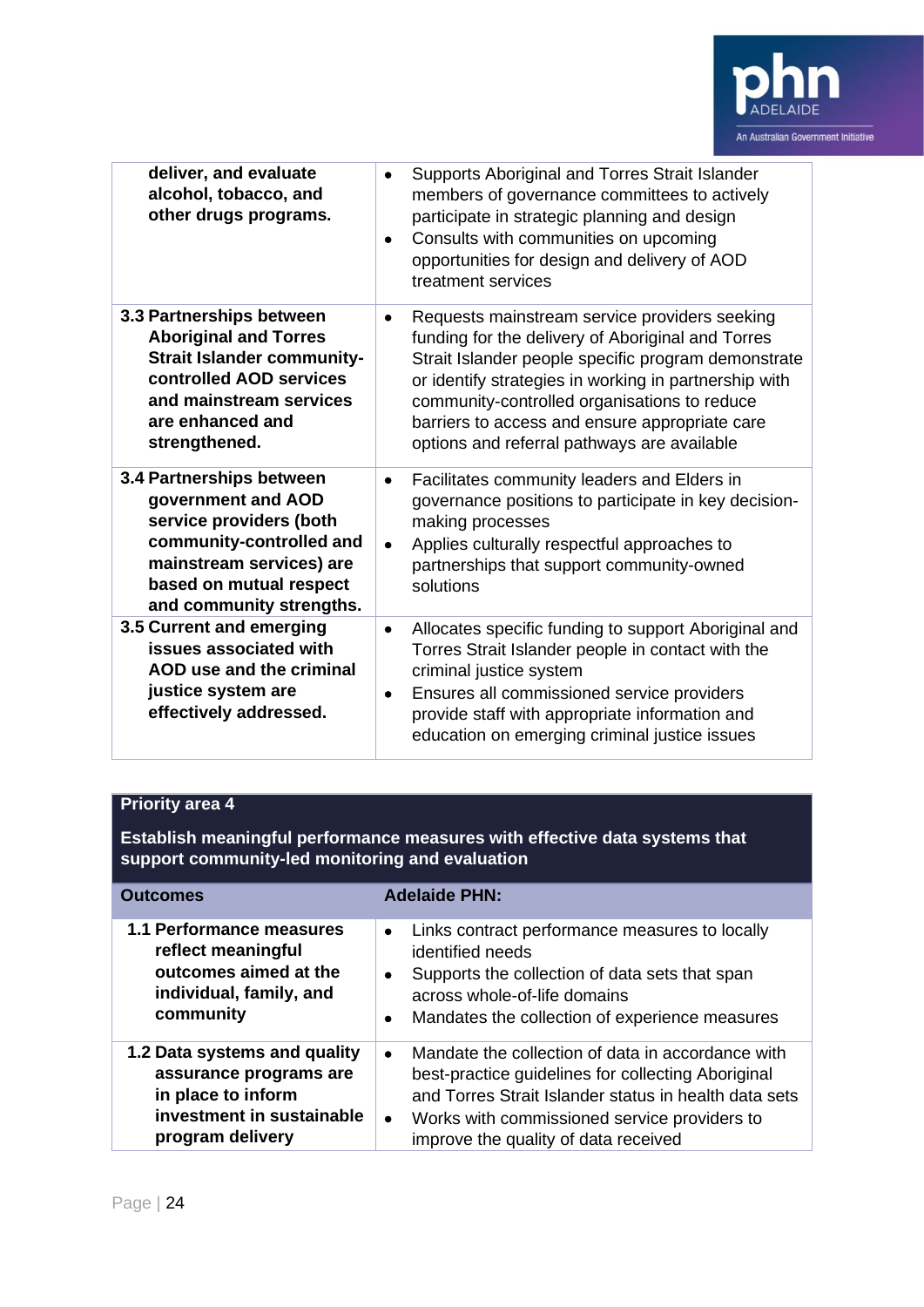

| Mandates the collection of data that is consistent<br>$\bullet$<br>with the Alcohol and Other Drug Treatment<br>Services National Minimum Data Set<br>Utilises collected data to inform the design and<br>$\bullet$<br>redesign of future commissioned services |
|-----------------------------------------------------------------------------------------------------------------------------------------------------------------------------------------------------------------------------------------------------------------|
|                                                                                                                                                                                                                                                                 |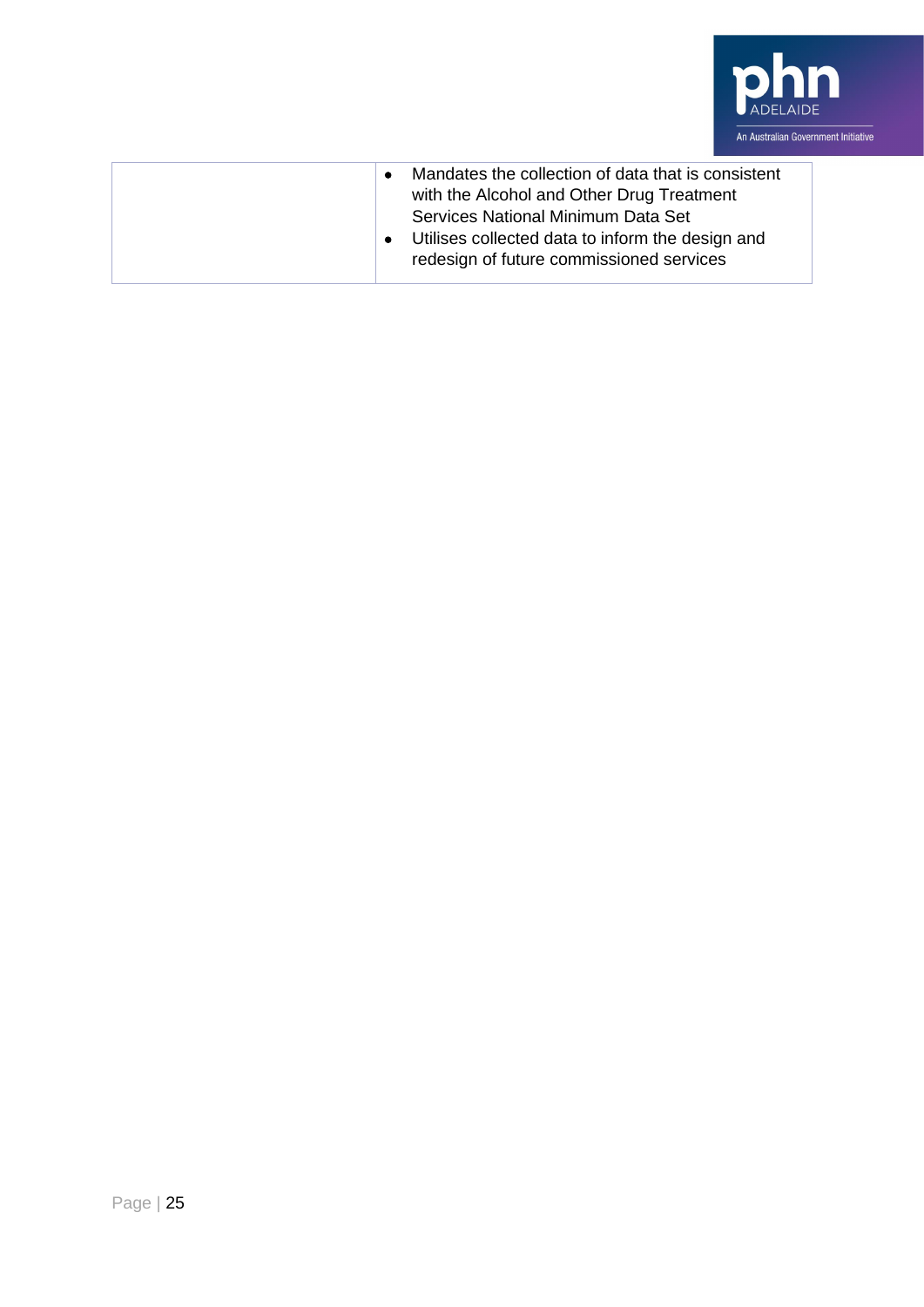

# <span id="page-25-0"></span>**10. Appendix C – Description of interventions**

This appendix describes the expected activity associated with each intervention.

#### <span id="page-25-1"></span>*10.1.1 Referral and intake*

#### *Aims and objectives*

Referral describes the processes by which people access and enter AOD treatment services and intake is the introductory process which gathers information in preparation for treatment.

#### *Settings*

Referrals are usually commenced outside of the AOD treatment services. The most common type is self-referral, where a person initiates treatment seeking themselves by directly contacting a service provider. Other referral pathways include health care services (mental health services, general practice), community services and the Department of Corrections.

Adelaide PHN operates a Central Referral Unit (CRU) which can accept referrals from general practices and other services on behalf of funded treatment services. The CRU will triage any referrals received, including a risk assessment, and assign them to a treatment provider. The CRU operational guidelines are available to commissioned service providers and upon request for AOD treatment service providers wishing to access this service.

Intake is conducted by all AOD treatment services as part of accepting someone for treatment.

#### *Outcomes*

Suggested outcomes for referral and intake include:

- People at high risk of harm to themselves or others are identified and contacted within 24 hours
- People seeking treatment are matched with a service that provides interventions to meet their needs
- Intake is conducted in a way that is person-centred and reduces the impact of stigma
- All essential information is collected

#### *Elements*

#### Referral

Upon receipt of a referral, Adelaide PHN expects funded treatment service providers to identify the following at a minimum:

- Risk assessment Is the person being referred at immediate risk of harm to themselves or others?
- Consent has been provided for the referral
- Prioritisation to be made according to person's individual needs and service availability
- On-referral to specialised or more appropriate services where identified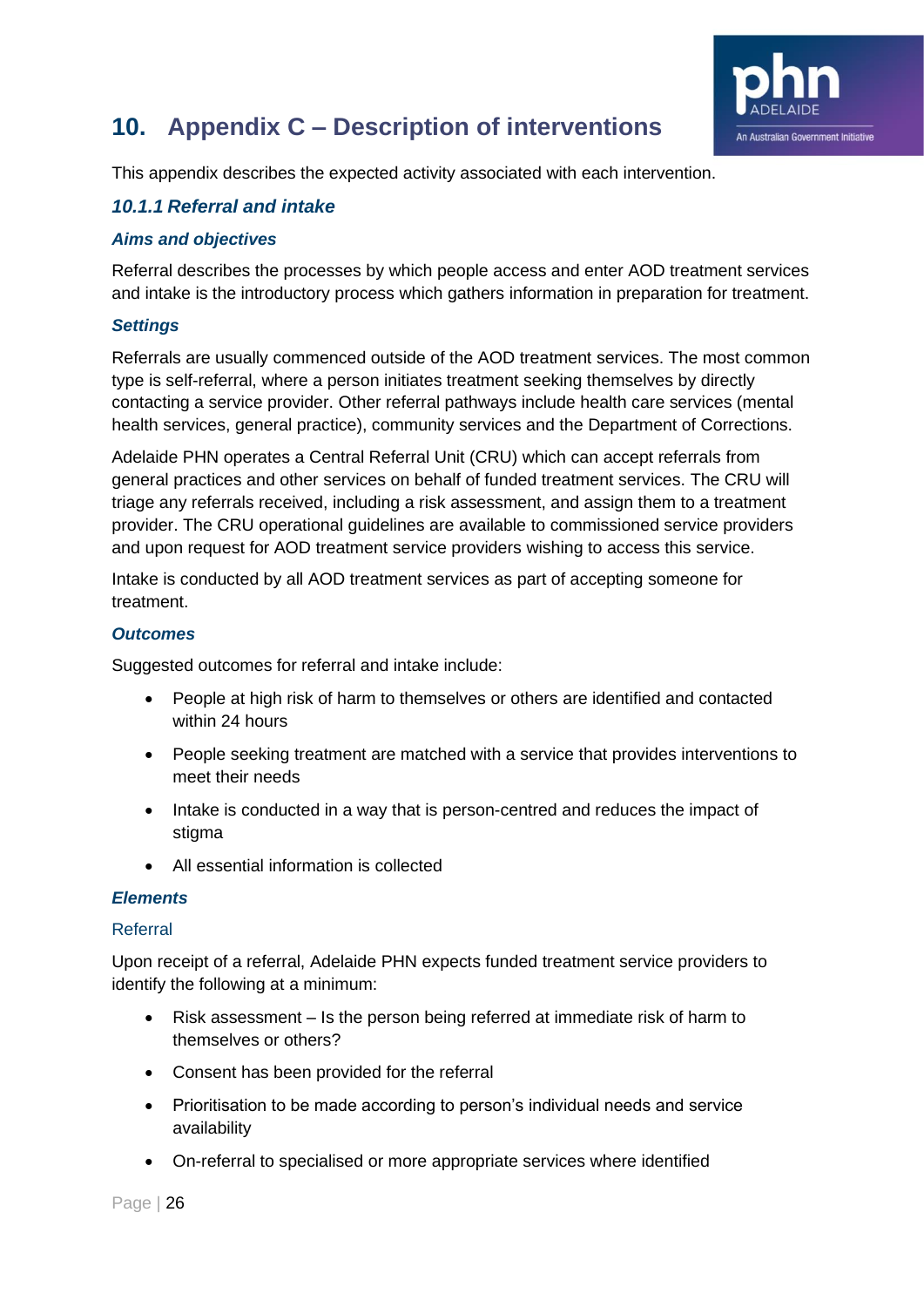

• Capture all required information in client information management system

Treatment providers accepting referrals need to ensure they provide advice as to any potential delays to intake or subsequent treatment. This includes providing information on pre-treatment support options or referring elsewhere if services can be accessed in a timeframe and manner which is more suitable to the client.

#### Intake

Intake processes will vary between providers depending on the requirements of the service and the programs. An intake should aim to:

- Utilise suitable, and culturally appropriate, approaches
- Maintain records of client flow in client information management system, within relevant legislative obligations.

The processes should include collection of:

- personal and demographic information
- outline of substance use behaviours
- risk and complexity review

The outline of substance use behaviours may include the use of screening tools. Please refer to Section 10.3.1 for further information on screening.

#### *Eligibility criteria*

Adelaide PHN expects treatment services to prioritise vulnerable and at-risk clients. People referred to an Adelaide PHN funded service should be triaged according to risk and need.

#### *Workforce*

Referral and intake are often undertaken by administrative staff. Organisations need to ensure administrative staff are supported by processes and guidelines outlining when a clinical review is required.

#### *Standards, guidelines and further resources*

- Health.Vic: [Intake processes and tools](https://www2.health.vic.gov.au/alcohol-and-drugs/aod-treatment-services/pathways-into-aod-treatment/intake-assessment-for-aod-treatment)
- NSW Health: [Non-government organisation alcohol and other drugs treatment](https://www.health.nsw.gov.au/aod/resources/Publications/treatment-service-specifications.pdf)  [service specifications](https://www.health.nsw.gov.au/aod/resources/Publications/treatment-service-specifications.pdf)
- AADANT: Case Management in Non-Government Alcohol and Other Drug Services: [A Practical Toolkit](https://www.aadant.org.au/sites/default/files/uploads/files/aadant-case-managing-in-non-government-aod-services-a-practical-toolkit.pdf)

## <span id="page-26-0"></span>**10.2Interventions to reduce harm**

#### <span id="page-26-1"></span>*10.2.1 Information and/or education only*

#### *Aims and objectives*

The provision of information and education aims to raise awareness about the harms associated with substance use. This can assist people to identify and motivate themselves to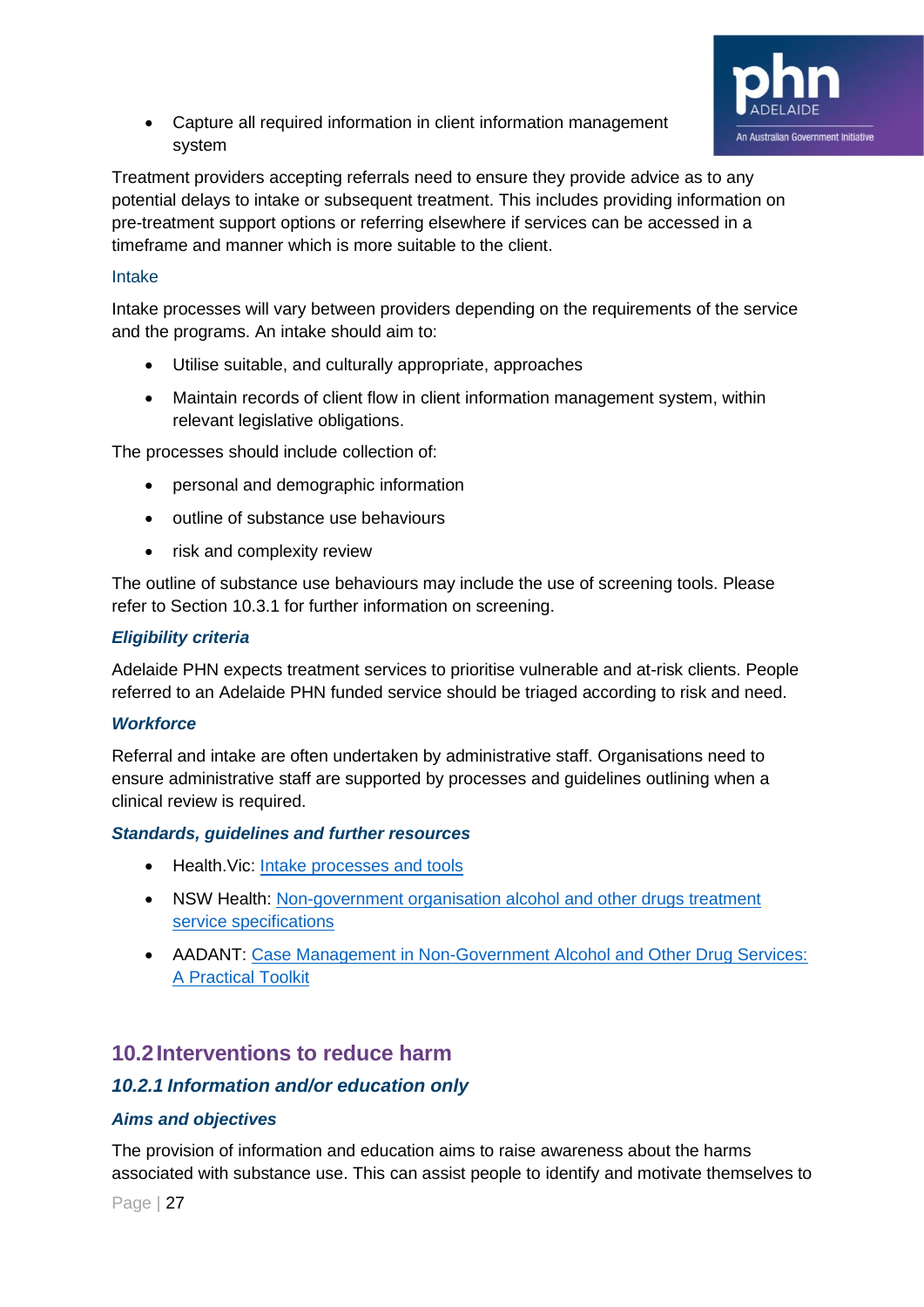

participate in treatment seeking or other actions. For example, the provision of information or education may move someone from one stage of the Transtheoretical Model of Change to the next, e.g. from contemplation to preparation<sup>24</sup>.

#### *Settings*

All treatment services providers have a role to support the community with information about substance use.

Information and education can be provided within the treatment service or in an outreach setting, such as community events, and schools. When providing these types of activities, treatment service providers will work within evidence-based prevention frameworks, which discourage the use of single 'one-off' presentations to schools and community groups which do not form part of a broader program.

#### *Outcomes*

Suggested outcomes for the provision of information and / or education include:

- People engage with AOD treatment services
- People seek further treatment for substance use

#### *Elements*

Information and education can be provided in a range of ways. In its most general form, a treatment service provider should offer one or more of the following:

- Printed information e.g. brochures
- Online information, including links to other sources e.g. Australian Drug Foundation
- Telephone / online question opportunities

These sources should provide information a range of topics, including but not limited to:

- Facts on substances and substance use
- Reducing risk
- Seeking help including types, range of help available

Education is the more formal provision of information to an individual or group. Education opportunities are generally done face to face or via a telephone consult. They involve a presentation of the general facts and information with an opportunity for participants to ask questions.

#### *Eligibility criteria*

Information and education must be freely accessible to all individuals, families, and communities.

#### *Referrals*

For the provision of information, no referral is required.

Page | 28 <sup>24</sup> Prochaska, J.O., DiClemente, C.C., & Norcross, J.C. (1992). In search of how people change: Applications to the addictive behaviors. American Psychologist, 47, 1102-1114. PMID: 1329589.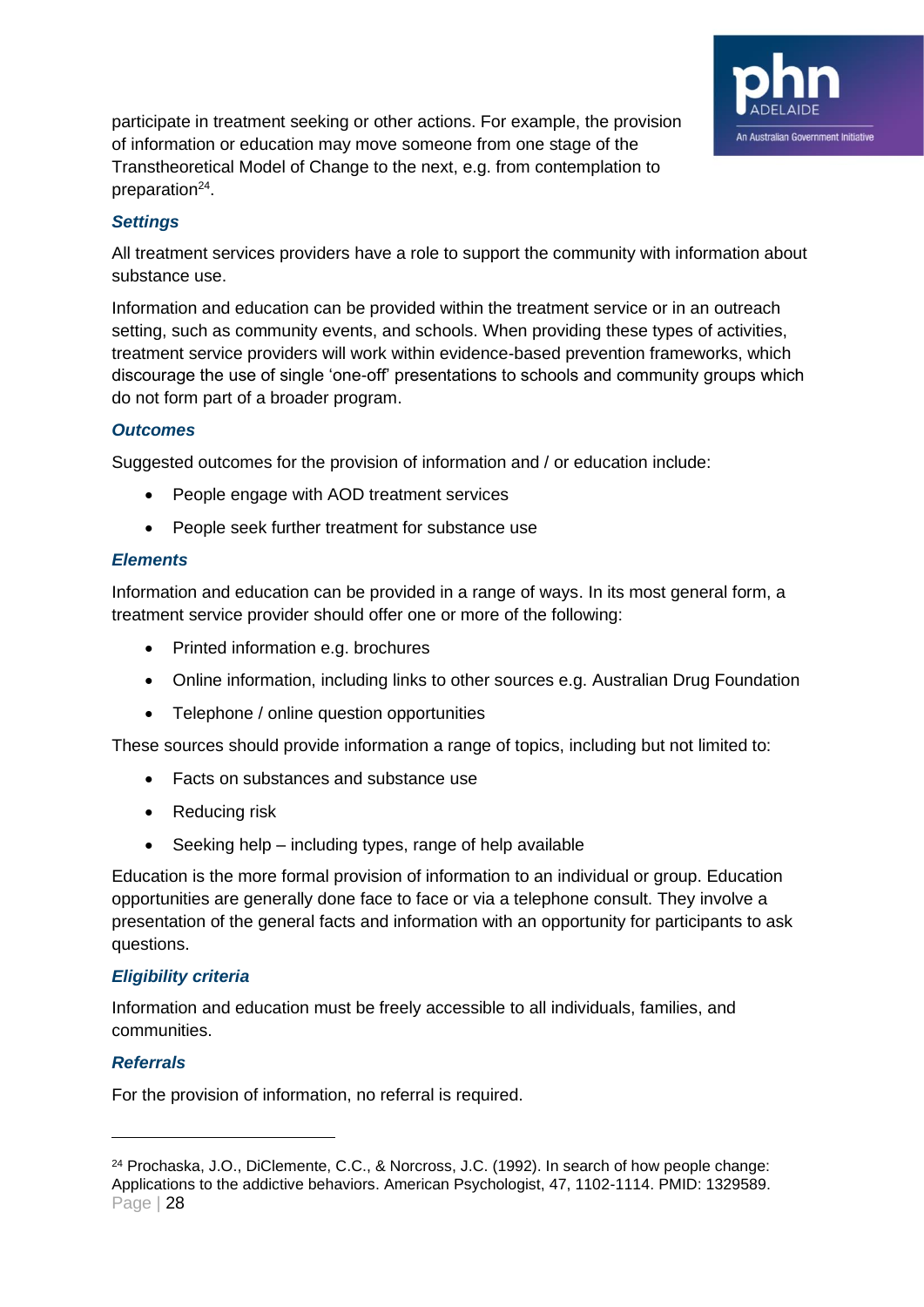

For the provision of education, particularly in the form of groups, no formal referral is required, however treatment services may want to ensure that the content and structure of the group education is a match for people seeking to attend.

#### *Workforce*

Information and education can be provided by a range of workers depending on the content being presented.

#### *Standards, guidelines and further resources*

- Dovetail [Alcohol and other drugs in schools](https://www.dovetail.org.au/resources/alcohol-and-other-drugs-in-schools/)
- Western Australian Drug & Alcohol Office Introduction to Alcohol and Other Drug **[Prevention](https://www.mhc.wa.gov.au/media/2354/introduction-to-alcohol-and-other-drug-prevention-guidelines.pdf)**

#### <span id="page-28-0"></span>*10.2.2 Peer strategies*

#### *Aims and objectives*

Peer strategies are those that seek the active involvement of communities and individuals with lived experience of substance use in the service response. They are a range of activities focusing on self-determination, participation, and recovery.

#### *Settings*

Peer strategies can be provided in a range of treatment settings. This can be in traditional face-to-face settings, both individually and in groups, or via online or mobile assistance. Peer strategies can also be provided in outreach and in reach settings.

#### *Outcomes*

Suggested outcomes for peer strategies include:

- People participating report increased empowerment
- People with substance use issues engage in treatment
- People participating report and demonstrate increased social functioning

#### *Elements*

Peer strategies can be placed into three categories:

- Mutual help groups
- Peer run or operated services
- Peer employees

Peer strategies involve the provision of non-clinical assistance and support. Peer workers offer support to others who have shared experiences by:

- Facilitating authentic connections
- Sharing their personal experiences in a way that inspires hope
- Offering help and support as an equal, within a defined role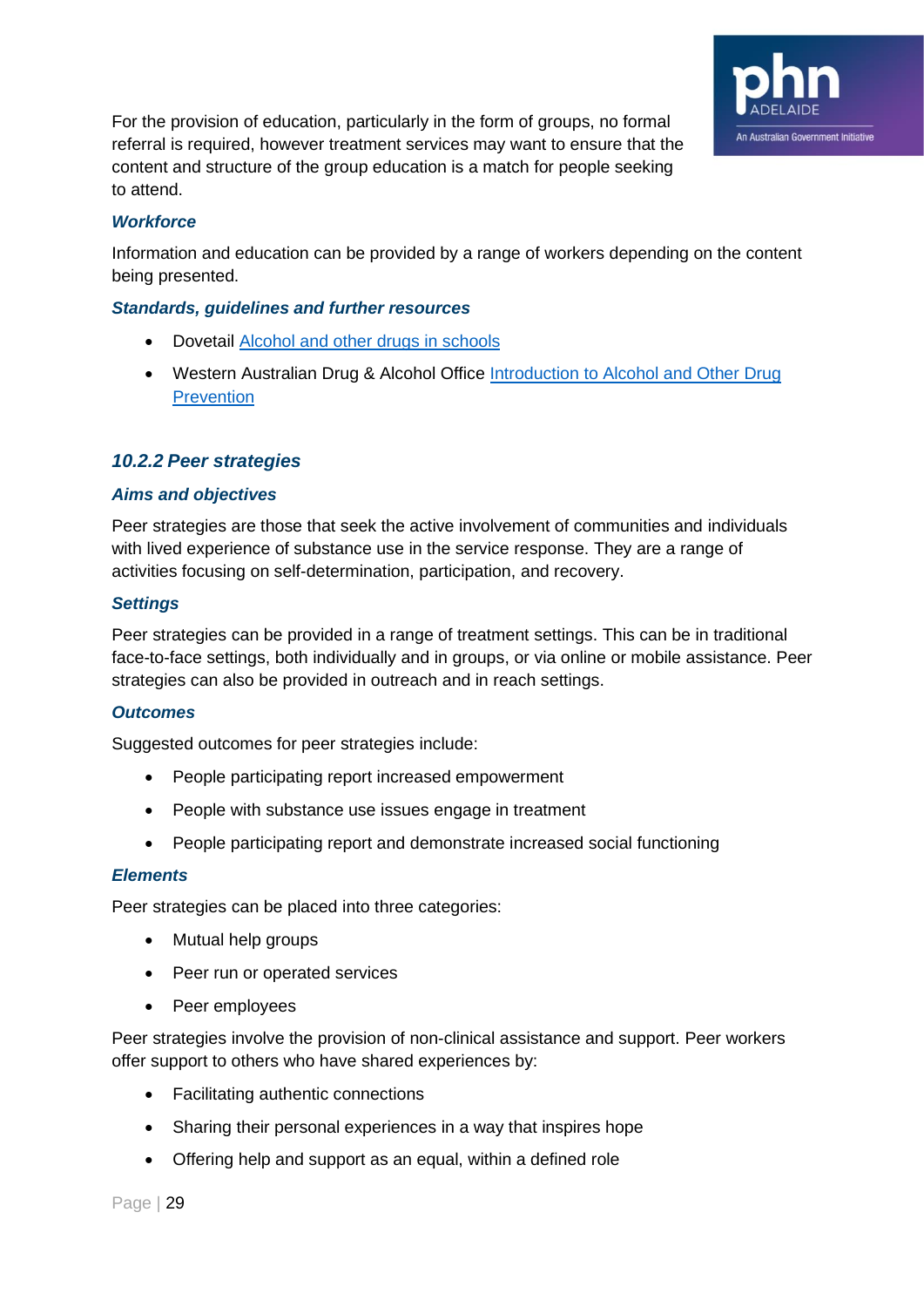

• Developing positive relationships that demonstrate the power and possibility of change

Commissioned services providers utilising peer strategies must have clearly defined models / frameworks in place. These documents must outline the roles and responsibilities of those delivering peer strategies, ensure proper resources are made available, leadership is supportive, and that ongoing monitoring is used to support delivery. Other issues that should be considered include:

- Clarity and reporting structures
- Support to manage personal issues raise by the delivery of peer strategies
- Professional boundaries
- Workload and financial compensation
- Training and supervision

#### *Eligibility criteria*

All people seeking treatment for substance use are eligible for peer strategies.

#### *Referrals*

All usual referral pathways are appropriate.

#### *Workforce*

Peer work must be provided by peer / lived experience workers. Peer / lived experience workers utilise their lived experience of alcohol and other drugs, plus skills learned in formal training, to deliver services in support of others. Peer / lived experience workers may be formally employed or engaged in a volunteer capacity.

Many AOD clinicians and support workers have a lived experience of substance use and treatment that they draw on in their work, but for the purposes of defining peer strategies, Adelaide PHN refers to peer workers who do not hold further qualifications in AOD treatment delivery.

#### *Standards, guidelines and further resources*

- SHARC. [Peer Projects](https://www.sharc.org.au/peer-support/)
- Coordinare. [Peer Workforce Models in Alcohol and Other Drug Treatment](https://www.coordinare.org.au/assets/298704c8ac/Literature-Review_AOD-peer-support-models.pdf)

#### <span id="page-29-0"></span>*10.2.3 Family support*

#### *Description and aim*

Family support can refer to the support provided to a person with substance use issues and their family members together, or to the family members alone. Family support may be provided as a standalone intervention in the absence of an individual seeking treatment.

When family is included in the treatment of people with substance use issues it may lead to more positive outcomes. Involvement of family members can improve engagement and retention of people in treatment.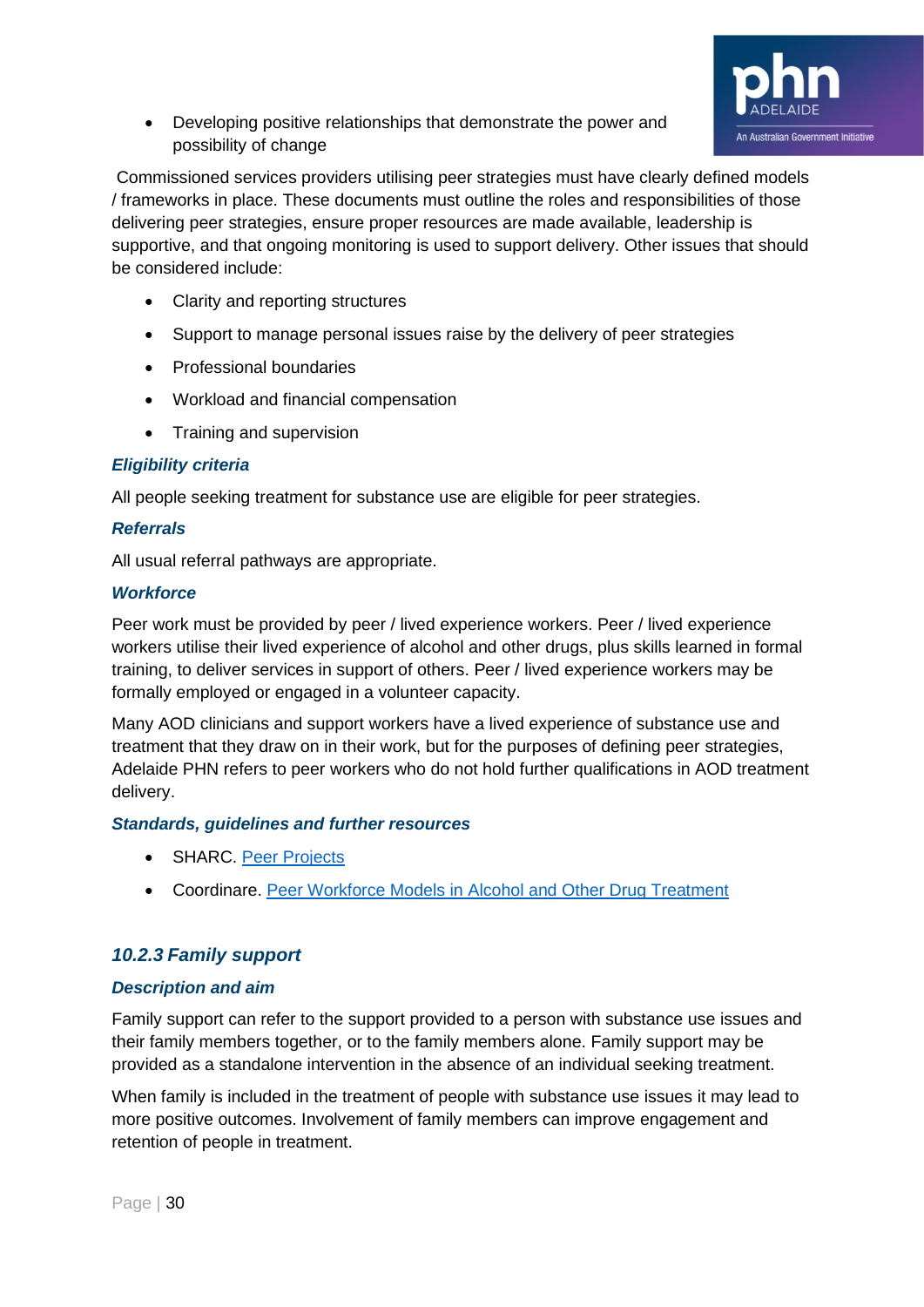

Family support involves the consideration and support of people's family and family-like relationships now and into the future. The level of family involvement should be determined by the individual and their family. Family support may include:

- Mediation / conflict resolution
- Family meetings
- Family support groups
- Individual counselling for family members
- Sibling support programs
- Information and education

#### *Settings*

Family support is delivered by both AOD treatment service providers and by generalist service providers. It can be provided in groups or individually. It can also be provided faceto-face, via telehealth or remotely.

#### *Outcomes*

Suggested outcomes of family support include:

- People achieve their identified treatment goals
- Family members are empowered to support their loved one
- Family members are supported to develop appropriate coping skills

#### *Elements*

Family interventions can be generally placed into three types; working with the family to promote entry or maintenance of treatment, involvement of the family and the client in the treatment, and interventions with family members.

Dependent of the type of intervention, consent for participation of family may be required. When an individual is seeking treatment for substance use and the family is to be involved in their treatment, the quote *'nothing about me without me'* should be considered as a baseline for determining the level of involvement.

As family strategies are similar to other types of interventions, but focused on a different audience, please review the information associated with each type of intervention e.g. for family counselling, please review the counselling section.

#### *Eligibility criteria*

Family support can be provided to anyone wishing to access it. It is often considered a useful intervention for young people.

Family support can also be provided to people seeking support regarding someone else's substance without that person participating in treatment.

#### *Referrals*

All usual referral pathways are appropriate.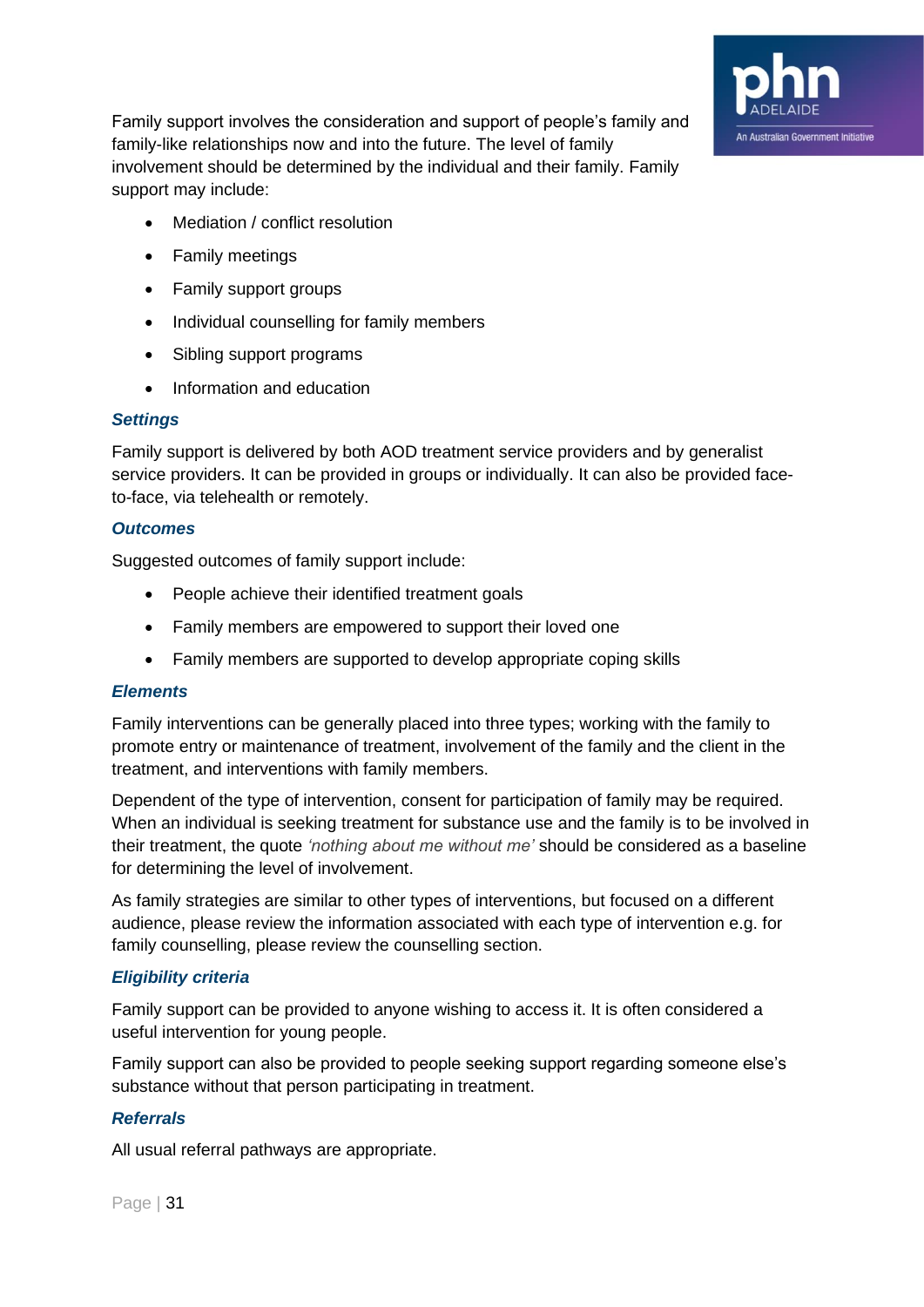

#### *Workforce*

Family support interventions should be provided by an AOD support worker or AOD clinician with suitable training and expertise in the area.

Lived experience / peer workers may also be involved in providing elements of family support.

#### *Standards, guidelines and further resources*

- Dovetail: [Working with families and significant others](https://www.dovetail.org.au/media/1190/dovetail_gpg_5_working-with-families-and-significant-others.pdf)
- Coordinare: [A review of evidence-based alcohol and other drug \(AOD\) interventions](https://www.coordinare.org.au/assets/Main-Site/Uploads/Resources/publications/9fe604c9e5/A-review-of-AOD-interventions-for-young-people-2018.pdf)  [suitable for young people in a community setting.](https://www.coordinare.org.au/assets/Main-Site/Uploads/Resources/publications/9fe604c9e5/A-review-of-AOD-interventions-for-young-people-2018.pdf)

#### <span id="page-31-0"></span>*10.2.4 Drop in services*

#### *Description and aim*

Drop-in centres are a no-referral required 'doorway' for people seeking a range of services, but for the purposes of this document, mainly for people to gain immediate access to a range of alcohol and other drug (AOD) treatment services and resources. It provides a safe and welcoming environment demonstrating understanding and mutual acceptance, and is free from violence, harassment and discrimination. For people that require more intensive and coordinated services, drop-in centre should provide appropriate referral pathways.

#### *Settings*

Drop-in centres are usually situated in areas with good access to the community they support. When considering accessibility, organisations should not only address physical access, such as location, transport and opening times, but also emotional and social accessibility factors such as appearance, community, and atmosphere.

#### *Outcomes*

Suggested outcomes for drop-in services include:

- People can access the services and resources they need
- People are safe and supported when attending the drop-in centre

#### *Elements*

Typical treatment options available in a drop-in centre may include counselling such as motivational interviewing or brief interventions, as well as referral for further treatment options. Also available are recreational activities and ancillary services such as:

- Basic health care and nutrition
- Assistance, referral and support needed for medical treatment and specialised care
- Generalised education on:
	- o Substance use and its consequences
	- o Rights and responsibilities
	- o Health and hygiene
	- o Sexual health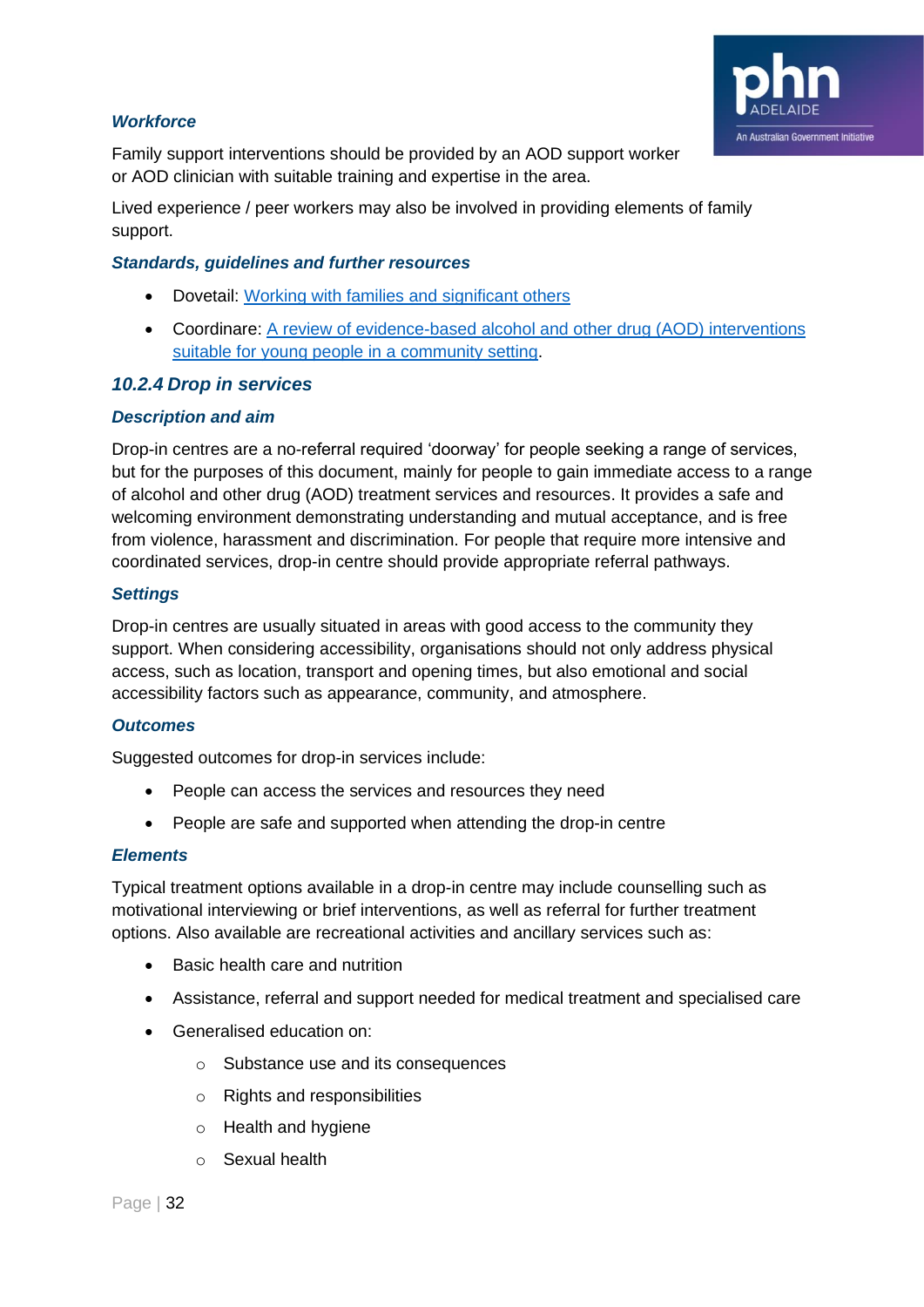- Facilities for shower, laundry, rest and recreation
- Referrals for educational / vocational activities and support services
- Links to legal and financial services
- Time out

#### *Eligibility criteria*

No eligibility criteria are mandated by Adelaide PHN however treatment services may wish to target at-risk populations and groups.

An Australian Government Initiative

#### *Referrals*

Not required.

#### *Workforce*

Drop-in centres can be staffed by a variety of workers depending on the services available. If clinical services are provided, staff must have appropriate qualifications and supervision in place.

# <span id="page-32-0"></span>**10.3Interventions to screen, assess and coordinate**

#### <span id="page-32-1"></span>*10.3.1 Screening*

#### *Description and aim*

Screening is a process for evaluating the possible presence of a problem. Screening can be conducted for substance use, mental health conditions, and / or acute safety risk. Although screening can reveal a picture of an individual's involvement with alcohol, drugs, or both, it is not a diagnosis and cannot provide details of how substances have affected their life. Screening helps to direct care by identifying issues requiring further investigation. It also enables signposting for treatment and allows brief interventions to be conducted where appropriate.

Screening is often considered part of a brief intervention but for the purposes of this document, the two have been separated.

#### *Settings*

Screening is conducted in all settings. It can form part of a bigger treatment program, often as the first step in assessment, or it may be conducted as a stand-alone intervention.

Primary care, including general practice and community pharmacy, is an important setting for screening and can be used as the basis for referrals into AOD treatment services.

Outreach, through community events or other activities outside of a formal treatment setting are also suitable for screening activities.

Privacy is required to conduct screening. This can be achieved by a physical space or through use of written / online material.

#### *Outcomes*

Suggested outcomes include:

• People needing further assessment or treatment are identified.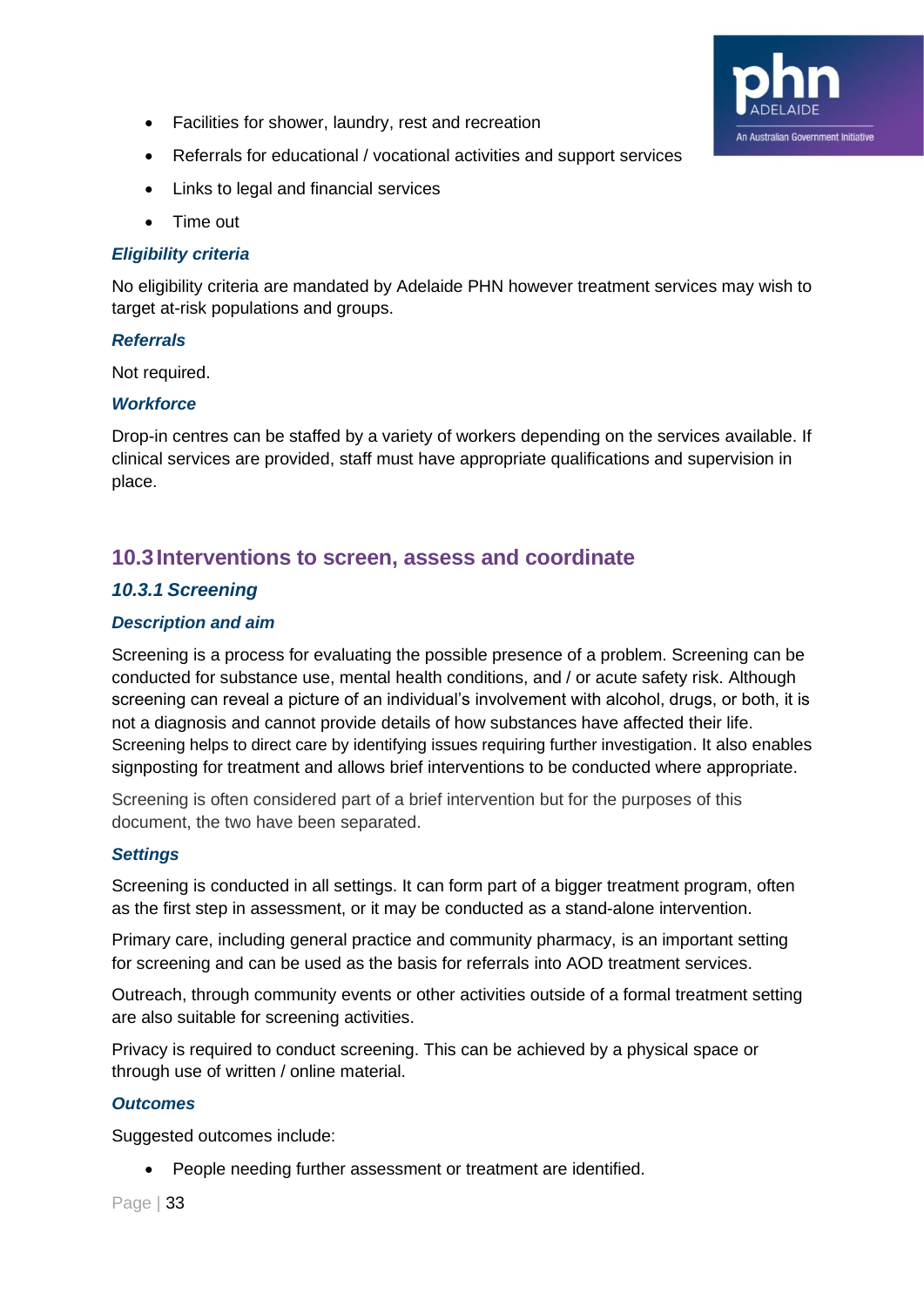

#### *Elements*

#### **Design**

Screening processes should include a pre-determined method (or protocol) for demonstrating which people are considered 'screen positive' for the condition being screened and for ensuring those people receive or are referred for further assessment or treatment. The protocol details the actions required for a 'screen positive' and provides a standard for documenting the results of the screening, the actions taken, and that workers have carried out their responsibilities in full.

Screening tools should be:

- Validated
- Accessible (e.g. of a suitable health literacy level)
- Culturally appropriate
- Non-discriminatory and do not cause stigmatisation

Suggested screening tools include ATOP, ASSIST, AUDIT-C, DUDIT, IRIS. Please see the further information section for more tools.

#### **Delivery**

Screening involves asking questions carefully designed to determine whether a more thorough evaluation for a problem or disorder is warranted.

Where screening is the primary intervention, it should be supported by access to information and education at a minimum. In other situations, it may be more appropriate for screening to be accompanied by brief interventions.

The way screening is conducted can be as important as the actual information gathered, as it sets the tone of treatment and begins the relationship. A good screening will invite further participation in treatment seeking if required.

#### *Eligibility criteria*

All people – even those not actively seeking treatment can undertake screening.

#### *Referrals*

Not required.

#### *Workforce*

Many screening instruments require little or no special training to administer. However, a lack of training in use and how to interpret scores may lead to situations where hazardous use is interpreted as dependent use. Workers administering screening tools should have a good understanding of the elements contained in the tool, for example 'a standard drink'.

#### *Standards, guidelines and further resources*

- Insight. [Brief Interventions: Tools & resources](https://insight.qld.edu.au/toolkits/brief-interventions/detail)
- SANDAS. [The South Australian specialist alcohol and other drug treatment service](http://sandas.org.au/wp-content/uploads/2018/08/8821-The-SA-Specialist-Alcohol-Other-Drug-Treatment-Service-Delivery-Framework-LR.pdf)  [delivery framework](http://sandas.org.au/wp-content/uploads/2018/08/8821-The-SA-Specialist-Alcohol-Other-Drug-Treatment-Service-Delivery-Framework-LR.pdf)
- Queensland health. [Screening tools](https://www.health.qld.gov.au/public-health/topics/atod/screening)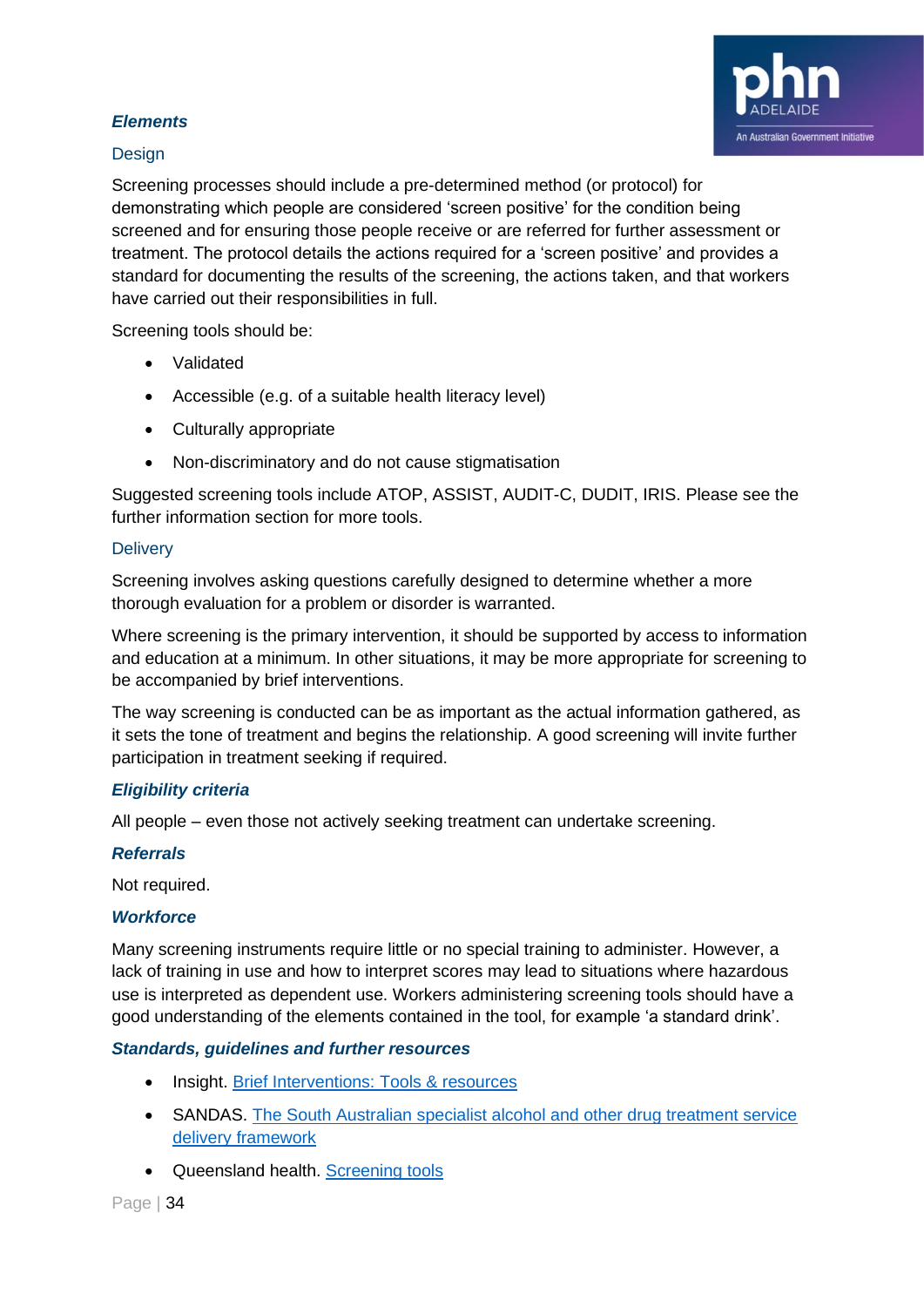#### • Comorbidity guidelines. [Standardised screening and assessment](https://comorbidityguidelines.org.au/b2-identifying-comorbidity/standardised-screening-and-assessment)



#### <span id="page-34-0"></span>*10.3.2 Brief interventions*

#### *Description and aim*

Brief interventions are a short activity (often 15-20 minutes) that aims to motivate an individual to take action about a substance use issue or concern. Screening is often considered part of a brief intervention. Brief interventions often consist of informal counselling and providing information on certain types of harms and risks associated with drug use and/or risky behaviours.

Brief interventions aim to make the most of any opportunity to raise awareness and share knowledge about substance use issues.

#### *Settings*

Brief interventions often accompany screening and can be conducted in the same types of setting, including within treatment services and outreach settings.

Primary care is an ideal setting for the delivery of screening and brief interventions.

#### *Outcomes*

Suggested outcomes for brief interventions include:

- People identify issues of concern with regards to their substance use
- People are provided with information and advice as appropriate to their identified needs

#### *Elements*

Brief interventions are a low-intensity intervention, often short and opportunistic.

This type of intervention takes very little time and is usually conducted in a one-on-one situation. It involves making the most of any opportunity to raise awareness, share knowledge and get an individual thinking about making changes to improve their health and behaviours. The intervention can last as little as 30 seconds or may involve a few 5 to 60 minute sessions. Brief interventions often consist of informal counselling and providing information on certain types of harms and risks associated with drug use and/or risky behaviours.

They vary from a few minutes to several planned sessions. They commonly include screening, provision of feedback, information and education, motivational interviewing and appropriate referrals

#### *Eligibility criteria*

Brief interventions are often offered to people who have not specifically sought treatment for substance use but have been identified by a screening process.

They are particularly effective for people who do not have a long-term history of heavy AOD use. They are a low intensity treatment, usually for people who can self-correct their substance using behaviour with minimal professional support. Brief intervention involves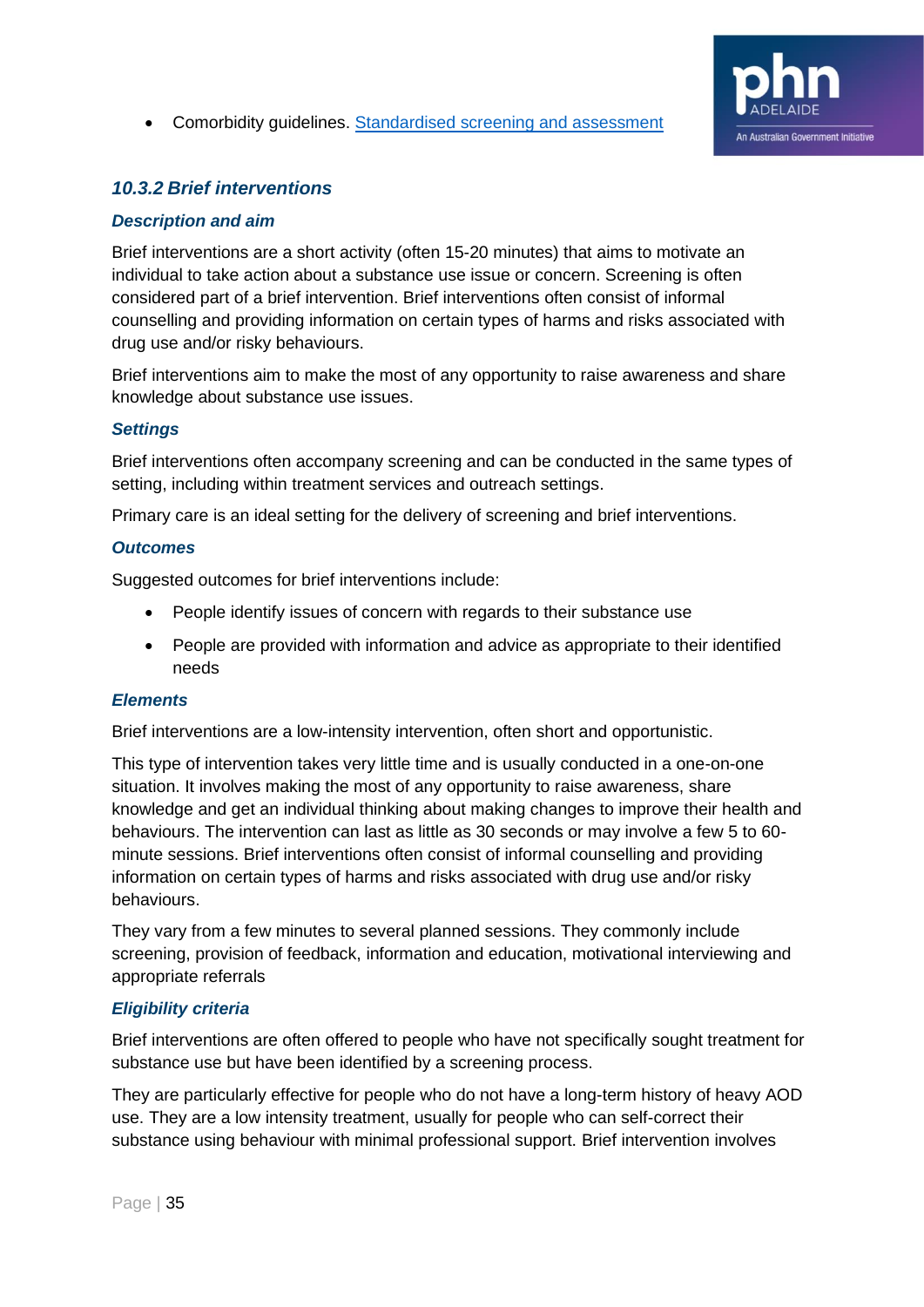

engaging with people who are at risk of greater harm or developing drug and/or alcohol dependence.

Of specific interest to Adelaide PHN are environments where screening and opportunistic interventions can be targeted to individuals where AOD issues are identified, for example, consumers of the non-treatment sector who access primary care for health issues that indicate potential substance use, particularly those who are unlikely to meet the threshold for specialist AOD treatment. This may include people being supported by general practice that require AOD support beyond the capability of general practice but not requiring specialist treatment, or people identified as having contact with emergency departments or services due to substance use and intoxication where an intervention would reduce the likelihood of an individual progressing from substance use to substance dependence.

#### *Referrals*

All usual referral pathways are appropriate.

#### *Workforce*

All frontline health workers can deliver brief interventions. This includes AOD treatment services workers and primary health care workers.

#### *Standards, guidelines and further resources*

- Insight: [Brief Interventions: Tools & resources](https://insight.qld.edu.au/toolkits/brief-interventions/detail)
- DACAS: FRAMES [brief intervention for risky or harmful alcohol consumption](https://www.dacas.org.au/clinical-resources/screening-assessment/frames)
- Australian Prescriber: [Brief interventions for alcohol and other drug use](https://www.nps.org.au/australian-prescriber/articles/brief-interventions-for-alcohol-and-other-drug-use)
- Department of Health: [Brief interventions](https://www1.health.gov.au/internet/publications/publishing.nsf/Content/drugtreat-pubs-front7-wk-toc~drugtreat-pubs-front7-wk-secb~drugtreat-pubs-front7-wk-secb-3~drugtreat-pubs-front7-wk-secb-3-2)
- Western Victoria PHN & Aspex Consulting: [AOD Brief Interventions Final Report](https://westvicphn.com.au/wp-content/uploads/2019/10/AOD_Brief_Interventions_Final_Report_2018.pdf)
- Orygen: [Evidence summary: How effective are brief motivational interventions at](https://orygen.org.au/Training/Resources/Alcohol-and-substance-use/Evidence-summary/Motivational-Interviewing/The-Effectiveness-of-Motivational-Interviewing-for?ext=.)  [reducing young people's problematic substance use.](https://orygen.org.au/Training/Resources/Alcohol-and-substance-use/Evidence-summary/Motivational-Interviewing/The-Effectiveness-of-Motivational-Interviewing-for?ext=.)

#### <span id="page-35-0"></span>*10.3.3 Assessment*

#### *Description and aim*

Assessment is seen as a 'point in time event'. The purpose is to gather the detailed information needed for a treatment plan that meets the individual needs of the person.

Assessment is a process for defining the nature of that problem, determining a diagnosis, and developing specific treatment recommendations for addressing the problem or diagnosis.

Assessments are conducted to accurately identify a person's needs and to inform treatment planning. Workers gather information to make a primary determination about the level of substance use severity, risk, harm and urgency for treatment to decide on suitable treatment interventions.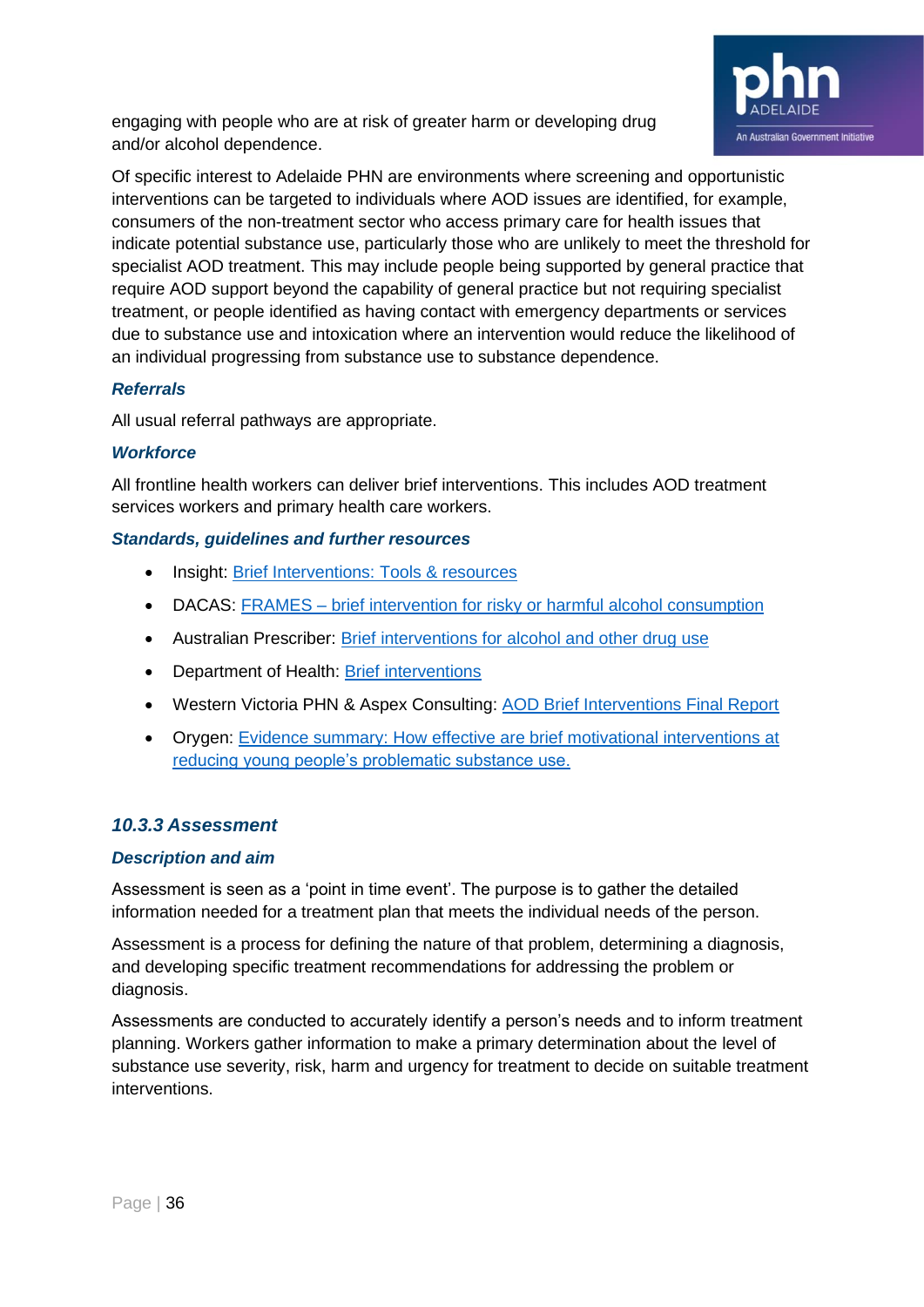

#### *Settings*

Assessment is typically conducted at specialist AOD treatment service, individually and generally face-to-face, however assessment through telehealth or other innovative methods may also be offered where practicable to do so.

#### *Outcomes*

Suggested outcomes for assessment are:

- People identify issues of concern with regards to their substance use
- People develop a treatment plan in line with their identified needs
- People are supported to access further treatment if required

#### *Elements*

#### Demographic data collection

Providers need to collect information relevant to the identity of the person, including cultural information, employment, and service engagement.

#### Substance use information

This covers information about the person's substance use patterns, including risky and harmful use, the severity of the problem, and any treatment history. Other points to note for collection include:

- Current and past use
- Primary substance of concern
- Frequency, quantity, administration
- History of overdose and risky drug use practices

Any evidence of dependence or harm associated with substance use should be assessed against DSM-V criteria.

#### Risk and complexity

This covers the collection of information related to comorbidity and complexity issues, often associated with substance use issues. This includes but is not limited to:

- Medical and physical health issues including medications
- Mental health issues, including self-harm and suicide
- Family violence and harm to others
- Child protection issues
- Legal or correctional services issues
- Homelessness
- Gambling

#### Outcome of intake

Page | 37 The worker summarises the person's presenting issues and concerns, clinical judgement and the person's preferences regarding treatment. Workers should assess priority and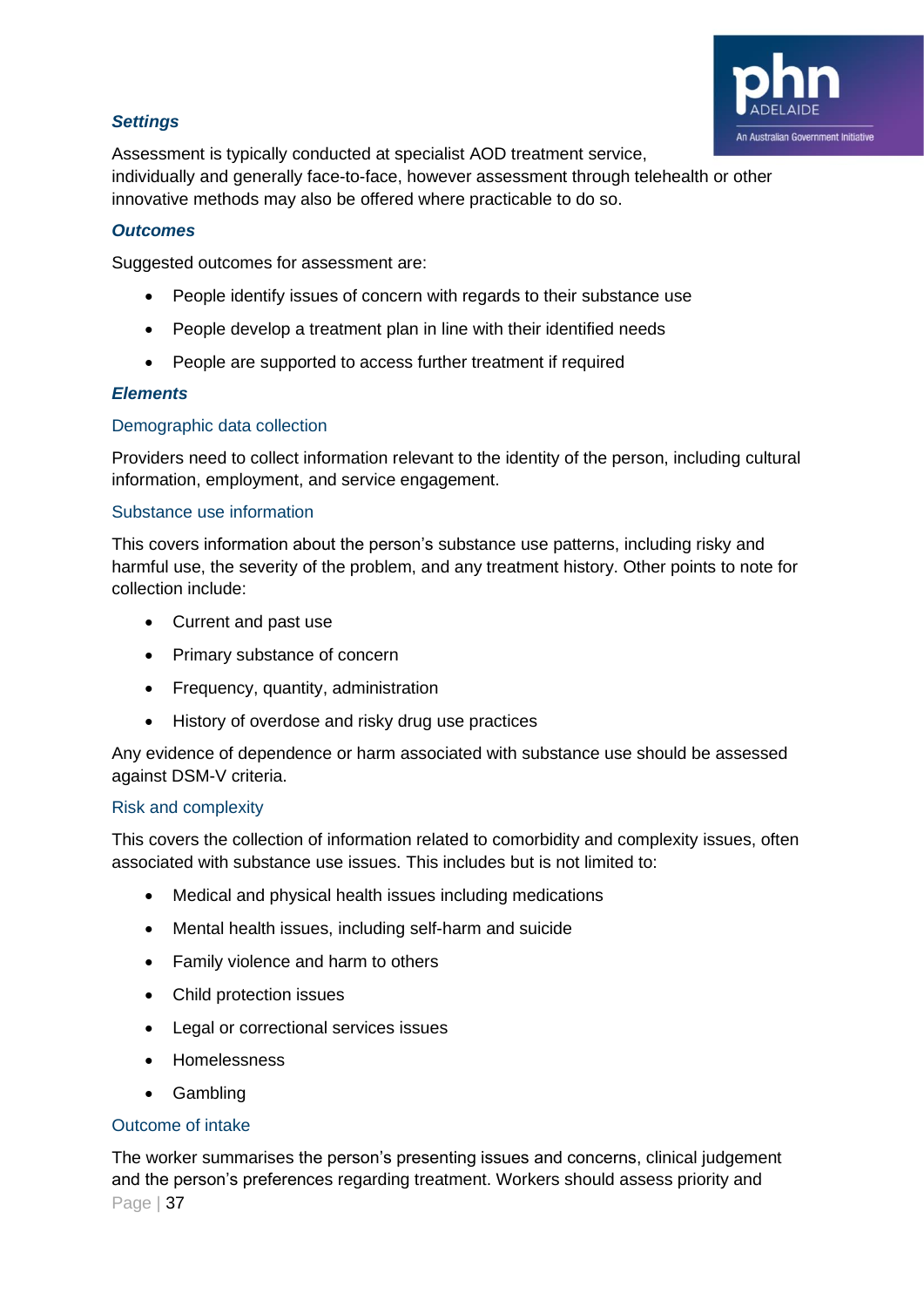

determine how urgently the person requires further treatment. People should also be provided with an individual plan for the next part of their treatment, including bridging support and/or referral to other health or social services.

#### Additional components

For some people, upon completion of an assessment, consideration should also be given to undertaking further interventions, such as:

- Brief intervention
- Care planning
- Goal setting
- Care coordination

#### *Eligibility criteria*

People seeking to engage in intensive AOD treatment interventions such as counselling, withdrawal, pharmacotherapy, and non-residential rehabilitation should all complete a comprehensive assessment.

Assessments are also a treatment intervention on their own and can be provided to people seeking to understand and act upon their substance use issues.

#### *Referrals*

All usual referral pathways are appropriate.

#### *Workforce*

AOD clinicians and AOD support workers will undertake assessments. Ideally, senior workers are preferred where possible.

Where possible, the assessment should be conducted by worker who is appropriate for the person's ongoing treatment to reduce 'extra steps' in a person's treatment journey

#### *Standards, guidelines and further resources*

- Comorbidity guidelines: [Standardised screening and assessment](https://comorbidityguidelines.org.au/b2-identifying-comorbidity/standardised-screening-and-assessment)
- Health.Vic: [Intake processes and tools](https://www2.health.vic.gov.au/alcohol-and-drugs/aod-treatment-services/pathways-into-aod-treatment/intake-assessment-for-aod-treatment)
- Health. Vic: [Alcohol and other drug program guidelines](https://www2.health.vic.gov.au/alcohol-and-drugs/aod-service-standards-guidelines/aod-program-guidelines)
- AADANT: [Case Management in Non-Government Alcohol and Other Drug Services:](https://www.aadant.org.au/sites/default/files/uploads/files/aadant-case-managing-in-non-government-aod-services-a-practical-toolkit.pdf)  [A Practical Toolkit](https://www.aadant.org.au/sites/default/files/uploads/files/aadant-case-managing-in-non-government-aod-services-a-practical-toolkit.pdf)

#### <span id="page-37-0"></span>*10.3.4 Care coordination / case management*

#### *Description and aim*

Care coordination is an additional individualised and flexible support that supplements other AOD treatment services over a longer period. The duration and intensity of the service varies depending on a person's need. Care coordination is available before, during and after a client's treatment for up to 12 months.

Care coordination / case management aims to: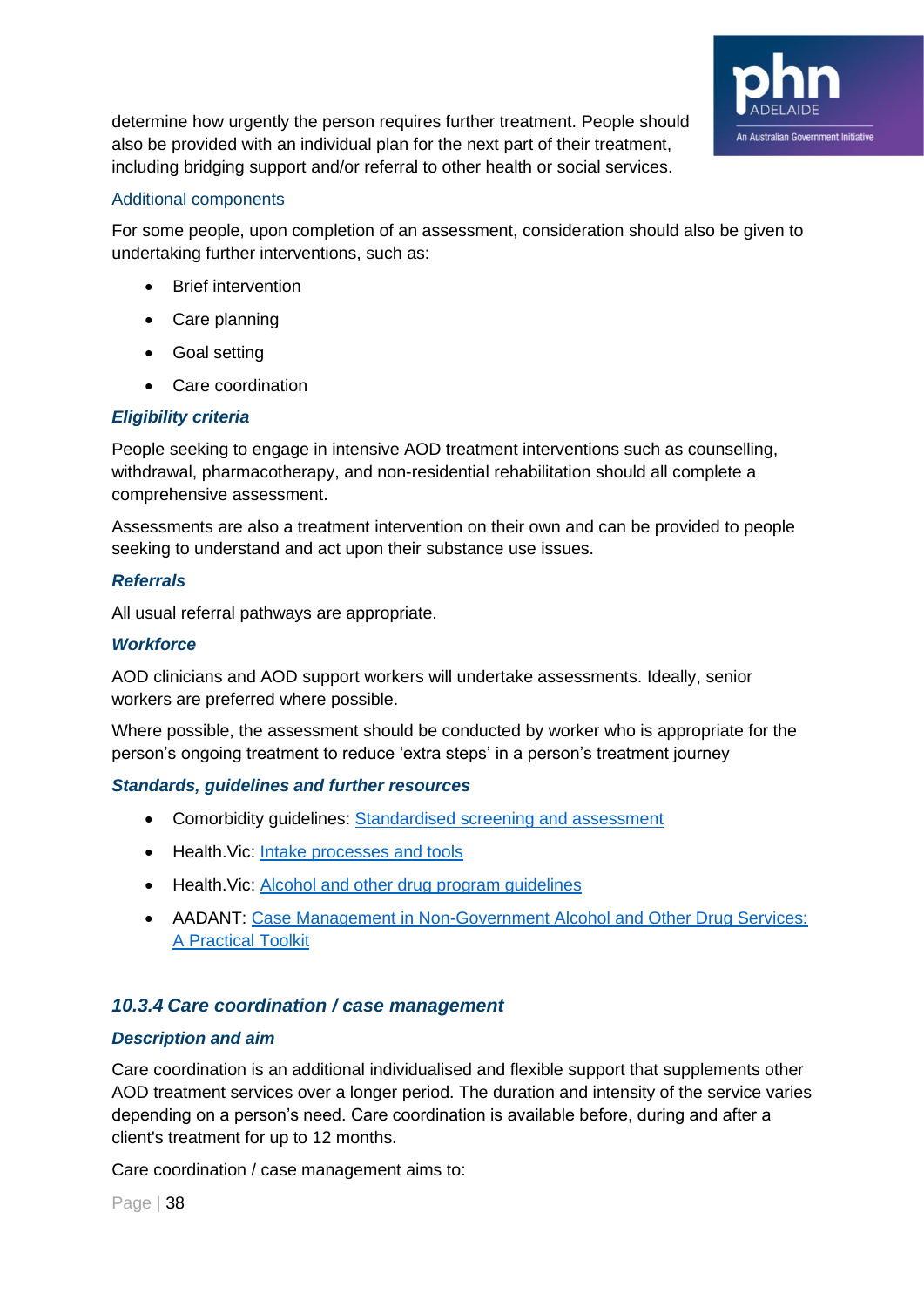

- coordinate treatment planning and care in accordance with identified goals
- support access to other health, social, and support services
- support meaningful involvement of the person and their family in care and goal setting

Effective case management is a time and resource intensive intervention, but overall, it is cost effective because it reduces other system expenditure such as hospitalisation. Case management where there is substantial complexity is increasingly undertaken by teams within agencies or between agencies using coordinated or complex case panels and strategies.

Models of care coordination / case management include:

- Generalist
- Clinical
- Strengths-based
- Assertive community treatment
- Intensive case management
- Rehabilitation

#### *Settings*

Care coordination /case management is conducted within specialist AOD treatment services. It is conducted through a variety of means including face-to-face, telephone and online. It can also be done as outreach.

#### *Outcomes*

Suggested outcomes for care coordination / case management include:

- People achieve their identified treatment goals
- People are supported to access appropriate services and resources
- People report improvements in quality of life and / or psychological wellbeing

#### *Elements*

#### Pre-treatment

Deliver pre-care support to complex clients on waiting lists via multiple modalities (for example, telephone, face-to-face, online).

#### Assessment

A comprehensive assessment should be conducted as per best-practice guidelines and may include:

- Substance use history
- Mental and physical health status
- Identification of treatment goals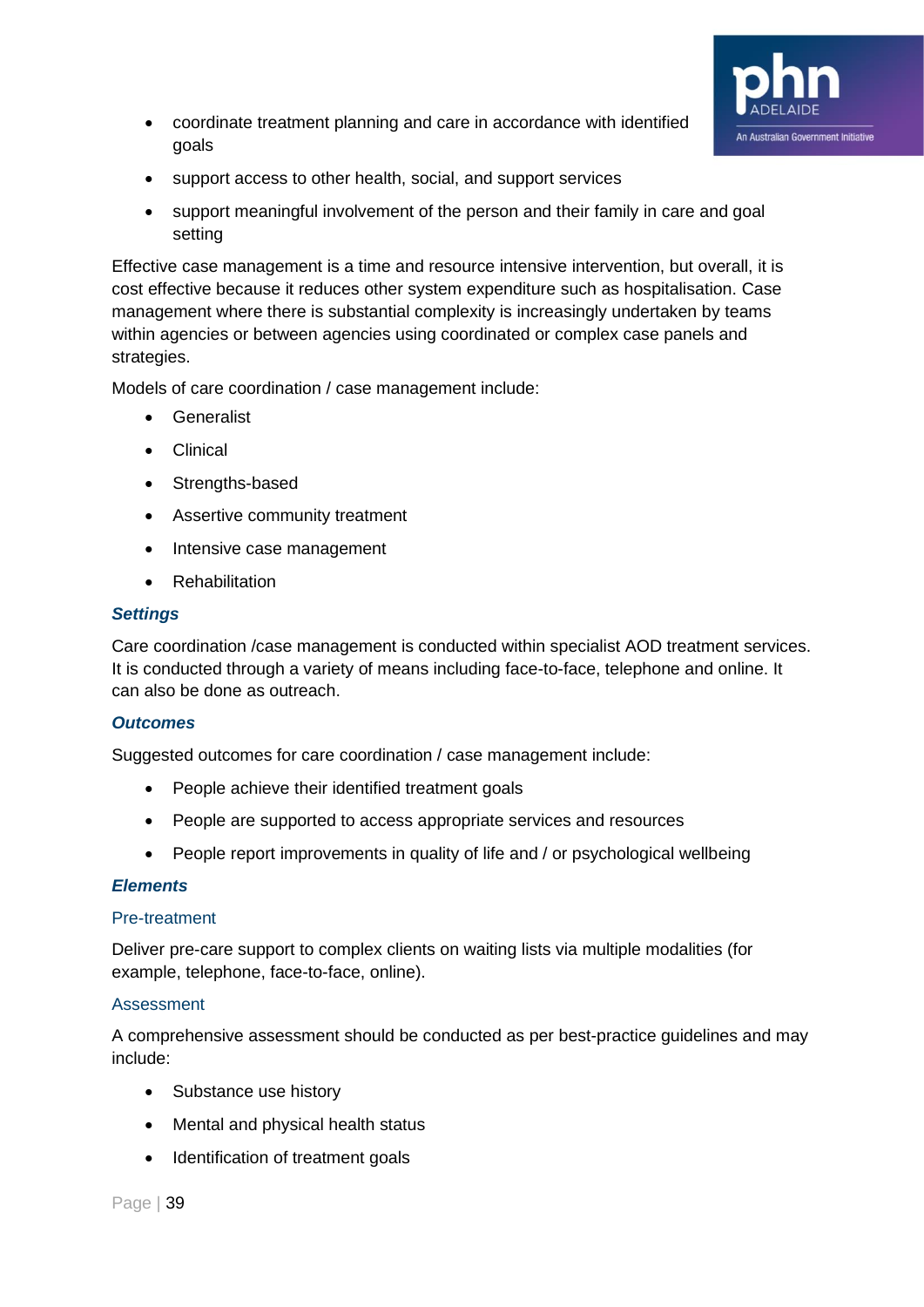• Development of an individual plan





If an individual treatment plan was not developed during the assessment, this will need to be done as the next step. In developing the treatment plan, a person's identified needs are translated into goals, and then strategies and actions for achieving the goals are determined. Goals and actions should reflect the person's stage of change and be considered in the context of any complexity identified during assessment.

Identified strategies may require the involvement of other people and organisations, so the plan should be realistic and consider the capabilities of not only the person at the centre of the plan, but others involved or supporting them. This includes the AOD treatment service employee (worker) and may also include other health services including primary care providers. All roles and responsibilities should be articulated and clearly communicated to those identified in the plan.

Planning is an iterative process, and reviews, both scheduled and informal, should continue to inform the development of the person's goals and strategies.

#### Care coordination / case management

The largest part of care coordination / case management is the time spent implementing the strategies outlined in the individual plan. All people and organisations identified in the plan will have responsibilities around this. In an environment of increasing service complexity, the role of the worker in care coordination / case management becomes one of service navigation and coordination.

Good communication is required for successful care coordination / case management. The ability of the worker to liaise, network and source resources and services on behalf of a client is key to providing effective treatment services.

Where a client has been identified as requiring support from multiple services, the worker will coordinate care by facilitating referrals and communication between those services. Workers providing care coordination / case management:

- ensure client's consent
- assist with referrals
- share information
- enquire as to appointment times
- follow up after the appointment

Other actions to be considered during care coordination / case management are tracking the quality of the strategies and actions taking place and evaluating their success. Clients should be supported to reflect on their plan and amend any activities that are not helping them meet their goals. Where barriers are evident, workers should assist the client to redefine goals and strategies and identify any new required resources, supports and services.

Client feedback is an important part of successful care coordination / case management and should be incorporated into the process.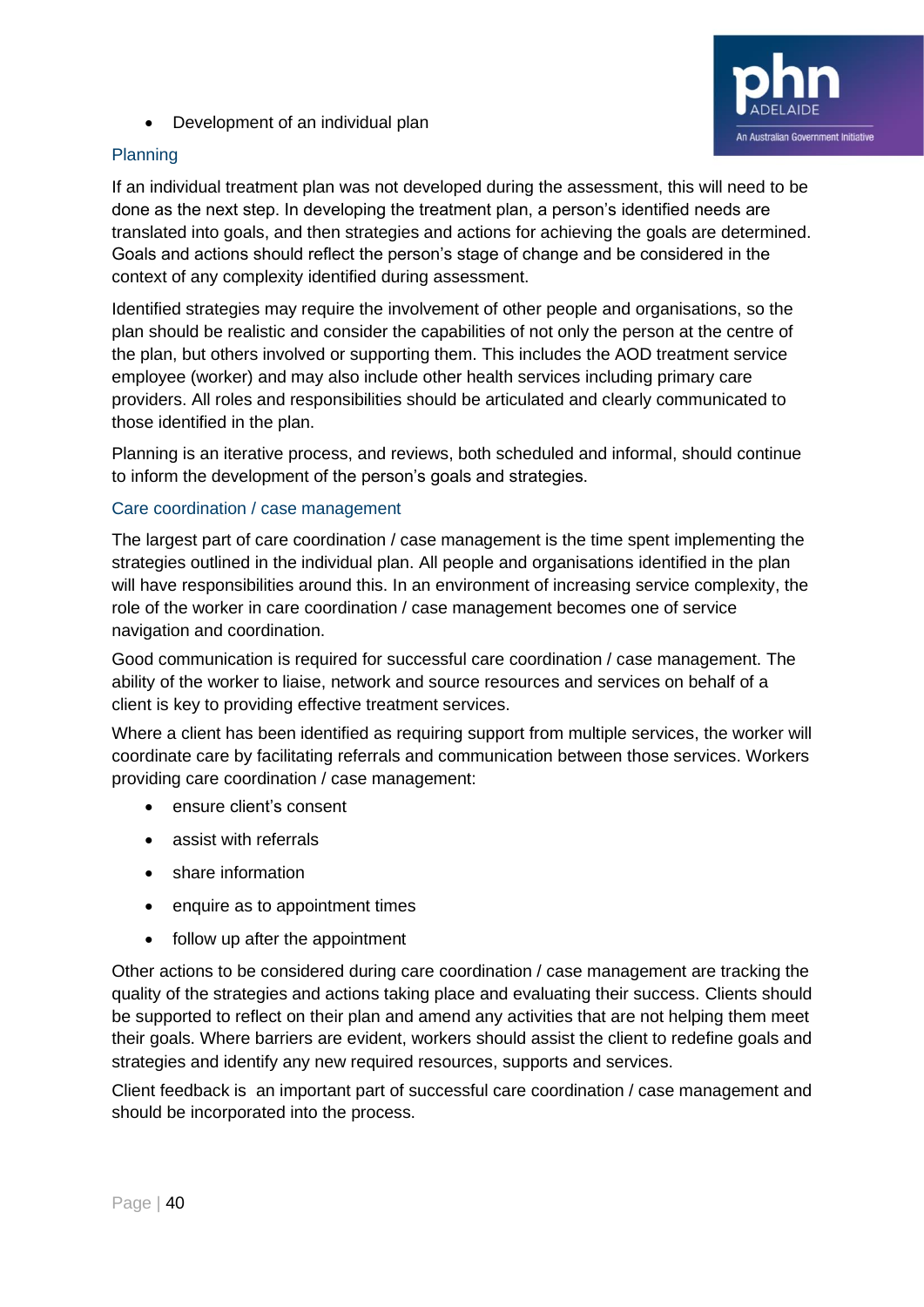

#### Exit planning & aftercare

All treatment plans should consider exit planning upon entry into a service.

Exit planning ensures that clients can successfully leave the program once their goals are achieved or at a certain point in time, determined by available resources and supports required. Workers should be aware of any indicators or milestones that suggest a client is ready to leave a service prior to a set timeframe.

Aftercare plans should be developed while the client is participating in care coordination / case management and outline strategies and actions that they can continue to undertake after they have left the service. Follow-up, comprising of one or more planned contacts may form part of the exit plan.

#### *Eligibility criteria*

Care coordination / case management seeks to support people at the highest need / risk, who present with characteristics of complexity.

Equity of access is essential and eligibility criteria should not exclude people based on personal characteristics. However, Adelaide PHN endorses eligibility criteria which prioritise people at high-risk and from vulnerable and marginalised populations or groups and supports the implementation of programs to specifically target these populations. Where exclusion criteria apply, providers must facilitate access to appropriate alternatives.

#### *Referrals*

All usual referral pathways are appropriate.

#### *Workforce*

Care coordination / case management is provided by AOD support workers with training, skills and experience in this area. They may be known as AOD case workers or AOD case managers.

A good relationship between the worker and the client is essential for care coordination / case management, and services providers should aim to carefully match the worker to the personal needs of the person seeking treatment.

#### *Standards, guidelines and further resources*

- Department of health. [The role of case management](https://www1.health.gov.au/internet/publications/publishing.nsf/Content/mental-pubs-p-mono-toc~mental-pubs-p-mono-bas~mental-pubs-p-mono-bas-acc~mental-pubs-p-mono-bas-acc-cas)
- Health. Vic. [Alcohol and other drug program guidelines](https://www2.health.vic.gov.au/alcohol-and-drugs/aod-service-standards-guidelines/aod-program-guidelines)
- AADANT: [Case Management in Non-Government Alcohol and Other Drug Services:](https://www.aadant.org.au/sites/default/files/uploads/files/aadant-case-managing-in-non-government-aod-services-a-practical-toolkit.pdf)  [A Practical Toolkit](https://www.aadant.org.au/sites/default/files/uploads/files/aadant-case-managing-in-non-government-aod-services-a-practical-toolkit.pdf)

#### <span id="page-40-0"></span>*10.3.5 Aftercare*

#### *Description and aim*

Aftercare is a form of care coordination / case management, which follows a period of other treatment, such as withdrawal or rehabilitation. Aftercare commences once treatment has finished and the client has achieved their treatment goals. For some interventions (e.g. withdrawal) this can be easily identified, however for counselling this can difficult to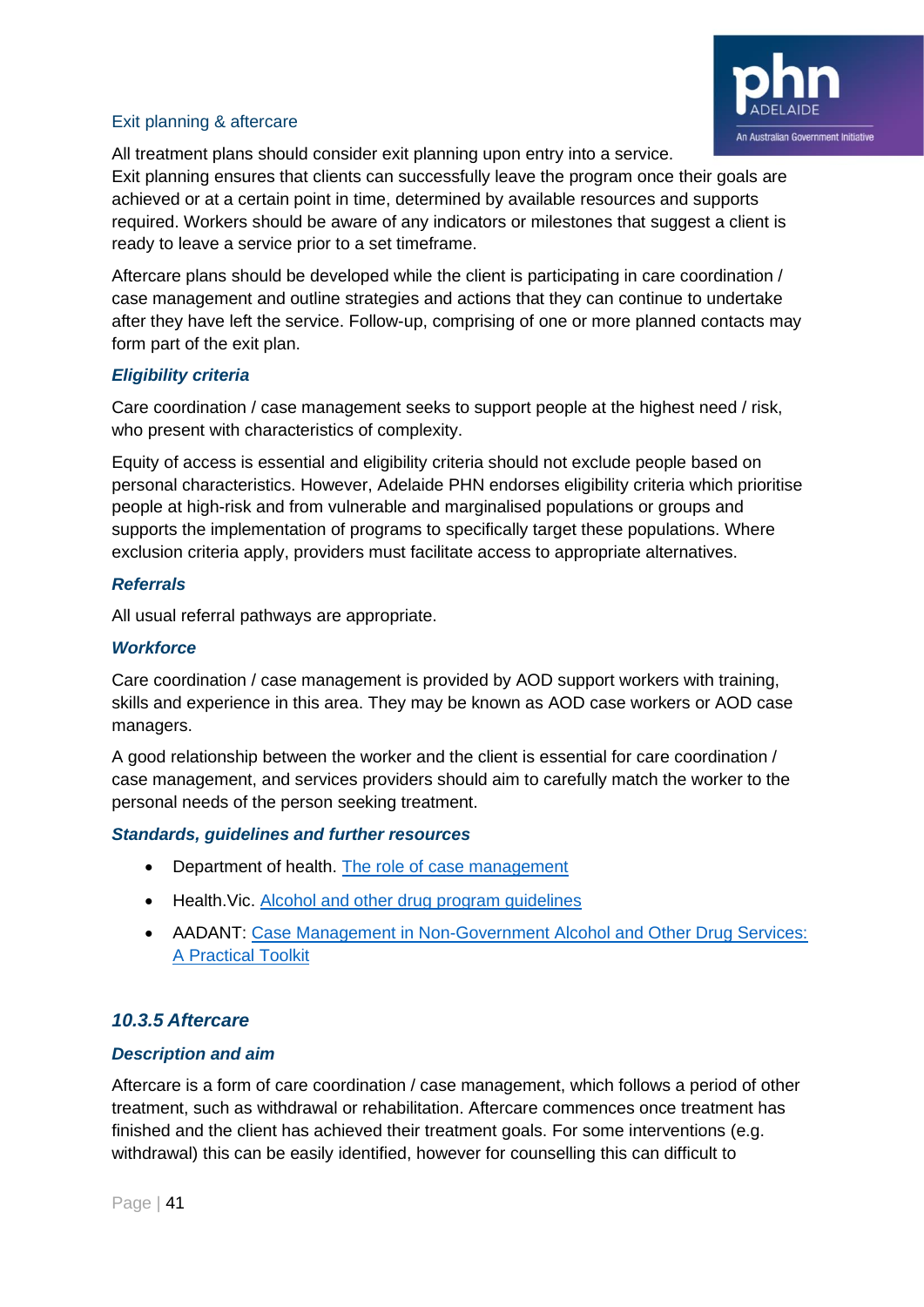

determine. Where counselling for ongoing issues is being delivered, this forms part of the treatment, not aftercare.

Aftercare generally involves less frequent contact with treatment services and workers and approximates a more real-life situation. It can be led by the person, however in some instances, after care should be more assertive, with the AOD worker taking the lead to maintain contact.

#### *Settings*

Aftercare is conducted within specialist AOD treatment services. It is conducted through a variety of means including face-to-face, telephone and online. It can also be done as outreach.

#### *Outcomes*

Suggested outcomes for aftercare include:

- People achieve their identified aftercare goals
- People are at less risk of relapse
- People are supported to access appropriate services and resources
- People report improvements in quality of life and / or psychological wellbeing

#### *Elements*

#### Planning

Aftercare plans should be developed while the client is participating in active treatment and outline strategies and actions they can continue to undertake after they have left the service. An AOD worker will support a person to develop goals, based on their identified needs and develop the components / activities to achieve them.

#### **Components**

Components of aftercare plans may include:

- Scheduled follow-up appointments with an AOD worker
- Relapse prevention plan
	- o Recognising triggers
	- o Warning signs
	- o Strategies to help
- Group program, e.g. relapse prevention, self-help
- Addressing mental health conditions
- Identification of key support people
- Coordination of access to a range of health, welfare and ongoing support services
- Information about community engagement opportunities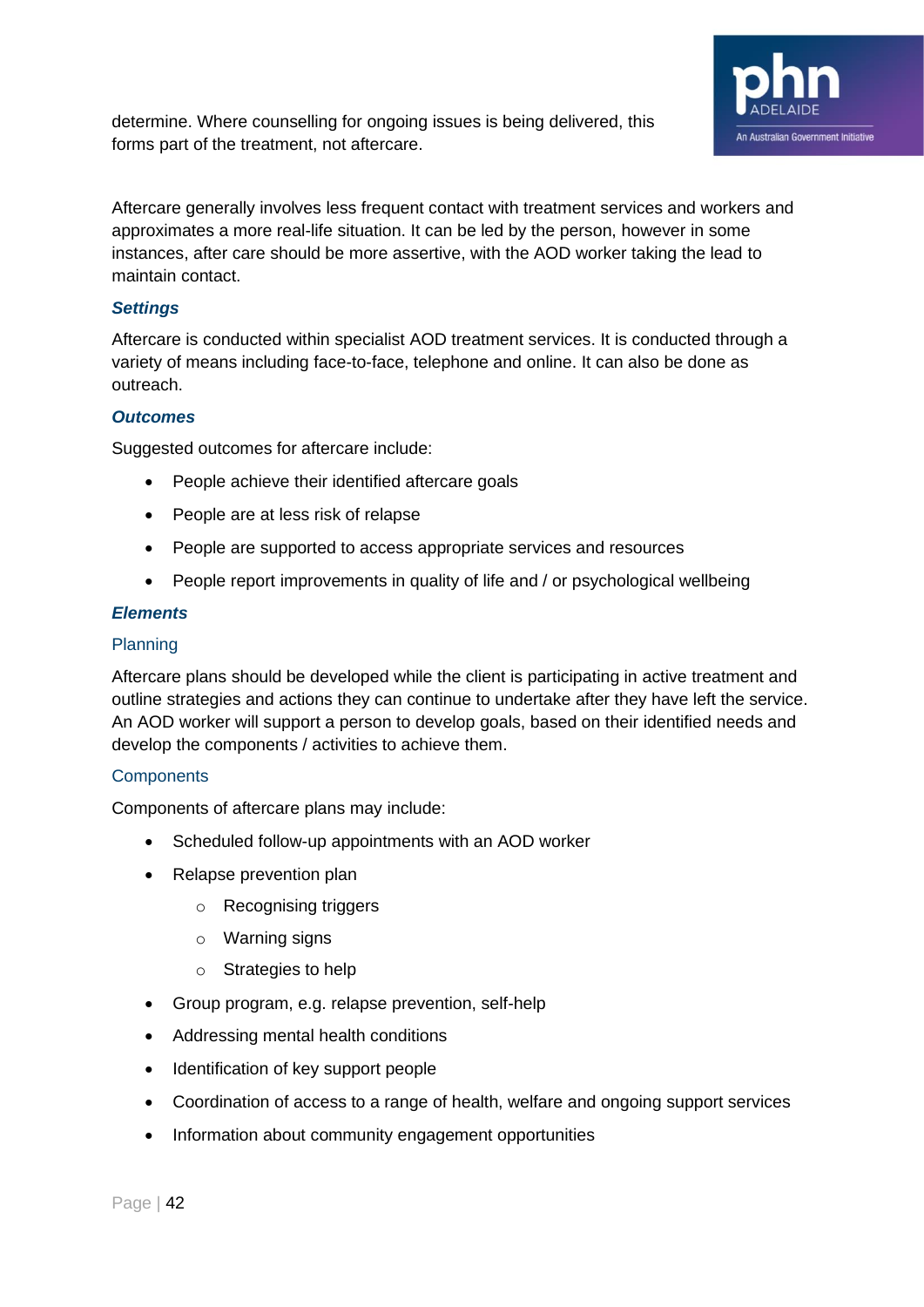

#### **Monitoring**

This can be done during scheduled face-to-face appointments, on through telehealth options such as phone or email. Other methods may include video appointments, text message check-ins and various other support and tracking apps.

#### *Eligibility criteria*

Aftercare should be provided to anyone who has undergone an intensive intervention,

#### *Referrals*

All usual referral pathways are appropriate.

#### *Workforce*

Care coordination / case management is provided by AOD support workers with training, skills and experience in this area. They may be known as AOD case workers or AOD case managers.

A good relationship between the worker and the client is essential for care coordination / case management, and services providers should aim to carefully match the worker to the personal needs of the person seeking treatment.

#### *Standards, guidelines and further resources*

• AADANT: [Case Management in Non-Government Alcohol and Other Drug Services:](https://www.aadant.org.au/sites/default/files/uploads/files/aadant-case-managing-in-non-government-aod-services-a-practical-toolkit.pdf)  [A Practical Toolkit](https://www.aadant.org.au/sites/default/files/uploads/files/aadant-case-managing-in-non-government-aod-services-a-practical-toolkit.pdf)

#### <span id="page-42-0"></span>*10.3.6 Consultation liaison*

#### *Description and aim*

Consultation liaison<sup>25</sup> is where an AOD treatment service provider contacts identified patients in a hospital or emergency services setting, either as admitted patients or emergency department presentations, and link them with an AOD treatment service. In this way, people with substance use issues are identified and referred to treatment at a point in time when they are at a potentially heightened stage of readiness to change.

By providing targeted services, the likelihood of patients progressing from substance use to substance dependence may be reduced. The likelihood of people re-presenting to the hospital within the next 12 months may also be reduced.

#### *Settings*

Consultation liaison is conducted as a hospital in-reach activity by an AOD treatment service provider. Some interventions may be delivered in the hospital, either face-to-face or via telehealth, and then people can be linked to further treatment interventions as usual.

#### *Outcomes*

Suggested outcomes for consultation liaison include:

 $25$  Please note. This activity is similar to, but does not refer to, medical consultation liaison programs, led by medical specialists or sub-specialists e.g. psychiatry. This activity is led by AOD treatment services providers as a hospital in-reach activity,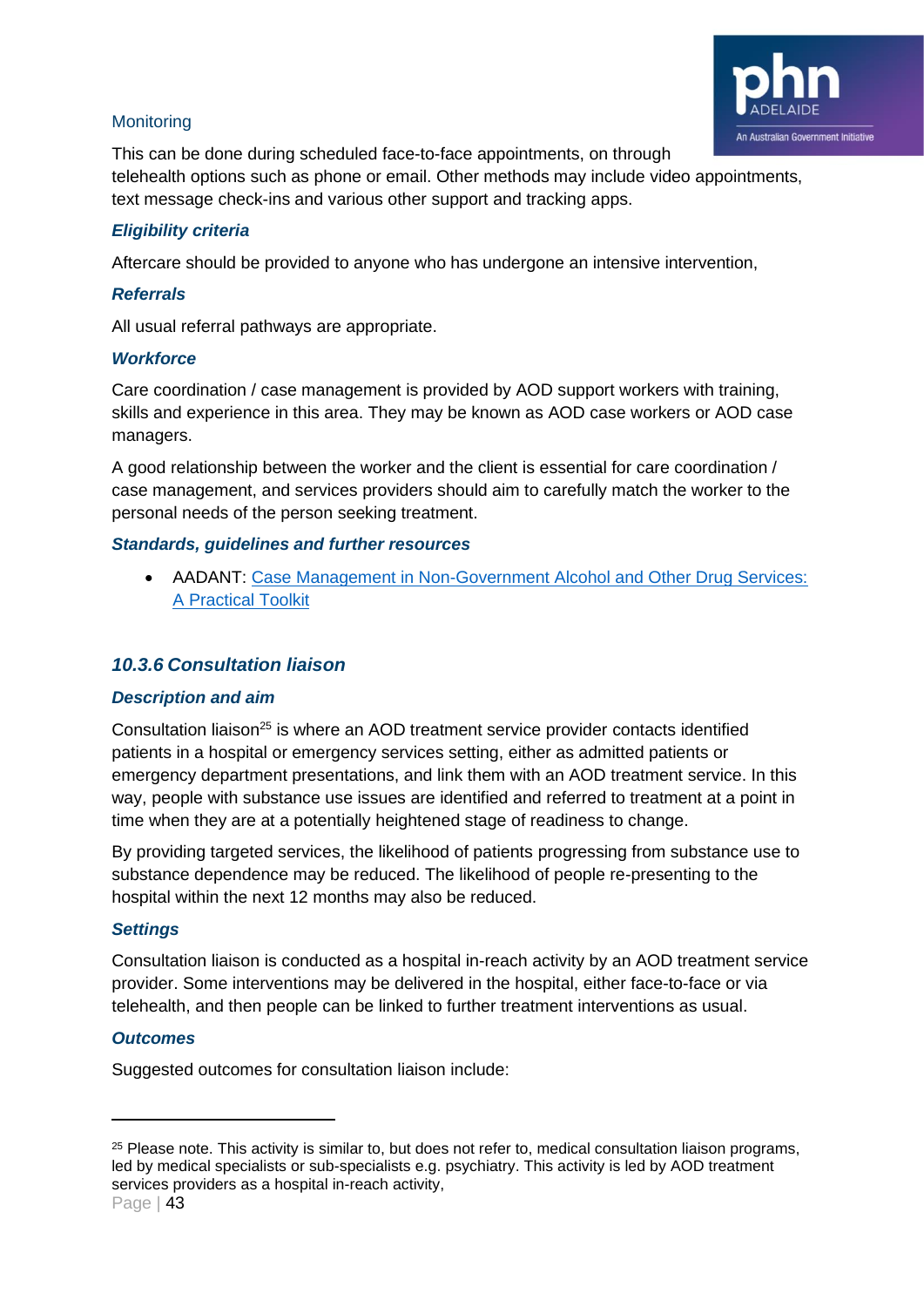

- People with substance use issues are linked with appropriate interventions
- People are supported to seek help for substance use issues
- Workers providing general or emergency health care can better identify people with substance use issues

#### *Elements*

#### **Consultation**

AOD Workers providing consultation liaison services can provide advice regarding substance use related issues for identified patients. This may be in the form of

- Screening
- Brief interventions
- Information and education

#### Liaison

Through liaison activities, AOD workers can enhance capacity of generalist health providers to identify, address, and refer substance use issues in their routine clinical work. Liaison services may involve:

- Development of clear channels of communication between general health providers and AOD treatment services
- Provide information and advice on available services and resources
- Supporting the capacity building efforts of the general health providers

#### Referral / linkages

Consultation liaison services may be involved in referring patients to community-based services for ongoing support and treatment where indicated. They have a role in establishing and promoting utilisation of these pathways by all staff and should ensure that such referral pathways are clearly shared across the identified areas of the hospital.

#### *Eligibility criteria*

Any person attending or admitted to a hospital or other emergency service who is identified as having a substance use concern.

#### *Referrals*

The development of a partnership or other formal arrangement between a hospital or other emergency service should provide the basis for referrals to consultation liaison services.

#### *Workforce*

Consultation liaison should be provided by AOD support workers or AOD clinicians trained in the delivery of screening and brief interventions.

Where consultation activities are more intensive or complicated, a drug and alcohol nurse may be more appropriate.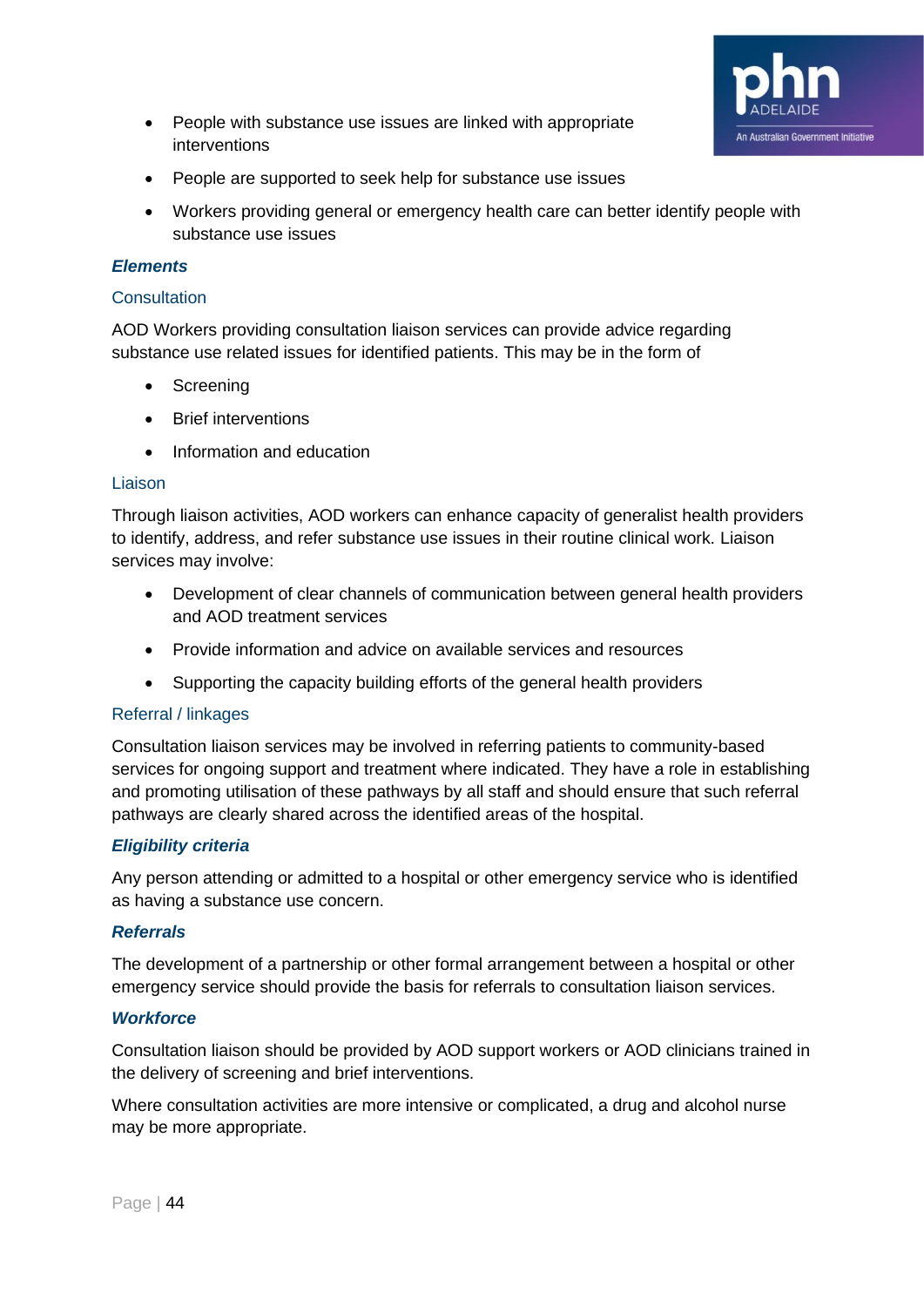

#### *Standards, guidelines and further resources*

- NSW Health. [The hospital drug and alcohol consultation liaison –](https://www.health.nsw.gov.au/aod/professionals/Publications/hosp-DA-consult-moc.pdf) [model of care](https://www.health.nsw.gov.au/aod/professionals/Publications/hosp-DA-consult-moc.pdf)
- Queensland Health. [Drug and Alcohol Brief Intervention Team](https://www.health.qld.gov.au/cairns_hinterland/html/dabit)

# <span id="page-44-0"></span>**10.4Intensive interventions**

#### <span id="page-44-1"></span>*10.4.1 Counselling*

#### *Description and aim*

Counselling is the main form of intervention used in Adelaide PHN funded AOD treatment services. It is recovery orientated and aims to provide people with the necessary psychological and physical resources to change their substance use behaviours – be it to reduce, cease or minimise the harms. For the purposes of this document, counselling describes a range of psychosocial and psychological therapeutic interventions which are conducted either as a standalone single session to extended periods of one-to-one engagement depending on the individual's needs.

#### *Settings*

Counselling can be conducted in a range of specialist and generalist settings. However, individual counselling must always occur in a setting which can provide privacy and confidentiality.

Technology such as telehealth and online platforms can also be useful settings for the provision of counselling. Adelaide PHN supports to the delivery of counselling through telehealth or other innovative methods, particularly methods which increase potential reach of services or improve client access, engagement and retention. Adelaide PHN is also supportive of providers supplementing face-to-face care with online and telephone services.

Counselling can also occur as individual or group sessions.

#### *Outcomes*

Suggested outcomes for counselling interventions include:

- People achieve their identified treatment goals
- People reduce or cease their substance use
- People report improvements in quality of life and / or psychological wellbeing

#### *Elements*

#### Pre-treatment support

Depending on the length of time that people must wait prior to accessing counselling therapies, organisations should consider how they will support people during this time. This should be tailored to the client's needs. Options include telephone support, provision of information and education, and peer or other group support interventions.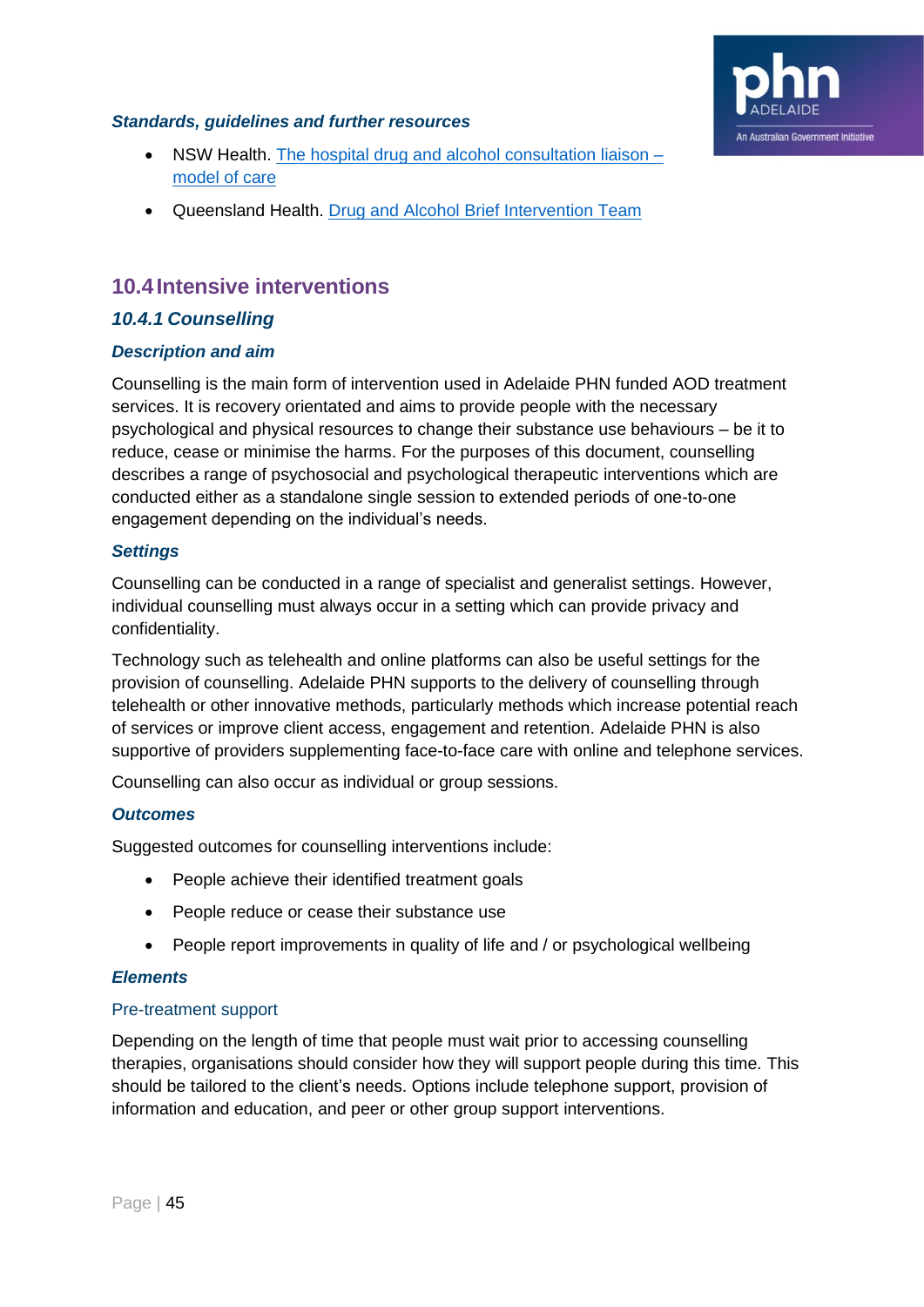

#### Assessment

A comprehensive assessment should be conducted as per best-practice guidelines and include

- Substance use history
- Mental and physical health status
- Identification of treatment goals
- Development of an individual plan

#### Counselling treatment

Treatment interventions should be tailored to consider the identified needs of the individual and their treatment goals. Once the suitable interventions and methods are identified, this will inform the required skills and experience of the counsellor. Providers should seek to identify the counsellor most suited to the required treatment intervention(s) and other personal needs of the individual seeking treatment.

Counselling interventions include but are not limited to:

- Cognitive behaviour therapy
- Dialectical behaviour therapy
- Acceptance and commitment therapy
- Contingency management
- Relapse prevention
- Motivational interviewing
- Narrative therapy
- Psychoeducation and harm minimisation strategies

Individuals accessing counselling interventions may be classified as standard or complex according to their substance use severity and life complexity. A standard client receives an average of 4-6 counselling sessions per episode of care, whereas a complex client requires many more, with an average of about 15 sessions per episode of care.

Complexity is influenced by a person's level of life issues and personal circumstances, such as housing, employment and psychological distress. Complexity may be indicated on referral and at intake but is confirmed at assessment. Changes in client circumstances and wellbeing may influence a client's complexity status.

Organisations utilising Adelaide PHN funding to deliver counselling interventions should monitor proportions of standard and / or complex clients and adjust their service targets and interventions as required.

#### **Aftercare**

Further treatment may be required post-counselling and people should be provided with a plan for accessing care and services during this time. This plan may include:

• Follow-up meetings or 'booster' sessions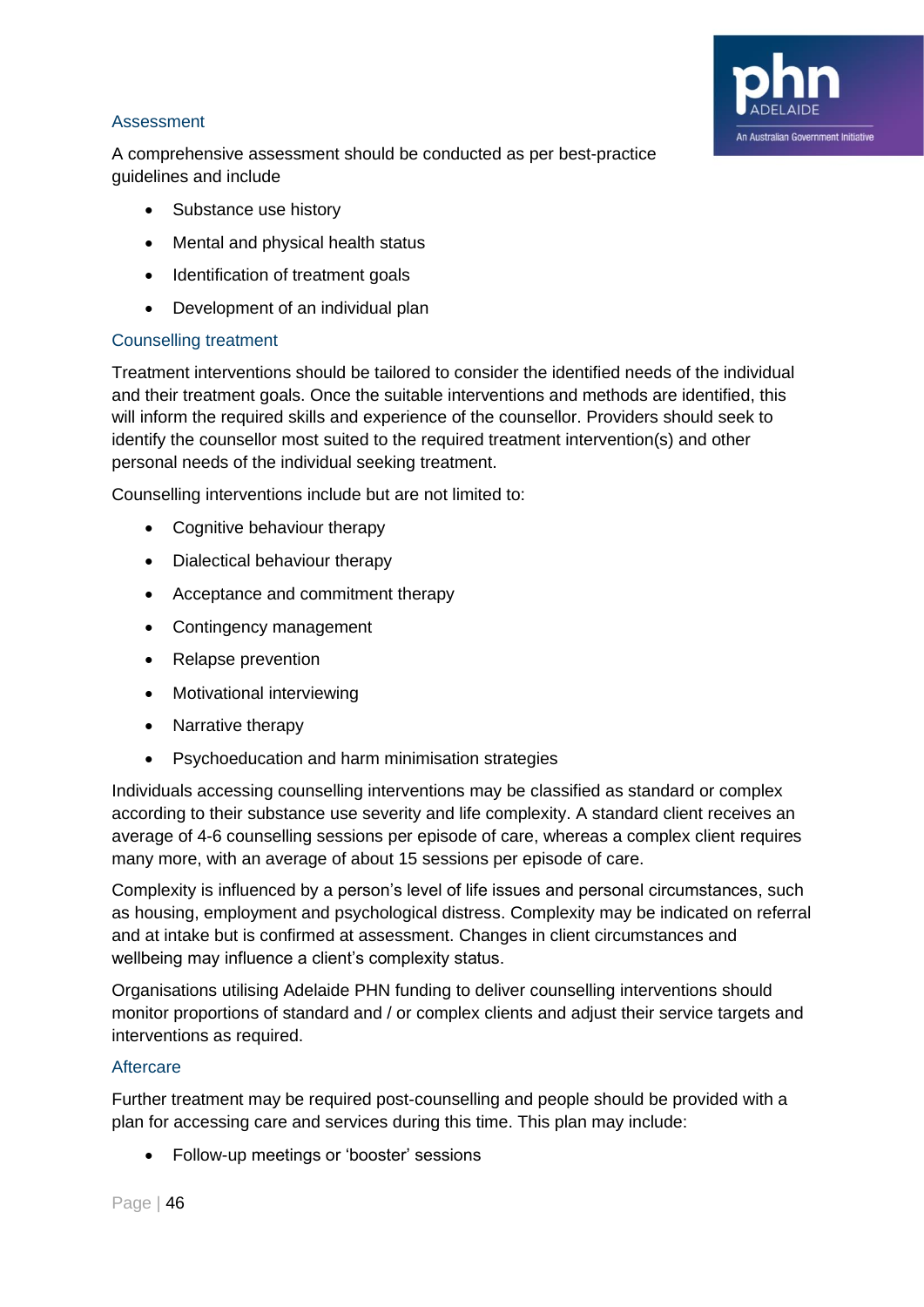- Peer support or self-help groups
- Community engagement opportunities
- Primary health care
- Mental health care
- Other health/human services support services (e.g. legal, housing)
- Care coordination or case management services

Assertive follow-up, comprising of one or more planned contacts post-counselling is considered best-practice. This may include provision of support and advice or facilitating follow-up on referrals to other treatment services.

An Australian Government Initiative

#### *Eligibility criteria*

All people seeking treatment for their substance use issues can access counselling interventions.

Counselling can also be accessed by people affected by or concerned with another person's substance use.

Organisations should consider if there is an appropriate match between the intervention and the needs of the individual seeking treatment. A comprehensive assessment will assist in determining this. Where it is determined that there is no match, providers should support people to access treatment interventions that are more suited to their needs.

Equity of access is essential and eligibility criteria should not exclude people based on personal characteristics. However, Adelaide PHN endorses eligibility criteria which prioritise people at high-risk and from vulnerable and marginalised populations or groups and supports the implementation of programs to specifically target these populations. Where exclusion criteria apply, providers must facilitate access to appropriate alternatives.

#### *Referrals*

All usual referral pathways are appropriate.

#### *Workforce*

Counselling interventions should be delivered by a worker with the appropriate training to provide that intervention. Adelaide PHN expects that any clinical counselling interventions are undertaken by AOD clinician with approved credentials and qualifications.

#### *Standards, guidelines and further resources*

- Health.Vic. [Alcohol and other drug program guidelines](https://www2.health.vic.gov.au/alcohol-and-drugs/aod-service-standards-guidelines/aod-program-guidelines)
- NSW Health. Non-government organisation alcohol and other drugs treatment [service specifications](https://www.health.nsw.gov.au/aod/resources/Publications/treatment-service-specifications.pdf)
- <span id="page-46-0"></span>• Turning Point. [Service Planning Report 2017](https://www.turningpoint.org.au/sites/default/files/2018-05/Service-Planning-Report-2017.pdf)

#### *10.4.2 Withdrawal management*

#### *Description and aim*

Withdrawal management is a treatment modality to safely assist people experiencing the physical and psychological effects of withdrawal. Withdrawal is a set of clinical features

Page | 47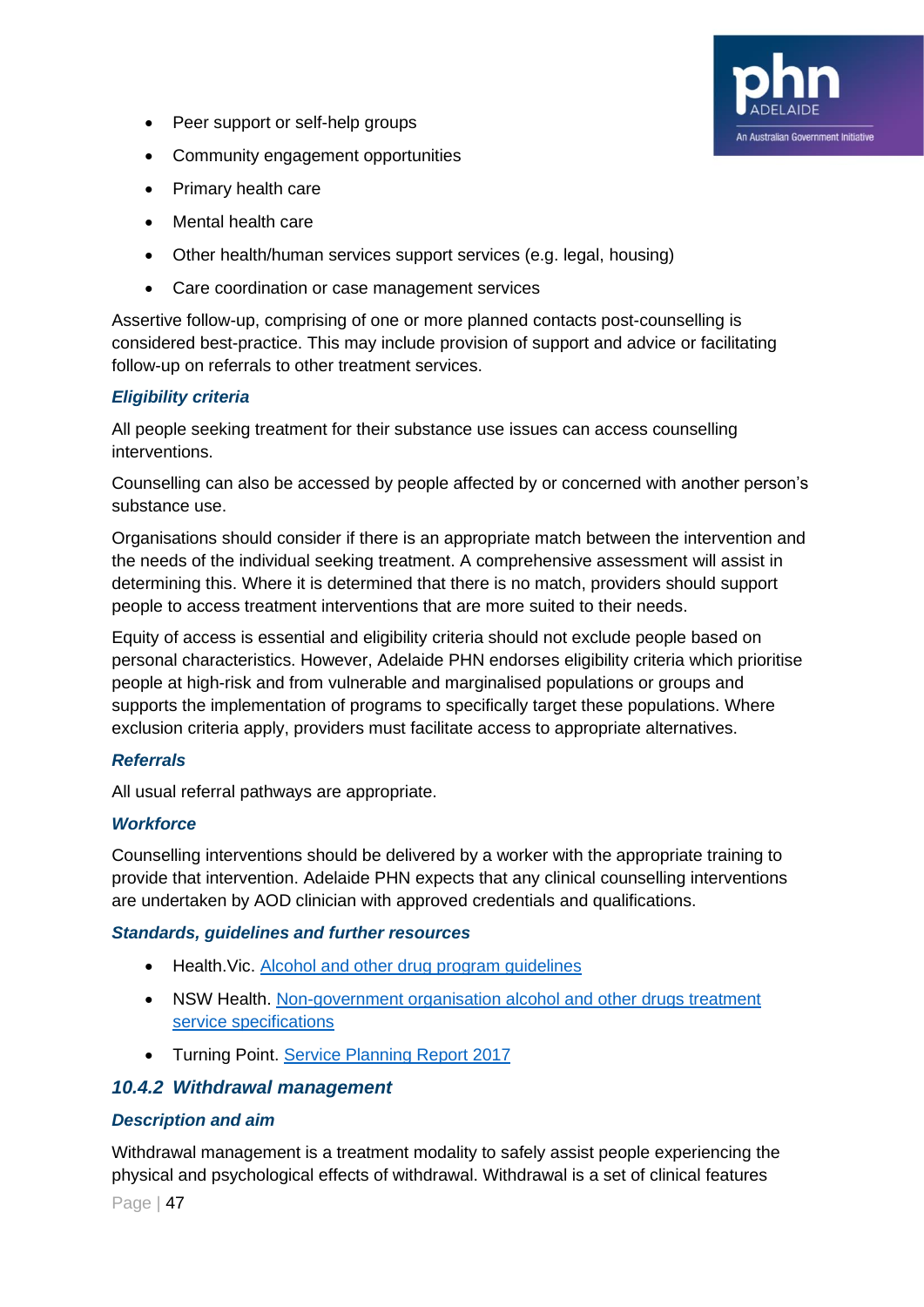

experienced when a person dependent on a substance reduces or ceases to use that substance.

The aim of withdrawal management is to achieve neuroadaptation reversal and / or to address alternate goals from withdrawal management such as physical, psychological or social needs.

Withdrawal management seeks to:

- Assist people to cease or reduce substance use to a level that restores health and wellbeing in the short-term
- Prevention of withdrawal complications and overdose following withdrawal
- Form part of an integrated and coordinated care pathway by linking people with other services as appropriate

#### *Settings*

For the purposes of Adelaide PHN commissioned services, withdrawal is only nonresidential and can be provided in the following settings:

- Ambulatory outpatient (non-residential)
- Home-based daily home visits
- Primary care (by a GP)

Non-residential withdrawal at a minimum involves a clinical withdrawal assessment, withdrawal treatment and referral and information provision via face-to-face and telephone.

#### *Outcomes*

Outcomes for withdrawals should consider:

- Reduction in symptoms
- Management of psychological distress
- Achievement of person's identified goals
- Neuroadaptation reversal

#### *Elements*

All funded non-residential withdrawal management services should provide the following elements:

#### Pre-treatment support

Organisations must assist people seeking non-residential withdrawal management to manage the period between the point of first contact and their entry into treatment.

#### Assessment

A comprehensive assessment should be conducted as per best-practice guidelines and include

- Substance use history
- Mental and physical health status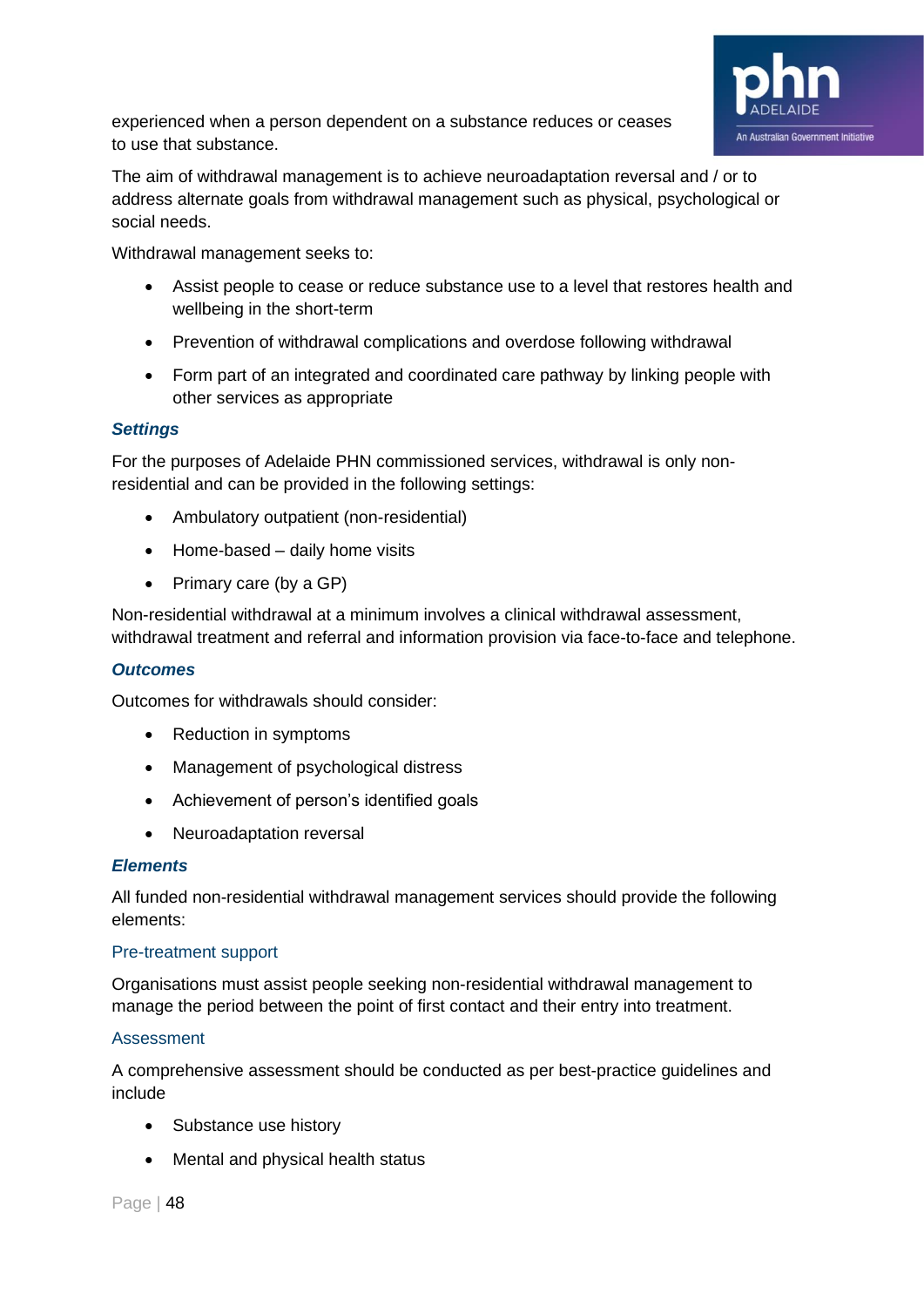

- Identification of treatment goals
- Development of an individual plan

#### Withdrawal treatment

Use evidence-based withdrawal management, pharmacotherapies and behavioural therapies, symptomatic medications and supportive care consistent with best practice. This should include but is not limited to:

- Ongoing assessment and monitoring
- Access to medicines where clinically indicated
- Counselling including mental health support
- Harm reduction and overdose prevention
- Physical health support (exercise, diet)

With the consent of the individual, service providers should communicate regularly with the original referral source, as well as with any services the individual has been linked with, to ensure that care is well coordinated and holistic.

#### **Aftercare**

Further treatment may be required post-withdrawal and people should be provided with a plan for accessing care and services during this time. This plan may include:

- Further AOD treatment services (counselling, information and education)
- Primary health care services
- Mental health care services
- Care coordination or case management services to ensure that continuity of care is maintained for clients along their entire treatment and care pathway
- Peer support or self-help groups
- Other health/human services support services (e.g. legal, housing)
- Post-withdrawal care that addresses psychological, social and behavioural problems associated with substance dependence as required.

Assertive follow-up, comprising of one or more planned contacts post-rehabilitation is considered best-practice. This may include provision of support and advice or facilitating follow-up on referrals to other treatment services.

#### *Eligibility criteria*

Withdrawal management is an appropriate treatment modality for people experiencing a substance dependence who want to reduce or cease their substance use. The person's preference of setting is the first choice in determining eligibility for withdrawal management, however non-residential withdrawal management is suitable option for people who have:

- Stable accommodation
- Good support e.g. family or friends
- Social commitments or dependents e.g. work, children, pets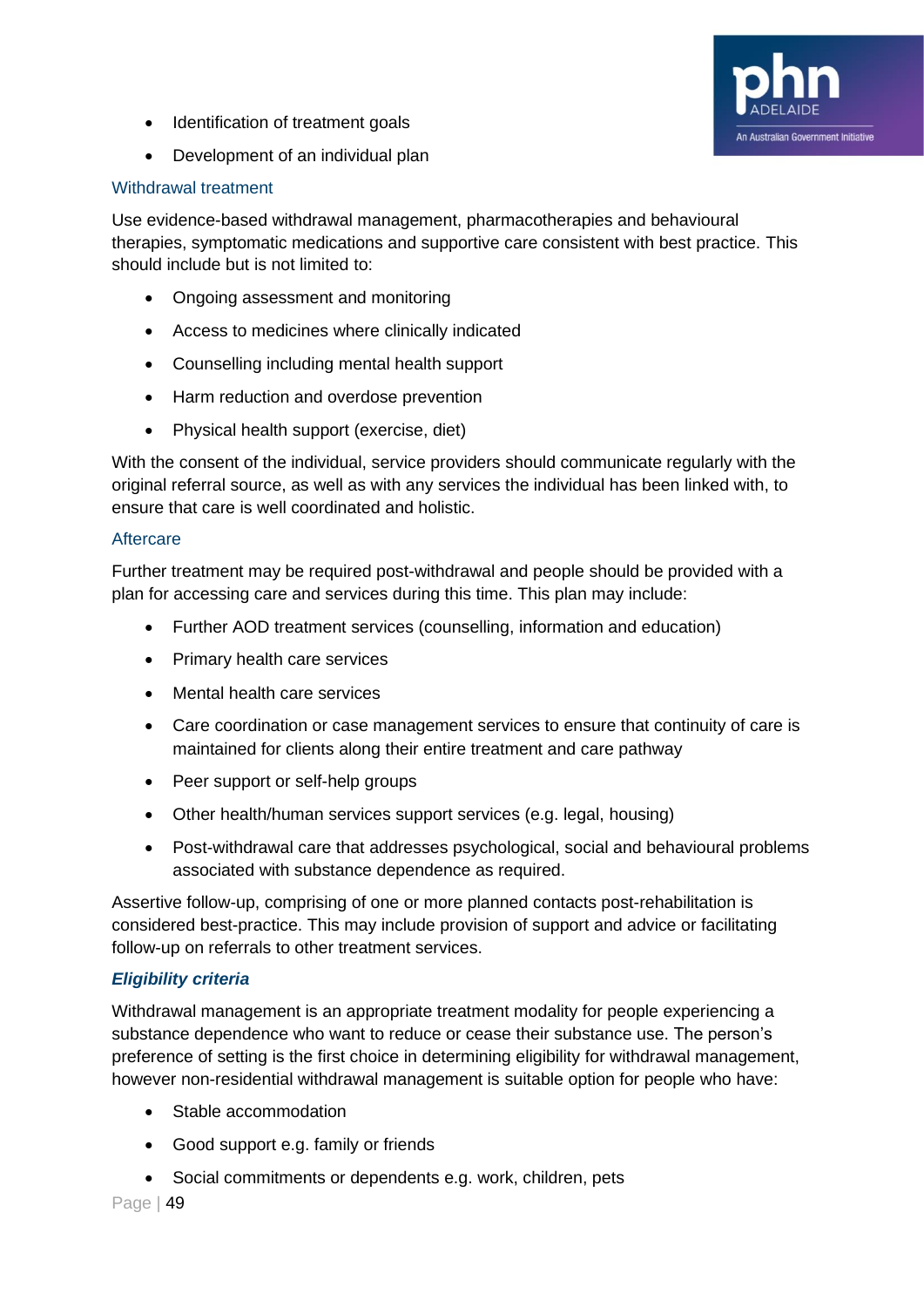- An Australian Government Initiative
- Dependence on one substance (may be using other substances)
- No history of complicated withdrawal
- Stable psychiatric or medical co-morbidities or no psychiatric or medical comorbidities

People with more severe substance dependence or complex medical or social needs should consider if non-residential withdrawal management is appropriate.

#### *Referrals*

All usual referral pathways are appropriate.

#### *Workforce*

Organisations wishing to deliver withdrawal management need to provide access to the following:

- Medical practitioner (Addiction medicine specialist; GP with AOD knowledge and experience)
- Nursing care (drug and alcohol nurse; nurse practitioner; mental health nurse; registered nurse)
- AOD support worker / case manager

Other staff may be required to deliver specific interventions within the withdrawal program. These may include but are not limited to:

- AOD clinicians
- Lived experience / peer worker(s)

#### *Standards, guidelines and further resources*

- SA Health. [Alcohol withdrawal management](https://www.sahealth.sa.gov.au/wps/wcm/connect/public+content/sa+health+internet/clinical+resources/clinical+programs+and+practice+guidelines/substance+misuse+and+dependence/substance+withdrawal+management/alcohol+withdrawal+management)
- SA Health: [Alcohol, Tobacco and Other Drugs: Clinical Guidelines for Nurses and](https://www.sahealth.sa.gov.au/wps/wcm/connect/9087368041793eefa6e1ef67a94f09f9/ATOD+Clinical+Guidelines+for+Nurses+and+Midwives+V3+2012-DASSA-April2014.pdf?MOD=AJPERES&CACHEID=ROOTWORKSPACE-9087368041793eefa6e1ef67a94f09f9-n5i-B3E)  **[Midwives](https://www.sahealth.sa.gov.au/wps/wcm/connect/9087368041793eefa6e1ef67a94f09f9/ATOD+Clinical+Guidelines+for+Nurses+and+Midwives+V3+2012-DASSA-April2014.pdf?MOD=AJPERES&CACHEID=ROOTWORKSPACE-9087368041793eefa6e1ef67a94f09f9-n5i-B3E)**
- SA Health. [Benzodiazepine withdrawal management](https://www.sahealth.sa.gov.au/wps/wcm/connect/public+content/sa+health+internet/clinical+resources/clinical+programs+and+practice+guidelines/substance+misuse+and+dependence/substance+withdrawal+management/benzodiazepine+withdrawal+management)
- Turning Point. [Alcohol and drug withdrawal guidelines](https://www.turningpoint.org.au/sites/default/files/inline-files/Alcohol-and-Drug-Withdrawal-Guidelines-2018.pdf)
- Queensland Health. [Queensland Alcohol and Drug Withdrawal Clinical Practice](https://www.health.qld.gov.au/__data/assets/pdf_file/0026/444419/detox-guidelines.pdf)  **[Guidelines](https://www.health.qld.gov.au/__data/assets/pdf_file/0026/444419/detox-guidelines.pdf)**
- Health.Vic. [Alcohol and other drug program guidelines](https://www2.health.vic.gov.au/alcohol-and-drugs/aod-service-standards-guidelines/aod-program-guidelines)
- NSW Health. [Non-government organisation alcohol and other drugs treatment](https://www.health.nsw.gov.au/aod/resources/Publications/treatment-service-specifications.pdf)  [service specifications](https://www.health.nsw.gov.au/aod/resources/Publications/treatment-service-specifications.pdf)

#### <span id="page-49-0"></span>*10.4.3 Non-residential rehabilitation*

#### *Description and aim*

Non-residential rehabilitation, or a day program, is an intensive structured program aimed at supporting people seeking to change their substance use patterns.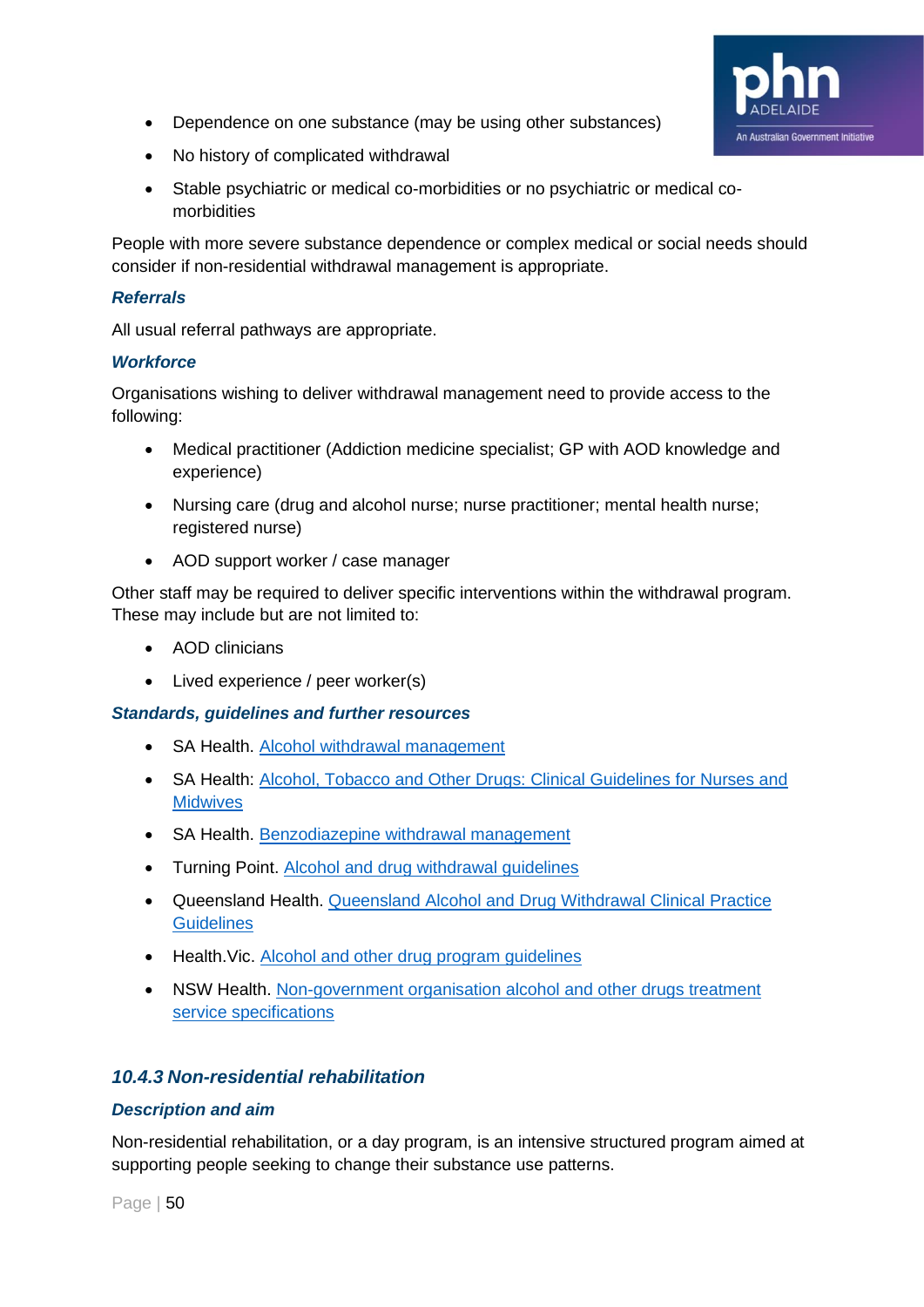

The aim of a day program depends on the needs of the people seeking treatment. Programs should provide responsive models of services that are suitable for a wide range of substance use issues. People entering

rehabilitation programs are supported to set personal social, health and family goals and aims to achieve these. Programs with a harm minimisation approach often aim to support people to reduce their substance use, whereas other programs may be aimed at people who are no longer using substances.

#### *Settings*

Non-residential rehabilitation is, by definition, an outpatient service. For the purposes of Adelaide PHN, this will likely be provided by a community-based service, such as an AOD specialist treatment service. These programs can be provided from a stand-alone site or may be incorporated with other treatment services. People live at home while participating in activities during the day, so that connections with family, friends and community can be maintained throughout rehabilitation

Organisations providing non-residential rehabilitation should provide a structure that reflects the needs of the client group. The hours of operation may vary, as can modes of service delivery, provided the integrity of the structured program and the client experience is maintained.

#### *Outcomes*

Suggested outcomes for non-residential rehabilitation include:

- People achieve their personal social, health and family goals
- People have improved quality of life and / or psychological wellbeing
- People report a reduction or cessation of substance use

#### *Elements*

#### Pre-treatment support

Organisations must assist people seeking non-residential withdrawal management to manage the period between the point of first contact and their entry into treatment. This may be achieved through a structured pre-treatment support program, or individuals may be supported with telephone contacts, information and advice, or referral to primary or other health care services.

#### Assessment

A comprehensive assessment should be conducted as per best-practice guidelines and include

- Substance use history
- Mental and physical health status
- Identification of treatment goals
- Development of an individual plan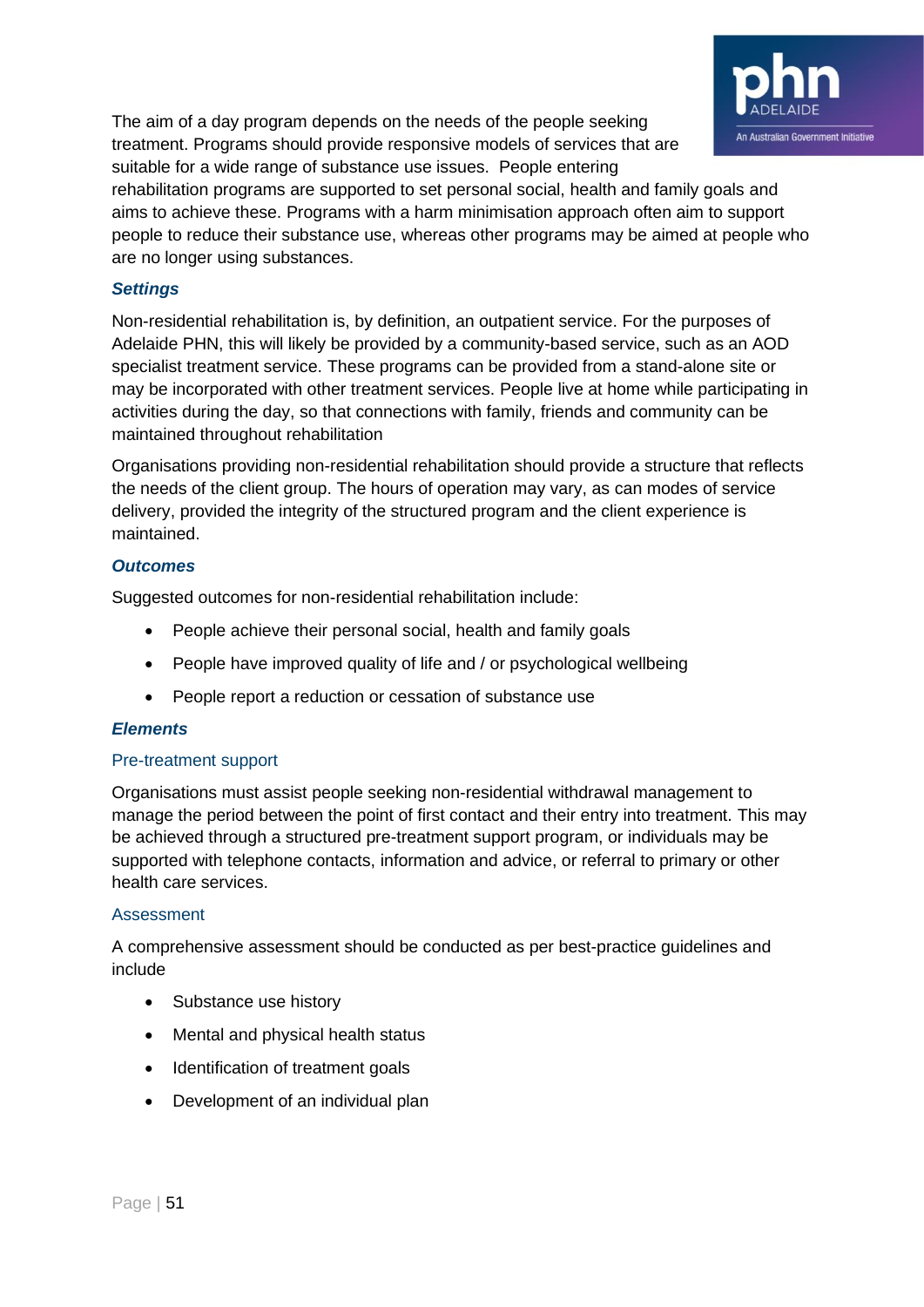

#### **Treatment**

Non-residential rehabilitation occurs over a period of weeks to months.

Elements are designed not only to address substance use concerns but also to build life skills and promote general wellbeing. Programs may consist of interventions such as:

- Case management or care coordination tailored support to assist individuals achieve their identified goals
- Individual counselling / clinical interventions for substance use
- Group counselling / support focused on substance use issues and / or mental health issues
- Family involvement
- Facilitation of access to appropriate support services, including legal, financial, primary health care, employment, and housing
- Peer support programs

Other interventions that could be included in a non-residential rehabilitation program include:

- Practical living skills e.g. budgeting, shopping, cooking
- Exercise and nutrition programs
- Mindfulness and relaxation
- Tobacco cessation
- Reintegration into the community and re-engagement with recreation and activities
- Medicine information and access support

With the consent of the individual, service providers should communicate regularly with the original referral source, as well as with any services the individual has been linked with, to ensure that care is well coordinated and holistic.

#### **Aftercare**

Further treatment may be required post-rehabilitation and people should be provided with a plan for accessing care and services during this time. This plan may include:

- Follow-up meetings or 'booster' sessions
- Peer support or self-help groups
- Other health/human services support services (e.g. legal, housing)

Assertive follow-up, comprising of one or more planned contacts post-rehabilitation is considered best-practice. This may include provision of support and advice or facilitating follow-up on referrals to other treatment services.

#### *Eligibility criteria*

Non-residential rehabilitation is suitable for people who require more intensive support than individual counselling. Day programs are preferred for people who have strong social support and stable accommodation and for whom the ability to maintain links with home, family and friends are part of achieving sustainable recovery.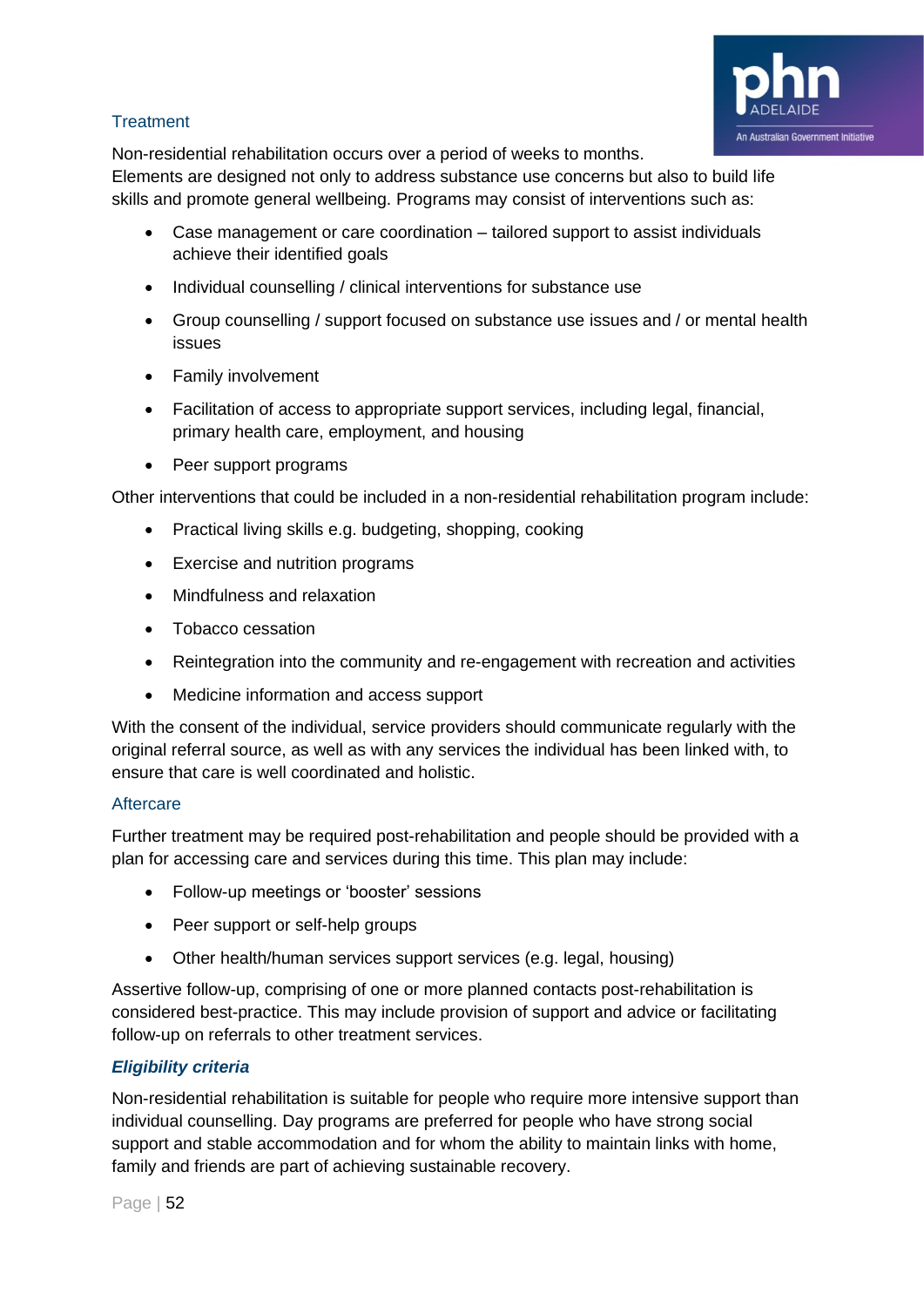

Organisations should consider if there is an appropriate match between the program they provide and the needs of the individual seeking treatment. A comprehensive assessment may be required to determine if the program is

suitable for the individual. Where it is determined that there is no match, providers should support the individual to access a program or treatment intervention that is more suited to their needs.

Equity of access is essential and eligibility criteria should not exclude people based on personal characteristics. However, Adelaide PHN endorses eligibility criteria which prioritise people at high-risk and from vulnerable and marginalised populations or groups and supports the implementation of programs to specifically target these populations. Where exclusion criteria apply, providers must facilitate access to appropriate alternatives.

#### *Referrals*

All usual referral pathways are appropriate.

#### *Workforce*

A multi-disciplinary workforce is required to deliver non-residential rehabilitation. At a minimum, Adelaide PHN expects that the program will include the following staff:

- AOD support worker / case manager
- AOD clinician
- AOD support worker (additional as required)

Organisations delivering non-residential rehabilitation also need to demonstrate they can provide access to medical practitioners and / or primary health care, such as an Addiction Medicine Specialist or GP with AOD knowledge and experience.

Other staff may also be required to deliver interventions as part of a day program, but these will vary depending on the types of interventions included in the program. These staff may include, but are not limited to:

- Mental health clinicians, including psychologists
- Social workers
- Nursing staff
- Lived experience / peer workers

#### *Standards, guidelines and further resources*

- Health. Vic: [Alcohol and other drug program guidelines](https://www2.health.vic.gov.au/alcohol-and-drugs/aod-service-standards-guidelines/aod-program-guidelines)
- NSW Health: [Non-government organisation alcohol and other drugs treatment](https://www.health.nsw.gov.au/aod/resources/Publications/treatment-service-specifications.pdf)  [service specifications](https://www.health.nsw.gov.au/aod/resources/Publications/treatment-service-specifications.pdf)

#### <span id="page-52-0"></span>*10.4.4 Pharmacotherapy*

#### *Description and aim*

Pharmacotherapy is the use of alternative, regulated medicines, in place of an illicit or nonmedical substance, to assist in the treatment of physical dependence. Well used,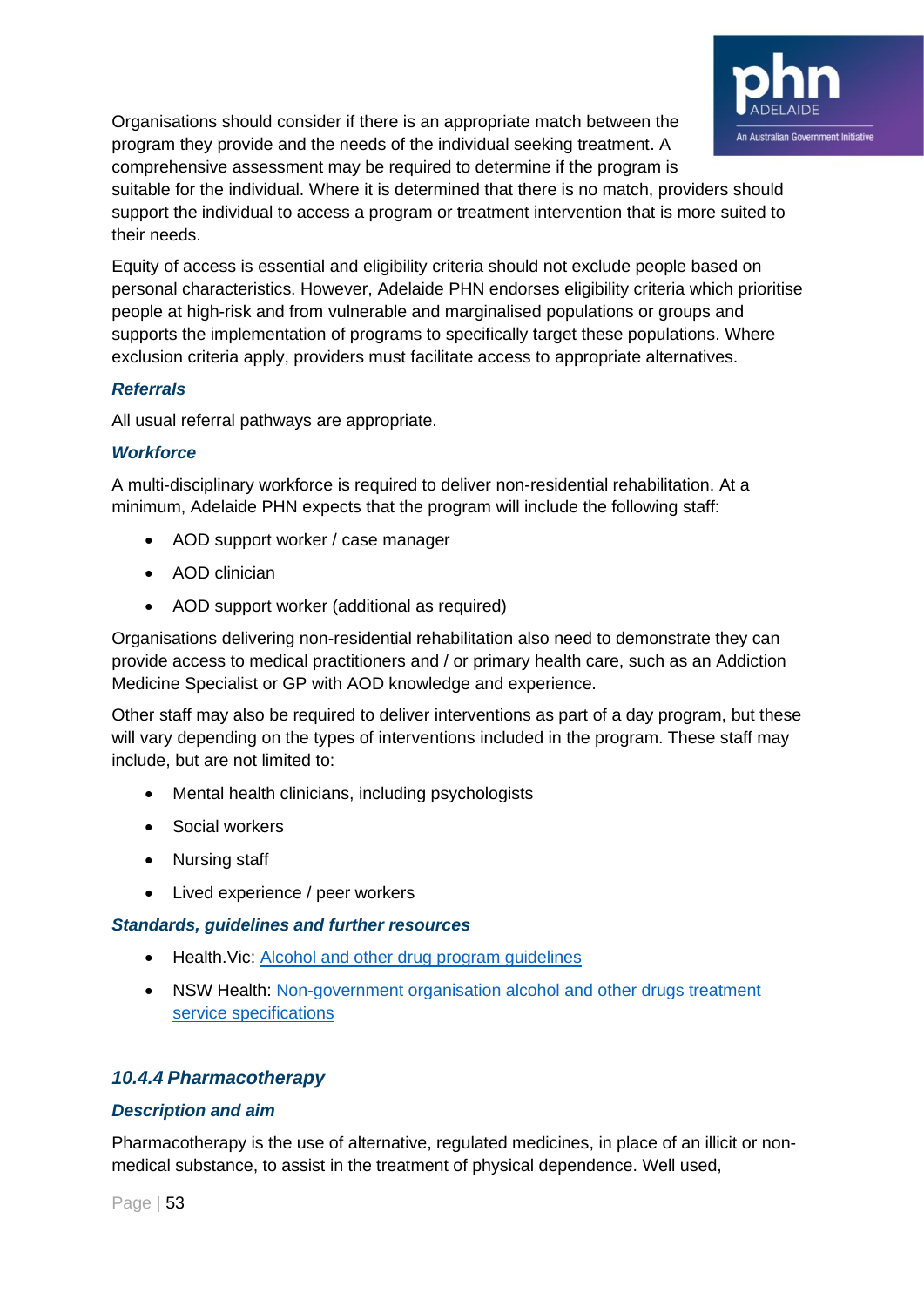pharmacotherapy can enable some stability and control over compulsive use and can allow people to gain control over aspects of their life.



Pharmacotherapy aims to minimise the impact and harms associated with substance use on a person's life. This includes both the health-related harms associated with substance use (e.g. blood-borne viruses, liver damage, cancer, acquired brain injury) and the social harms, such as criminal behaviour and violence. Pharmacotherapy also aims to support people to improve their physical and psychological health, social functioning, and to facilitate reintegration into the workforce and education system.

Pharmacotherapy should be accompanied by a range of supporting interventions and may include or lead to a gradual withdrawal program.

#### *Settings*

For the purposes of Adelaide PHN, pharmacotherapy is delivered only in non-inpatient care settings, e.g. community-based specialist AOD treatment service providers.

Primary care is also considered an appropriate setting for pharmacotherapy programs.

Adelaide PHN does not provide funding for the prescription and dispensing of the DASSA medication-assisted treatment for opioid dependence (MATOD) program as this is funded elsewhere. Funding from Adelaide PHN can be used to support this program with other treatment activities, such as counselling. For information on this program, please visit [SA](https://www.sahealth.sa.gov.au/wps/wcm/connect/public+content/sa+health+internet/clinical+resources/clinical+programs+and+practice+guidelines/medicines+and+drugs/programs+for+the+prescribing+and+supply+of+medicines/medication+assisted+treatment+for+opioid+dependence+matod+program/medication+assisted+treatment+for+opioid+dependence+matod+program+information)  Health [MATOD website.](https://www.sahealth.sa.gov.au/wps/wcm/connect/public+content/sa+health+internet/clinical+resources/clinical+programs+and+practice+guidelines/medicines+and+drugs/programs+for+the+prescribing+and+supply+of+medicines/medication+assisted+treatment+for+opioid+dependence+matod+program/medication+assisted+treatment+for+opioid+dependence+matod+program+information)

#### *Outcomes*

Suggested outcomes for pharmacotherapy include:

- People improve their quality of life and / or psychological wellbeing
- People reduce, cease or minimise the harms of substance use
- People report improved social functioning

#### *Elements*

#### Pre-treatment support

Organisations providing access to pharmacotherapy programs must assist people to manage the period between the point of first contact and their entry into treatment. This may be achieved through a structured pre-treatment support program, or individuals may be supported with telephone contacts, harm minimisation information and advice, or referral to primary or other health care services.

#### **Assessment**

A comprehensive assessment should be conducted as per best-practice guidelines and include

- Substance use history
- Mental and physical health status
- Identification of treatment goals
- Development of an individual plan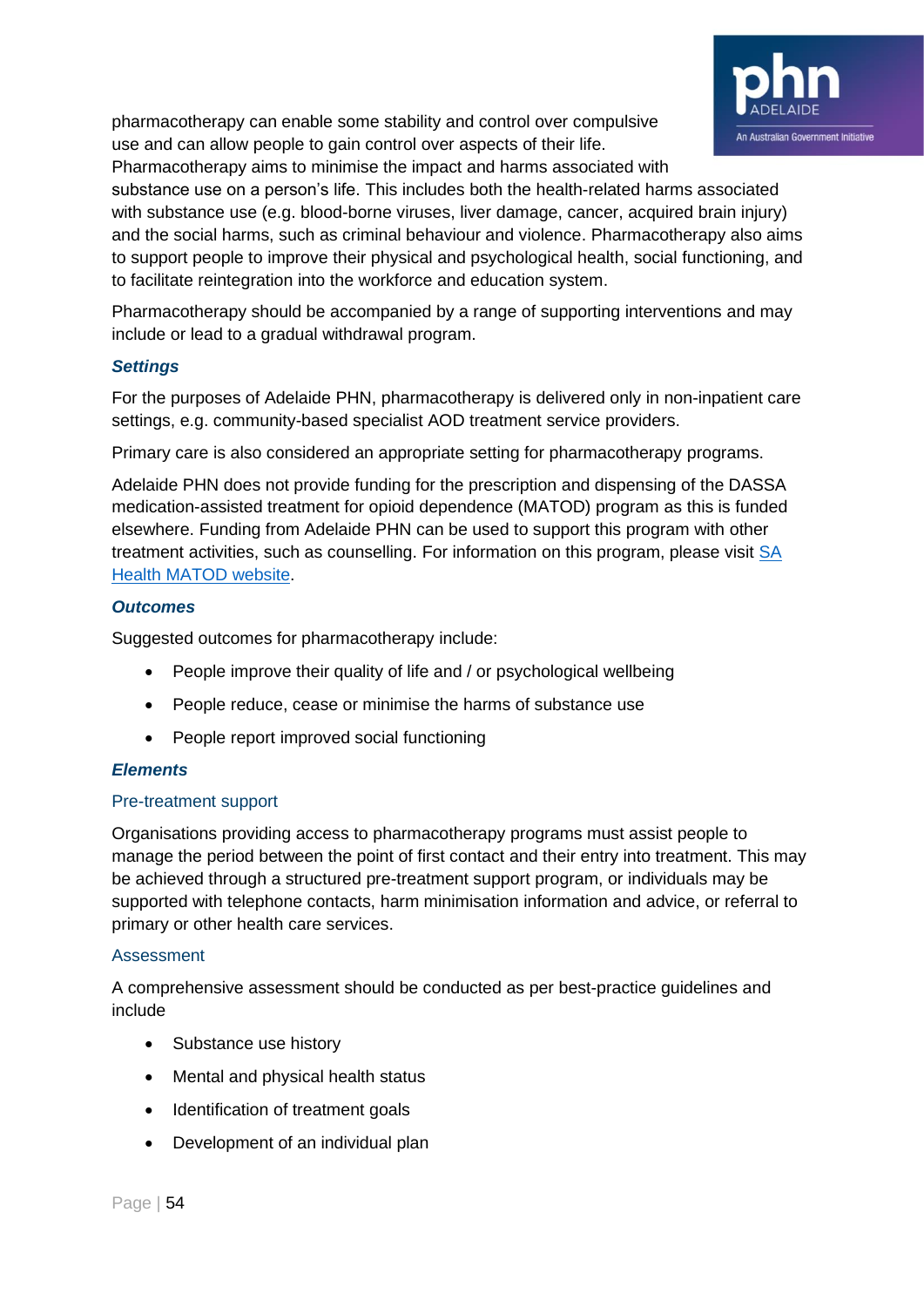

#### Pharmacotherapy Treatment

Part of pharmacotherapy is the provision of the medicine replacing the

substance of concern. In Australia, the supply of these medicines is conducted through the Pharmaceutical Benefits Scheme, through a prescription written by a medical practitioner and supplied by a pharmacy. Some of the more common pharmacotherapies used in Australia are:

- Methadone: a withdrawal and substitution treatment for heroin dependence.
- Buprenorphine: used in heroin dependence as a withdrawal and/or substitute treatment. It is also available in combination with naloxone (suboxone), an injecting deterrent. <sup>26</sup>
- Naltrexone: used to treat alcohol dependence and for heroin withdrawal and dependence.
- Acamprosate: used to treat alcohol dependence and maintain abstinence once withdrawal from alcohol is complete. It may be combined with naltrexone.

However, pharmacotherapy services funded by the Adelaide PHN should also include wraparound care and support such as the following:

- Links to secondary consultation, opinion and advice to medical practitioners with complex pharmacotherapy clients.
- Provision of addiction-focused medical care, pharmacotherapy prescribing and stabilisation for complex clients.
- Provision of collaborative treatment planning, and specialist counselling to support addiction-focused medical care
- Identify and facilitate pathways from specialist AOD treatment services into primary care
- Facilitate access to relevant health, welfare and recovery services

With the consent of the individual, service providers should communicate regularly with the original referral source, as well as with any services the individual has been linked with, to ensure that care is well coordinated and holistic.

#### **Aftercare**

People undertaking pharmacotherapy may need further support once the course is completed. People should be provided with a plan for accessing care and services after this time. This plan may include:

- AOD treatment services (e.g. counselling, relapse prevention)
- Other health/human services support services (e.g. legal, housing)
- Primary health care

<sup>&</sup>lt;sup>26</sup> Please note, pharmacotherapy utilising methadone and buprenorphine is usually accessed through DASSA's MATOD program.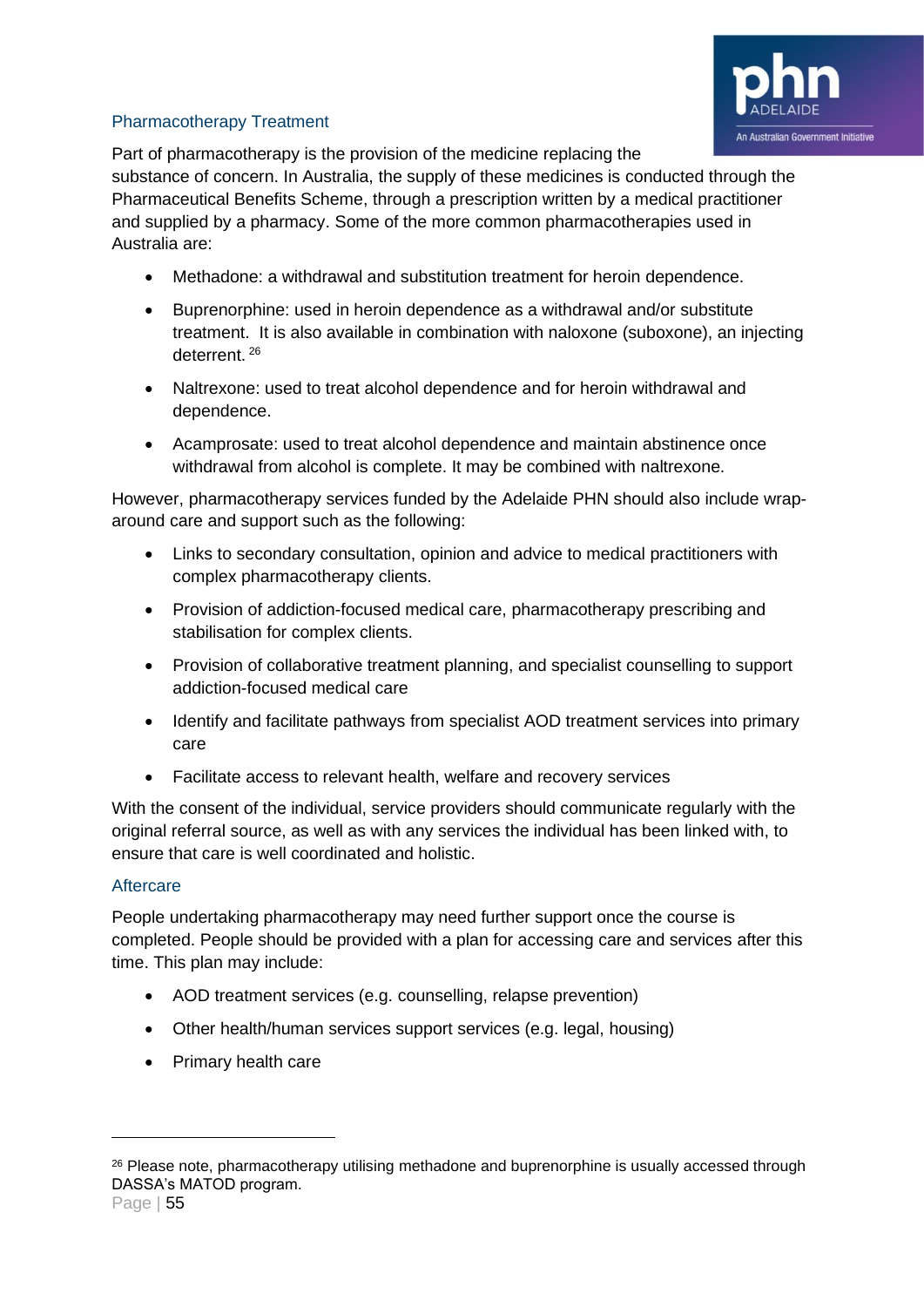

- Care coordination or case management services to ensure that continuity of care is maintained for clients along their entire treatment and care pathway,
- Post-withdrawal care that addresses psychological, social and behavioural problems associated with substance dependence as required.

Assertive follow-up, comprising of one or more planned contacts post-withdrawal treatment, is considered best-practice. This may include provision of support and advice or facilitating follow-up on referrals to other treatment services.

#### *Eligibility criteria*

Pharmacotherapy is an appropriate treatment modality for people experiencing a substance dependence who reduce or minimise the impact of their substance use. The duration of pharmacotherapy programs is significant (months to years), and people seeking this treatment intervention should be aware of this.

Community-based pharmacotherapy is suitable for people with:

- Stable accommodation
- Good support e.g. family or friends
- Social commitments or dependents e.g. work, children, pets
- Dependence on one substance (may be using other substances)
- No history of complicated withdrawal
- Stable psychiatric or medical co-morbidities or no psychiatric or medical comorbidities

#### *Referrals*

All usual referral pathways are appropriate.

#### *Workforce*

Organisations wishing to deliver pharmacotherapy need to provide access to the following:

- Medical practitioner (Addiction medicine specialist; GP with AOD knowledge and experience)
- Nursing care (drug and alcohol nurse; nurse practitioner; mental health nurse; registered nurse)
- AOD support worker / case manager
- Pharmacist

Other staff may be required to deliver specific interventions within the pharmacotherapy program. These may include but are not limited to:

- AOD clinicians
- Lived experience / peer worker

#### *Standards, guidelines and further resources*

• SA Health: [Medication assisted treatment for opioid dependence](https://www.sahealth.sa.gov.au/wps/wcm/connect/public+content/sa+health+internet/clinical+resources/clinical+programs+and+practice+guidelines/medicines+and+drugs/programs+for+the+prescribing+and+supply+of+medicines/medication+assisted+treatment+for+opioid+dependence+matod+program/medication+assisted+treatment+for+opioid+dependence+matod+program+information)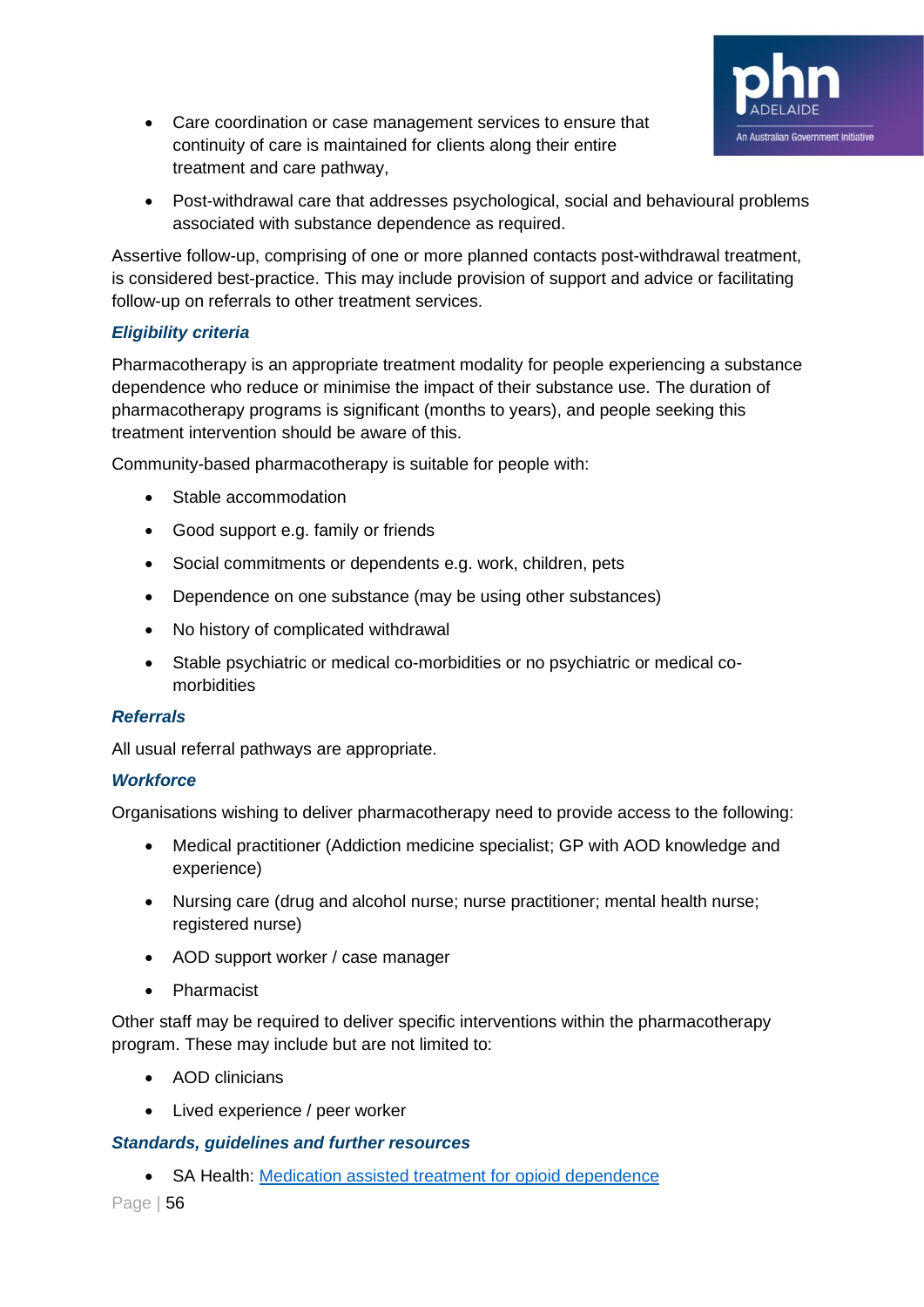

- Health. Vic: [Alcohol and other drug program guidelines](https://www2.health.vic.gov.au/alcohol-and-drugs/aod-service-standards-guidelines/aod-program-guidelines)
- NSW Health: Non-government organisation alcohol and other drugs [treatment service specifications](https://www.health.nsw.gov.au/aod/resources/Publications/treatment-service-specifications.pdf)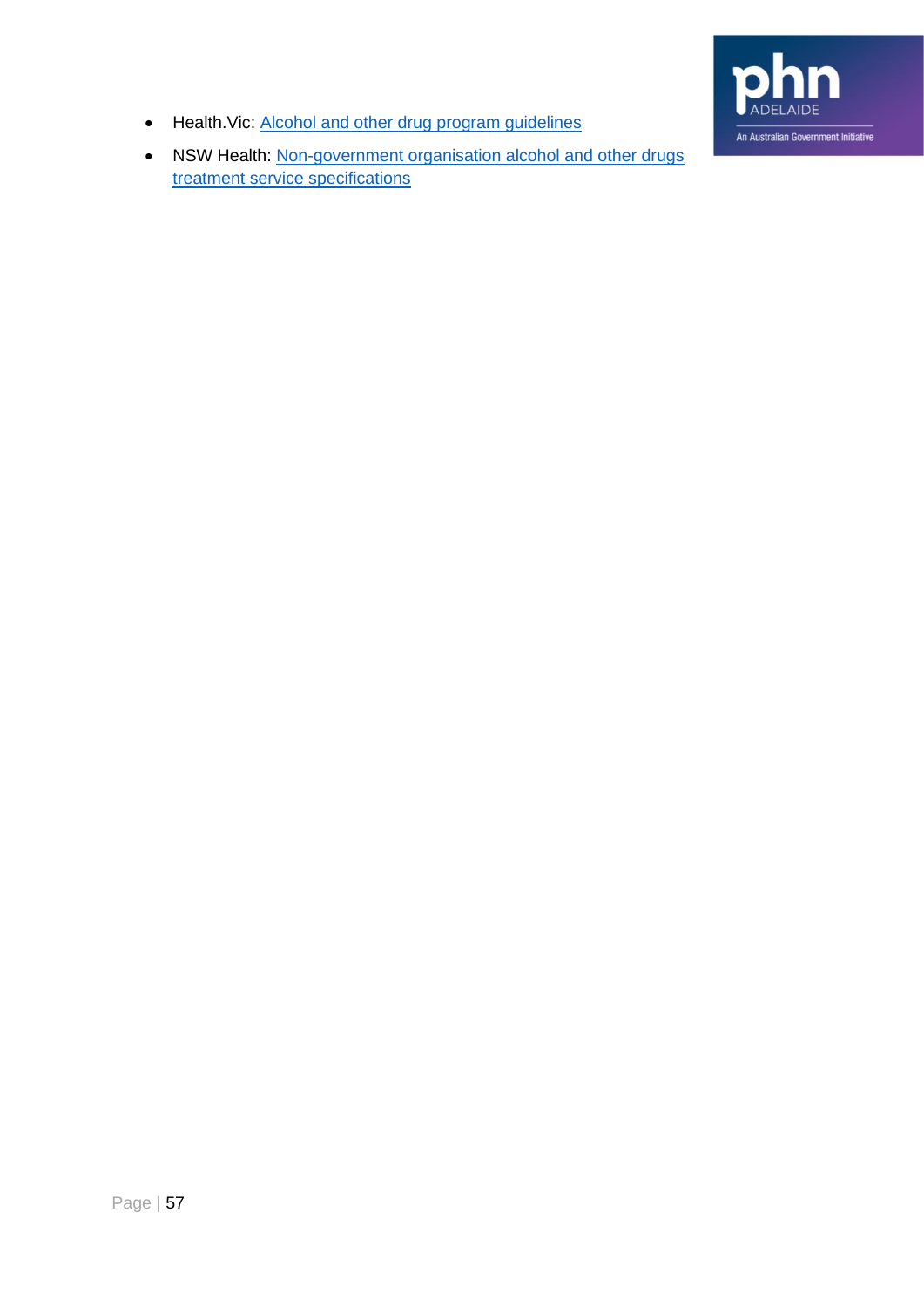

# <span id="page-57-0"></span>**11. Resources and reference documents**

- Aboriginal Health Council of South Australia [Valuing and Strengthening Aboriginal](https://ahcsa.org.au/app/uploads/2014/11/AHC5321_Managers_Booklet_final.pdf)  [and Torres Strait Islander Workforce](https://ahcsa.org.au/app/uploads/2014/11/AHC5321_Managers_Booklet_final.pdf)
- ACON [AOD LQBTIQ inclusive guidelines for treatment providers](https://www.acon.org.au/wp-content/uploads/2019/02/AOD-Inclusive-Practice-Guidelines-for-Treatment-Providers_A4_v11.pdf)
- Adelaide PHN [Needs Assessment](https://adelaidephn.com.au/our-work/understanding-our-region/needs-assessment/)
- Adelaide PHN [Commissioning Handbook: The Service Provider's Guide](https://adelaidephn.com.au/assets/Commissioning_Handbook_APHN.pdf)
- Australian Commission on Safety and Quality in Health Care National Model [Clinical Governance](https://www.safetyandquality.gov.au/sites/default/files/migrated/National-Model-Clinical-Governance-Framework.pdf)
- Australian Commission on Safety and Quality in Health Care National Safety and [Quality Health Service Standards: User Guide for Aboriginal and Torres Strait](https://www.safetyandquality.gov.au/sites/default/files/migrated/National-Safety-and-Quality-Health-Service-Standards-User-Guide-for-Aboriginal-and-Torres-Strait-Islander-Health.pdf)  [Islander Health](https://www.safetyandquality.gov.au/sites/default/files/migrated/National-Safety-and-Quality-Health-Service-Standards-User-Guide-for-Aboriginal-and-Torres-Strait-Islander-Health.pdf)
- Australian Health Ministers' Advisory Council. [Cultural Respect Framework for](http://www.coaghealthcouncil.gov.au/Portals/0/National%20Cultural%20Respect%20Framework%20for%20Aboriginal%20and%20Torres%20Strait%20Islander%20Health%202016_2026_2.pdf)  [Aboriginal and Torres Strait Islander Health 2016-2026](http://www.coaghealthcouncil.gov.au/Portals/0/National%20Cultural%20Respect%20Framework%20for%20Aboriginal%20and%20Torres%20Strait%20Islander%20Health%202016_2026_2.pdf)
- Commonwealth of Australia [National Framework for Alcohol, Tobacco and other](https://www.health.gov.au/resources/publications/national-framework-for-alcohol-tobacco-and-other-drug-treatment-2019-29#:~:text=Description%3A,alcohol)  [Drug Treatment 2019-2029](https://www.health.gov.au/resources/publications/national-framework-for-alcohol-tobacco-and-other-drug-treatment-2019-29#:~:text=Description%3A,alcohol)
- Commonwealth of Australia. [National Quality Framework for Drug and Alcohol](https://www.health.gov.au/resources/publications/national-quality-framework-for-drug-and-alcohol-treatment-services)  [Treatment Services](https://www.health.gov.au/resources/publications/national-quality-framework-for-drug-and-alcohol-treatment-services)
- Commonwealth of Australia. [National Aboriginal and Torres Strait Islander Peoples](https://www.health.gov.au/resources/publications/national-aboriginal-and-torres-strait-islander-peoples-drug-strategy-2014-2019)  [Drug Strategy 2014–2019](https://www.health.gov.au/resources/publications/national-aboriginal-and-torres-strait-islander-peoples-drug-strategy-2014-2019)
- Comorbidity Guidelines. Managing co-occurring [alcohol and other drug and mental](https://comorbidityguidelines.org.au/b2-identifying-comorbidity/standardised-screening-and-assessment)[health conditions](https://comorbidityguidelines.org.au/b2-identifying-comorbidity/standardised-screening-and-assessment)
- Department of Health [PHN Program Performance and Quality Framework](https://www1.health.gov.au/internet/main/publishing.nsf/Content/PHN-Performance_Framework)
- Turning Point. [Informing alcohol and other drug planning in Victoria](https://www.turningpoint.org.au/sites/default/files/2018-05/Service-Planning-Report-2017.pdf)
- Health. Vic. [Alcohol and other drug program guidelines](https://www2.health.vic.gov.au/alcohol-and-drugs/aod-service-standards-guidelines/aod-program-guidelines)
- Mental Health Online. [A Practical Guide to Video Mental Health Consultation](https://www.mentalhealthonline.org.au/Assets/A%20Practical%20Guide%20to%20Video%20Mental%20Health%20Consultation.pdf)
- National Centre for Clinical Research on Emerging Drugs. Translate: Research into [effective clinical practice](https://nccred.org.au/translate/)
- National Drug and Alcohol Research Centre. The relationship between tobacco use, [substance use disorders and mental disorders: results from the National Survey of](https://aphn365.sharepoint.com/Project/MHP/AOD/1.%20Design/Redesign%202020/•%09https:/ndarc.med.unsw.edu.au/resource/relationship-between-tobacco-use-substance-use-disorders-and-mental-disorders-results)  [Mental Health and Well-being. 1999](https://aphn365.sharepoint.com/Project/MHP/AOD/1.%20Design/Redesign%202020/•%09https:/ndarc.med.unsw.edu.au/resource/relationship-between-tobacco-use-substance-use-disorders-and-mental-disorders-results)
- National Health Information and Performance Principal Committee. The Australian [Health Performance Framework](https://aphn365.sharepoint.com/Project/MHP/AOD/1.%20Design/Redesign%202020/•%09https:/www.coaghealthcouncil.gov.au/Portals/0/OOS318_Attachment%201.pdf)
- Network of alcohol and other drugs agencies [Language Matters](https://www.nada.org.au/wp-content/uploads/2018/03/language_matters_-_online_-_final.pdf)
- Network of alcohol and other drugs agencies Alcohol and Other Drugs Treatment [Guidelines for working with Aboriginal and Torres Strait Islander people in a non-](https://aphn365.sharepoint.com/Project/MHP/AOD/1.%20Design/Redesign%202020/NADA-Aboriginal-Guidelines-Web-2.pdf?CT=1598231670188&OR=ItemsView)[Aboriginal setting](https://aphn365.sharepoint.com/Project/MHP/AOD/1.%20Design/Redesign%202020/NADA-Aboriginal-Guidelines-Web-2.pdf?CT=1598231670188&OR=ItemsView)